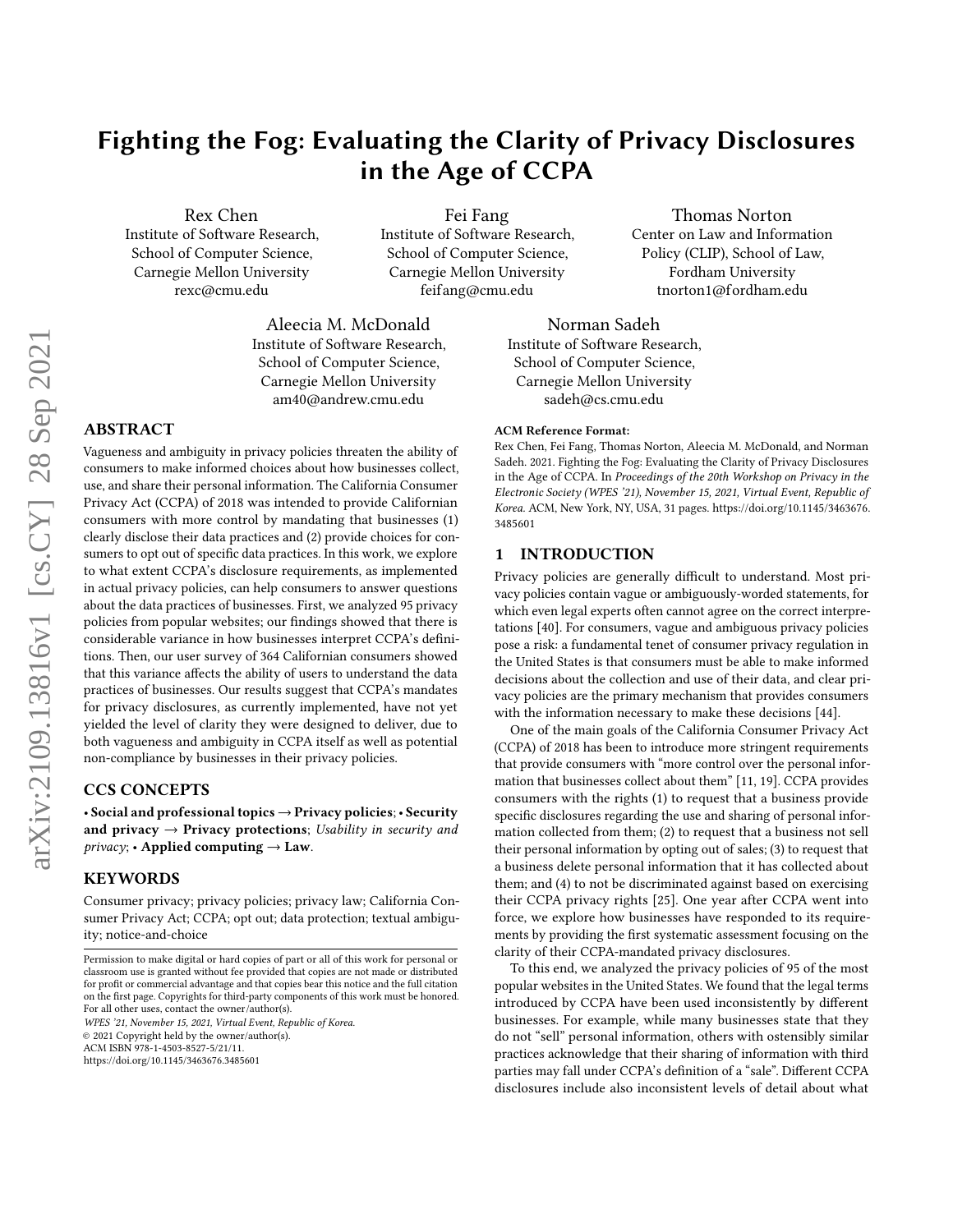categories of personal information are shared with what categories of recipients; what categories of personal information may be sold; and what outcomes consumers may expect for requests to delete their personal information. If businesses do not consistently interpret CCPA's requirements, consumers also cannot be reasonably expected to consistently interpret these businesses' privacy policies.

We also conducted a user survey ( $n = 364$ ) to evaluate how the wording of disclosures affects consumers' understanding of three potential ambiguities that we identified in our privacy policy analysis: (1) the recipients of specific categories of shared personal information are often specified vaguely; (2) the extent to which opt-out requests can limit the sharing of personal information with third parties is often unclear; and (3) the purposes of retaining personal information after a successful deletion request, as well as potential disclosures of this information, are often undefined. We showed respondents excerpts from privacy policies that reflect a substantial range of existing patterns in disclosure content. Then, we asked them to evaluate the likelihood of data usage scenarios given the excerpts, and we compared their responses with our ground truth answers. Our results show that, separately from policylevel usability (cf. [\[51\]](#page-13-0)), respondents' understandings of disclosures suffered from inconsistent usage of terminology along with a lack of knowledge about how terms such as "sale", "business purpose", and "service provider" are to be interpreted under CCPA.

Our results suggest that CCPA requirements for privacy disclosures, as currently implemented, have not sufficiently eliminated vagueness and ambiguity in privacy policies. This is in part due to a lack of specificity in some requirements, differences in interpretations of the requirements, as well as limitations on the enforcement actions taken so far. Our results suggest a need for further clarification and refinement of disclosure requirements to eliminate sources of vagueness and misinterpretation, through revisions such as the recently-passed California Privacy Rights Act (CPRA), in combination with more systematic enforcement activities.

## 2 BACKGROUND

## 2.1 The "notice-and-choice" paradigm

In the United States, the regulation of consumer privacy has historically been based on the notice-and-choice paradigm: businesses are responsible for providing consumers with notices about how their data is collected, shared, and used, as well as choices for these practices [\[40\]](#page-12-0). This paradigm was founded on the Fair Information Practice Principles (FIPPs) described in a 1973 report by the Department of Health, Education and Welfare and adopted by the Federal Trade Commission in 1998 [\[12\]](#page-12-5), as well as the privacy guidelines established by the Organization for Economic Co-operation and Development (OECD) [\[33\]](#page-12-6). The United States has taken a marketdriven approach to privacy regulation: businesses voluntarily provide notice using privacy policies, but there are few regulations about the format, length, and readability of privacy policies [\[44\]](#page-12-1).

Notice-and-choice has been considered ineffective [\[13,](#page-12-7) [18,](#page-12-8) [43\]](#page-12-9). A primary concern has been the lack of transparency in privacy policies [\[40,](#page-12-0) [44\]](#page-12-1). Businesses have no incentive to make specific disclosures, lest they restrict potential future usage of their data [\[44\]](#page-12-1). Legally speaking, the non-disclosure of a practice does not mean that a business is prohibited from performing it [\[40\]](#page-12-0), which

incentivizes businesses to use ambiguous language. Another major issue has been the length of privacy policies. [\[33\]](#page-12-6) estimated that a typical Internet user who carefully reads the privacy policies on the websites that they frequent would need to spend, on average, 244 hours doing so annually. Furthermore, consumers usually have few choices for the entities that they can do business with; combined with the "take it or leave it" approach to privacy controls [\[15\]](#page-12-10) that has been adopted by many businesses, this implies that the element of choice in notice-and-choice is ultimately illusory [\[23,](#page-12-11) [44\]](#page-12-1).

## 2.2 The California Consumer Privacy Act

Owing to a 1972 ballot measure, California is now among the ten US states where privacy is enshrined as a constitutional right [\[24\]](#page-12-12). In 2004, the California Online Privacy Protection Act (CalOPPA), then the most expansive privacy law in the US, came into effect. Yet, it was still focused on the "notice" aspect of the notice-and-choice paradigm [\[36\]](#page-12-13). On June 28, 2018, Californian legislators passed the California Consumer Privacy Act (CCPA), which provided consumers with rights for both notice and choice (see Section [2.2.1\)](#page-1-0). Other states have since passed laws that are similar to CCPA [\[23\]](#page-12-11).

CCPA has been considered to be inspired by the European Union General Data Protection Regulation (GDPR) (e.g., [\[19\]](#page-12-3)). In particular, the opt-out and deletion choices in CCPA and its broad applicability across industry sectors are more reminiscent of GDPR than prior sectoral US legislation. However, fundamental differences show that CCPA and GDPR are still grounded in divergent approaches toward privacy [\[14,](#page-12-14) [37\]](#page-12-15). Specifically, CCPA places an emphasis on opting out, i.e. companies may collect personal information about adult consumers until they withdraw their consent. Meanwhile, GDPR places an emphasis on opting in, i.e. companies may not collect or process personal information without either obtaining consent from the consumer or specifying a valid legal basis [\[5,](#page-12-16) [14\]](#page-12-14). (For children younger than 16, CCPA also requires opt-in consent.)

<span id="page-1-0"></span>2.2.1 Provisions. CCPA includes the following provisions for the privacy rights of consumers who are adult California residents, which provide notice and control about the collection and use of their personal information by businesses operating in California:

- The right to know: Consumers have the right to request that businesses disclose the "categories of personal information" they have collected; "the categories of sources" from which the information was collected; "the business or commercial purpose for collecting or selling" information; "the categories of third parties" with whom information has been shared; and "the specific pieces of information" that have been collected (California Civil Code §1798.110(a)). In response to a verifiable request from a consumer, a business must provide this information free of charge based on its activity in the past 12 months (§1798.130(a)(2)). Businesses must also disclose, "at or before the point of collection", the categories of personal information that they collect and the purposes for which it will be used (§1798.100(a)).
- The right to delete: Consumers have the right to request that businesses delete any personal information that has been collected from them (§1798.105(a)). Businesses will be required to comply with deletion requests except when the information is used for one of several **business purposes**,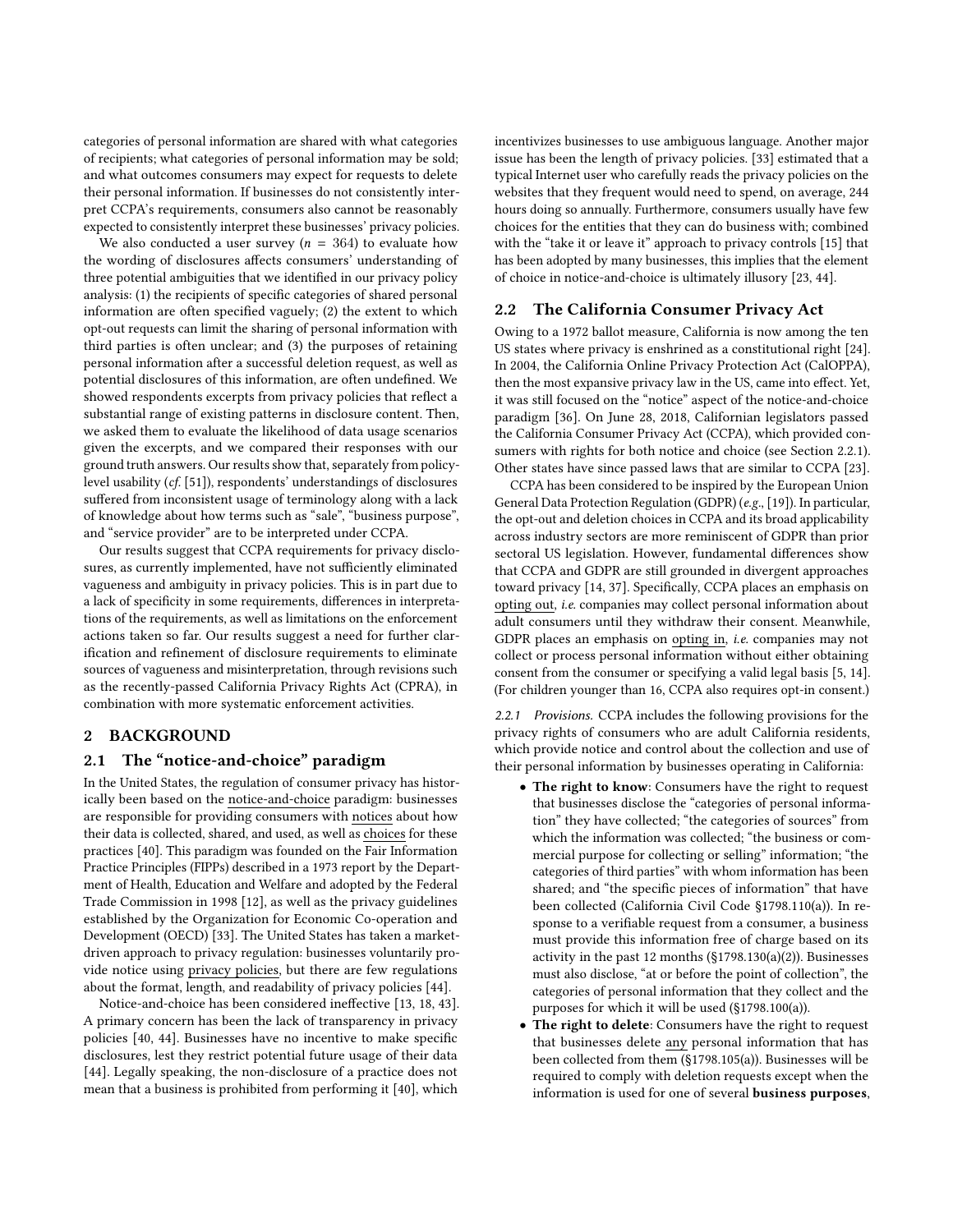including legal, security, and research activities, but also other commercial and internal activities that are "reasonably anticipated within the context of a business's ongoing business relationship with the consumer" (§1798.105(d)).

- The right to opt out of sale: Consumers have the right to direct businesses that sell their personal information to not sell their personal information (§1798.120(a)). Businesses must provide notice that they sell personal information and that consumers have the right to opt out (§1798.120(b)), and they must respect opt-out requests for at least 12 months before asking the consumer again (§1798.135(a)(5)). CCPA defines the term "sell" as "selling, renting, releasing, disclosing, disseminating, making available, transferring, or otherwise communicating [...] a consumer's personal information by the business to another business or a third party for monetary or other valuable consideration" ( $\S$ 1798.140 (t)(1)). For consumers under 16 years of age, businesses must obtain opt-in consent (§1798.120(c)) before selling information.
- The right to non-discrimination: Businesses are not permitted to discriminate against consumers who exercise the previously-defined rights, including by denying goods or services; charging different prices; providing different levels of quality; or suggesting that the price or level of quality provided will be different (§1798.125(a)), except if the differences are "reasonably related to the value provided to the consumer by the consumer's data" (§1798.125(b)).

We now expand on several terms and definitions in CCPA that are relevant to the scope of our study.

- Personal information is defined as information that identifies or can be reasonably linked with individual consumers or households, including one of twelve categories: identifiers (e.g., name, postal address, email address, etc.); protected classifications under state or federal law (e.g., gender, race, religion, etc.); commercial information (e.g., purchase records, histories, or tendencies); biometric information; internet or other electronic network activity information (e.g., browsing or search history, or activity on a website); geolocation; sensory information (e.g., audio, electronic, visual, thermal, olfactory, etc.); professional or employment-related information; non-publicly available education information; and inferences drawn from the preceding categories of personal information (§1798.140(o)). Responses to right-to-know requests must follow this categorization (§1798.130(a)).
- A service provider is a for-profit legal entity "that processes information on behalf of a business and to which the business discloses a consumer's personal information for a business purpose pursuant to a written contract", provided that the contract binds the service provider from using the information for purposes outside of the contract (§1798.140(v)). Businesses must direct their service providers to delete the personal information of consumers in response to deletion requests that they have received (§1798.105(c)).
- Verifiable consumer requests refer to requests for which the business can reasonably verify that the requester is the consumer "about whom the business has collected personal information" (or an authorized representative, or a parent

if the consumer is a minor). Businesses are not obliged to respond to requests if they are unable to verify the identity of the consumer or their representative (§1798.140(y)).

2.2.2 Expansions of CCPA. After CCPA came into effect on January 1, 2020, it was augmented with a set of regulations approved on August 14, 2020, which provide further guidance to businesses on how to implement CCPA's mandates [\[9\]](#page-12-17). Several modifications to the regulations have been proposed, with the fourth set of proposed modifications having been most recently released on December 14, 2020. These modifications went into effect on March 15, 2021 [\[10\]](#page-12-18). We now highlight some of the currently implemented regulations that are relevant to the scope of our study.

- With respect to notices made by businesses at the point of collection of personal information, the descriptions of the categories of information collected must provide consumers with "a meaningful understanding of the information being collected" (California Code of Regulations §999.305(b)). "For each category of personal information identified", the privacy policy text must list "the categories of third parties to whom the information was disclosed or sold" for business purposes. (CCPA and CCPA regulations currently use "share" and "disclose" interchangeably; we adopt the former terminology to avoid confusion.) Privacy policies must also give notice of the right to know. (§999.308(c)(1))
- The privacy policy text must explain whether the business sells personal information, and that the user has the right to opt-out of the sale of their personal information regardless of whether the business sells or does not sell personal information (§999.308(c)(3)). However, if the business does not sell personal information, a notice of this right separate from the privacy policy is not needed (§999.306(d)).
- The privacy policy text must also explain consumers' right to deletion, along with instructions to submit verifiable deletion requests and a description of the process by which the business verifies deletion requests (§999.308(c)(2)).

Concurrently, the California Privacy Rights Act (CPRA) [\[32\]](#page-12-19) introduced an expansion of CCPA. CPRA was proposed as a new ballot initiative and approved as California Proposition 24 on November 3, 2020. However, it will not go into effect until January 1, 2023. CPRA will delegate enforcement of consumer privacy to a new, independent agency, the California Privacy Protection Agency, instead of the California Attorney General [\[22\]](#page-12-20). In Section [6.2,](#page-11-0) we will consider the changes introduced by CPRA in light of our results concerning vagueness and ambiguity in privacy policies.

<span id="page-2-0"></span>2.2.3 Criticism of CCPA. In an effort to replace a stricter ballot initiative that would have been more difficult to modify, the passage of CCPA was rushed through both houses of the California State Legislature [\[36\]](#page-12-13). This resulted in "aggressive language and ambiguous terms" in the version of the Act that was initially passed [\[30\]](#page-12-21). The concerns that have been raised over CCPA are twofold: businesses have raised concerns about CCPA's practical implementability, while consumer advocates have raised concerns about the clarity and strength of CCPA's provisions. Both groups have drawn attention to errors in CCPA that require updates. [\[5,](#page-12-16) [30\]](#page-12-21)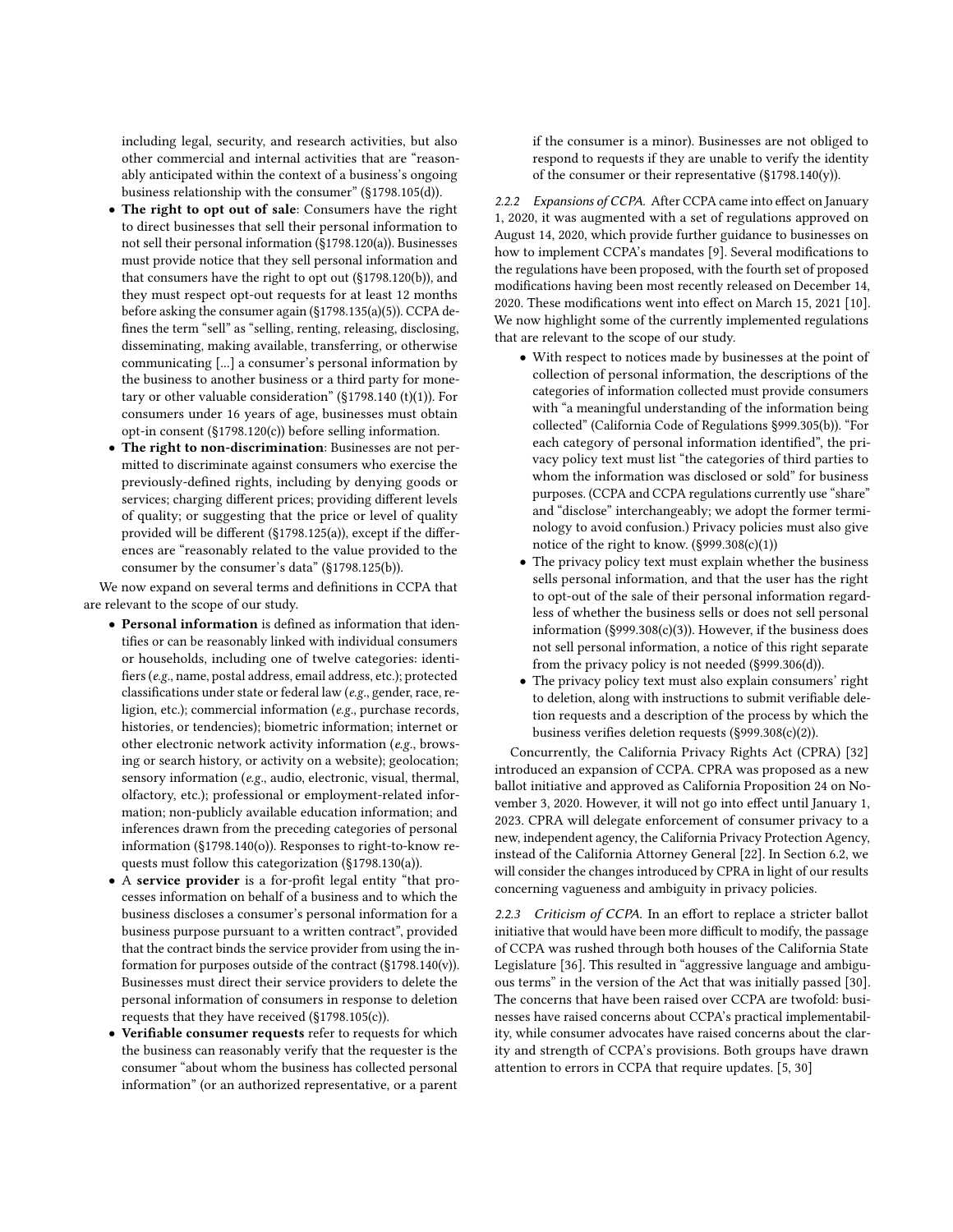Corporate representatives have highlighted the implementation costs of CCPA compliance, especially to smaller businesses (although some exemptions apply) [\[30\]](#page-12-21). This issue is exacerbated by ambiguities in CCPA's definition of the terms "sale" (especially the term "valuable consideration" in the definition), "consumer", "personal information", "inferences", "publicly available information", and "business purpose" [\[21,](#page-12-22) [30,](#page-12-21) [50\]](#page-12-23), which has led to confusion on the scope of necessary compliance actions. Such ambiguities do not just impact businesses: consumers are placed at risk when businesses adopt more restrictive interpretations of these terms than they do [\[46\]](#page-12-24). A comparison of corporate and consumer public comments on CCPA showed that this was the case [\[5\]](#page-12-16).

The exemptions provisioned by CCPA have also been viewed as problematic. For instance, the right to delete may be undermined by the exemption for "reasonably anticipated" internal activities, and the non-discrimination clause may allow businesses to determine the "value" of personal information in a way that effectively permits discrimination against consumers [\[46,](#page-12-24) [50\]](#page-12-23).

## <span id="page-3-1"></span>3 PRIVACY POLICY ANALYSIS

To understand how businesses have interpreted and implemented CCPA's requirements in light of the legal ambiguities mentioned in Section [2.2.3,](#page-2-0) we analyzed the language and formatting used in the privacy policies of a sample of popular websites. We believe that such policies will be representative of those typically encountered by consumers because the popularity of websites follows a longtailed power law distribution [\[27,](#page-12-25) [38\]](#page-12-26). Specifically, we analyzed the privacy policies of 95 out of the 100 most popular websites in the United States (excluding 5 adult websites, as adult websites have access patterns and demographics distinct from other websites [\[1\]](#page-12-27)), as ranked by Alexa [\[2\]](#page-12-28) on February 15, 2021. Appendix [B](#page-15-0) includes links to Internet Archive snapshots of the policies as they appeared on the date of the analysis. For policies that contained sections addressing the disclosure requirements of CCPA regulations (§999.308(c)), we focused our analysis on these sections, along with any other sections that were referenced by this text. If the policy did not contain such sections, we analyzed the entire policy.

We performed de-duplication on our sample of 95 privacy policies by identifying all sets of websites that linked to the same privacy policies in their footers. This left 86 unique privacy policies, 67 of which include one or more sections dedicated to CCPA disclosures. The 19 unique privacy policies without CCPA-specific disclosures include those for government organizations (the USPS, the California government, the IRS, and the NIH); foreign businesses (Tmall, TikTok, QQ, Sohu, and Alibaba, based in China; the BBC, based in the UK); and entities that collect minimal personal information (Wikipedia, DuckDuckGo). Other privacy policies without CCPAspecific disclosures do not fall under these exemptions, but have mostly incorporated the required disclosures into the text (Shopify, Dropbox, Twitter, Heavy, TradingView, WordPress, and CNBC).

Overall, we observed substantial variation in the content and structure of CCPA-mandated disclosures. Except for passages of text that are based on or reference the language of CCPA, these disclosures are largely tailored to the specific activities and data practices of each business. This is a positive signal that these businesses have not relied on boilerplate text. Yet, the variability we observed also extends to businesses' interpretations of CCPA's terms and regulations. Descriptions of consumers' privacy rights or businesses' data practices in these privacy policies are often vague and ambiguous, which may reflect CCPA's underlying lack of clarity.

After an initial exploratory analysis, we selected three types of privacy disclosures that permit comparative analysis in the context of past work on GDPR: (1) the right to know, along with the categories and recipients of personal information that the business has shared (California Code of Regulations §999.308(c)(1)); (2) the right to opt out of sale and whether the business sells personal information (§999.308 (c)(3)); and (3) the right to deletion and the deletion request process (§999.308 (c)(2)). Based on our exploratory analysis, we also developed a list of patterns of interest for each disclosure type, which we applied to the privacy policy excerpts in two subsequent rounds of coding. Privacy policy excerpts that exemplify the patterns we observed are listed in Appendix [A.](#page-13-1)

## <span id="page-3-0"></span>3.1 Sharing of personal information

All but four businesses (which lack CCPA-specific disclosures or do not collect personal information) describe their sharing practices in their privacy policies. Among the descriptions of sharing practices in 82 unique privacy policies, we found inconsistent levels of specificity regarding the categories of personal information that businesses share and the categories of recipients that they share this information with. CCPA regulations stipulate that the recipients for each category of shared personal information must be specified individually (§999.308(c)(1)). We observed the following patterns with respect to this association, which are summarized in Table [1.](#page-4-0)

- One-to-one mapping (Excerpt [A1\)](#page-13-2): Following CCPA regulations, the text exhaustively lists (i.e., does not indicate that any list consists of examples) every category of personal information that is shared with each category of recipients.
- Examples by PI category (Excerpt [A2\)](#page-13-3): The text exhaustively lists categories of personal information, but indicates that the lists of recipients associated with these categories are incomplete (by "for example", "such as", or similar).
- Examples by recipient category (Excerpt [A3\)](#page-13-4): The text exhaustively lists categories of recipients or sharing purposes, but indicates that the associated lists of personal information are incomplete (by "for example", "such as", or similar).
- Separate lists (Excerpt [A4\)](#page-13-5): The text does not associate categories of personal information and categories of recipients, or it uninformatively specifies that each category of personal information is shared with all recipients (or vice versa).
- No list of shared personal information categories (Excerpt [A5\)](#page-13-6): The text does not include a list of personal information that is shared, but instead generically refers to "personal information" in its description of sharing practices.

Based on CCPA regulations, we would expect all of the sharing disclosures to fall into the first category; yet, 75.61% of disclosures do not. Particularly troublesome are those that make no categorybased association whatsoever, including those that only vaguely refer to "personal information". The latter disclosures invariably list the categories of personal information that are collected by these businesses  $-$  a reasonable inference is that all categories of the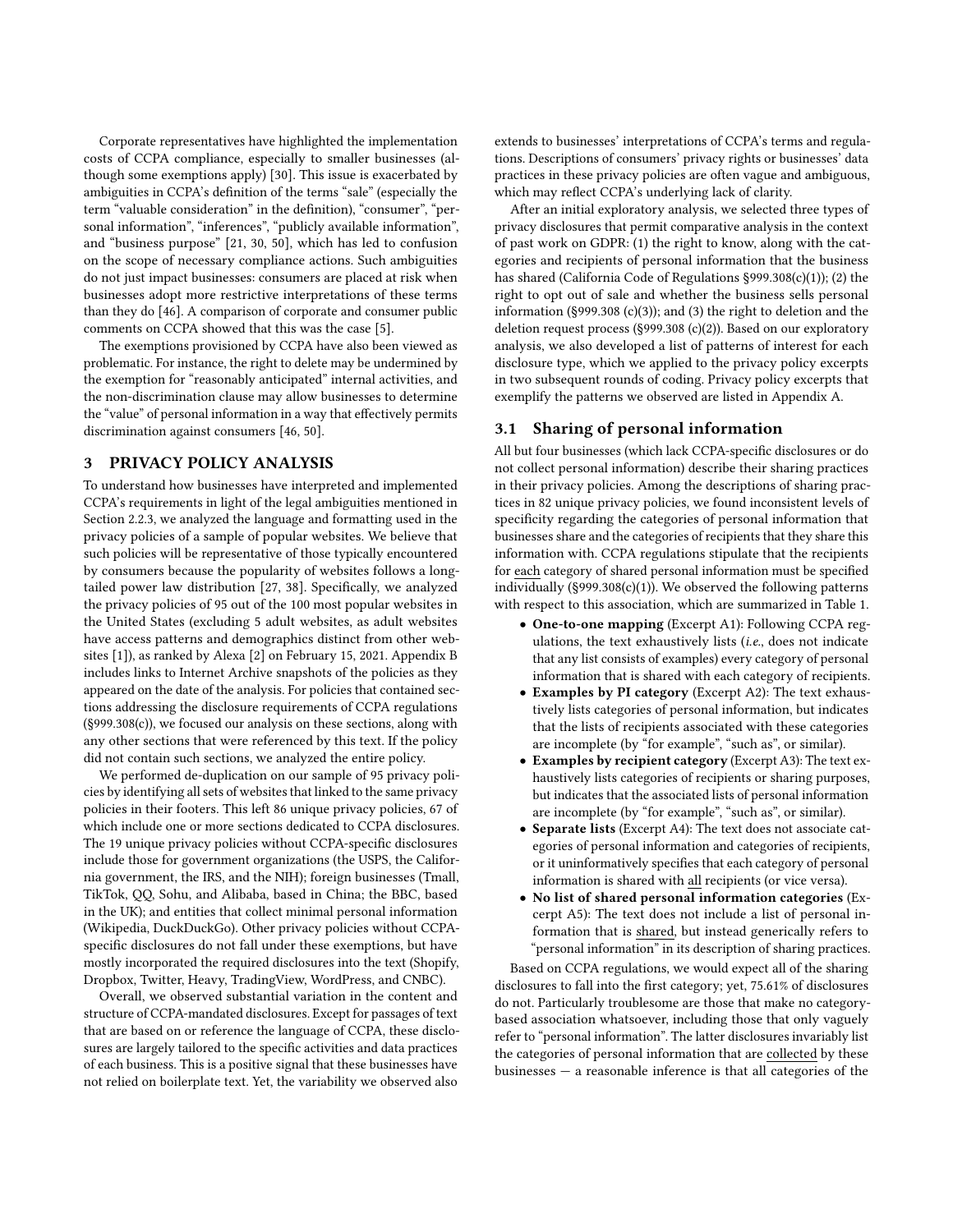<span id="page-4-0"></span>

| <b>Purpose association</b> | Personal information/recipient category association |                |                         |                |                   |             |
|----------------------------|-----------------------------------------------------|----------------|-------------------------|----------------|-------------------|-------------|
|                            | Mapping                                             | Examples by PI | Examples $by$ recipient | Separate lists | Shared PI missing | Total       |
| Mapping $by$ $PI$          | 10(12.35%)                                          | $0(0\%)$       | $0(0\%)$                | 1(1.23%)       | 2(2.47%)          | 13(16.05%)  |
| Examples by PI             | 1(1.23%)                                            | 1(1.23%)       | $3(3.7\%)$              | $0(0\%)$       | $0(0\%)$          | 5(6.17%)    |
| Mapping by recipient       | $3(3.7\%)$                                          | $0(0\%)$       | $9(11.11\%)$            | $9(11.11\%)$   | $6(7.41\%)$       | 27 (33.33%) |
| Examples by recipient      | 2(2.47%)                                            | $3(3.7\%)$     | $4(4.94\%)$             | $6(7.41\%)$    | $6(7.41\%)$       | 21(25.93%)  |
| Separate lists             | $4(4.94\%)$                                         | $0(0\%)$       | 1(1.23%)                | $8(9.88\%)$    | $3(3.7\%)$        | 16(19.75%)  |
| <b>Total</b>               | 20 (24.69%)                                         | $4(4.94\%)$    | 17 (20.99%)             | 24 (29.63%)    | 17 (20.99%)       | 82          |

Table 1: Summary of patterns in sharing disclosures across all 82 unique privacy policies with such disclosures. See text of Section [3.1](#page-3-0) for pattern definitions. Percentages show the proportion of all policies with sharing disclosures that exhibit a given pattern or combination of patterns. Shaded cells denote possible non-compliance. PI stands for "personal information".

personal information they collect may be shared, but this cannot be confirmed from the text of these disclosures.

This lack of clarity is illustrative of the vagueness often found in privacy policies. If privacy policies do not clearly associate categories of shared personal information with their recipients, consumers cannot determine the extents to which these different categories of information are shared with different recipients. Such vagueness can be equated to a form of "dark pattern" [\[7\]](#page-12-29), as it can lead consumers to misconstrue the text of disclosures such that they fail to recognize the possibility of undesirable sharing practices. Our user survey results in Section [5](#page-9-0) echo this theme.

We also examined disclosures regarding the business purposes for which information is shared, which are not mandatory under CCPA. The following patterns are also summarized in Table [1:](#page-4-0)

- Mapping by PI category (Excerpt [A1\)](#page-13-2): The text exhaustively defines purposes of sharing personal information, associating them with categories of personal information.
- Examples by PI category (Excerpt [A2\)](#page-13-3): The same, but the text indicates that the list of purposes is incomplete.
- Mapping by recipient category (Excerpt [A6\)](#page-13-7): The text exhaustively defines purposes of sharing personal information, associating them with categories of recipients.
- Examples by recipient category (Excerpt [A7\)](#page-13-8): The same, but the text indicates that the list of purposes is incomplete.
- Generic list (Excerpt [A5\)](#page-13-6): The text does not associate purposes of sharing with personal information or recipients.

Interestingly, across the different types of associations between personal information and recipient categories, we found that the specificity of disclosures about the purposes of sharing personal information did not differ appreciably. Even 65.85% of policies that provide no such association still organize their purposes of sharing by categories of recipients. We speculate that these disclosures are more complete because GDPR has stringent mandates regarding the "legal bases" of processing personal information [\[15,](#page-12-10) [20\]](#page-12-30).

Based on prior analyses of privacy policies within the framework of GDPR, the patterns of vagueness we observed are not novel: the automated analysis of [\[31\]](#page-12-31) identified a large proportion of privacy policies that are insufficiently specific about the categories of shared personal information, and [\[34\]](#page-12-32) specifically pointed to several privacy policies with unclear disclosures about sharing practices. Yet, our result is still surprising given that CCPA has more stringent requirements: GDPR does not require categories of personal information to be mapped to recipients [\[15\]](#page-12-10). The broad pattern of

apparent non-compliance in 75.61% of disclosures suggests that inadequate enforcement may contribute to the status quo.

## <span id="page-4-1"></span>3.2 Sale of personal information

We found that disclosures in privacy policies about the right to opt out of sale are fundamentally inconsistent in their varying interpretations of CCPA's definition of a "sale". We identified five types of interpretations, which are summarized in Table [2:](#page-5-0)

- No sale (Excerpt [A8,](#page-13-9) [A9\)](#page-13-10): The text states directly that the business does not sell personal information.
- Reframed as sharing (Excerpt [A10\)](#page-14-0): The text states that some of the business' sharing practices may fall under the definition of a "sale", but not in the traditional sense.
	- Reframed as advertising (Excerpt [A11\)](#page-14-1): The text primarily (i.e., as the longest example or the first example) refers to the business' advertising or marketing activities as being possibly interpretable as "sales".
- No reframing (Excerpt [A12,](#page-14-2) [A13\)](#page-14-3): The text states that the business sells personal information without qualifying such statements by appealing to an alternate definition.
- Silence: The text does not state whether the business sells any kind of personal information.

While these patterns could reflect genuine variation in practice, our analysis suggested that this may not be the case: the justifications provided by businesses for their interpretations of CCPA's definition are also inconsistent. This suggests that the latitude provided by CCPA's vague definition may also be a contributing factor. We found the following types of justifications, as shown in Table [2:](#page-5-0)

- Operational justification (Excerpt [A8,](#page-13-9) [A11\)](#page-14-1): The text highlights specific commercial activities or purposes that fall under the definition of a "sale", regardless of whether the business engages in those activities or purposes.
- Legal justification (Excerpt [A10,](#page-14-0) [A14\)](#page-14-4): The text only refers to CCPA's definition of a "sale" and does not enumerate the types of commercial activities that may fall under it.
- No justification (Excerpt [A13\)](#page-14-3): The text does not elaborate upon the stated stance in either of the preceding ways. This applies only to policies which state that the business does or does not sell personal information without qualification.

A majority (54.65%) of sale disclosures state that the associated businesses do not sell personal information, and nearly half of them do not provide further elaboration. But do consumers have any reason to trust such statements, especially when similar businesses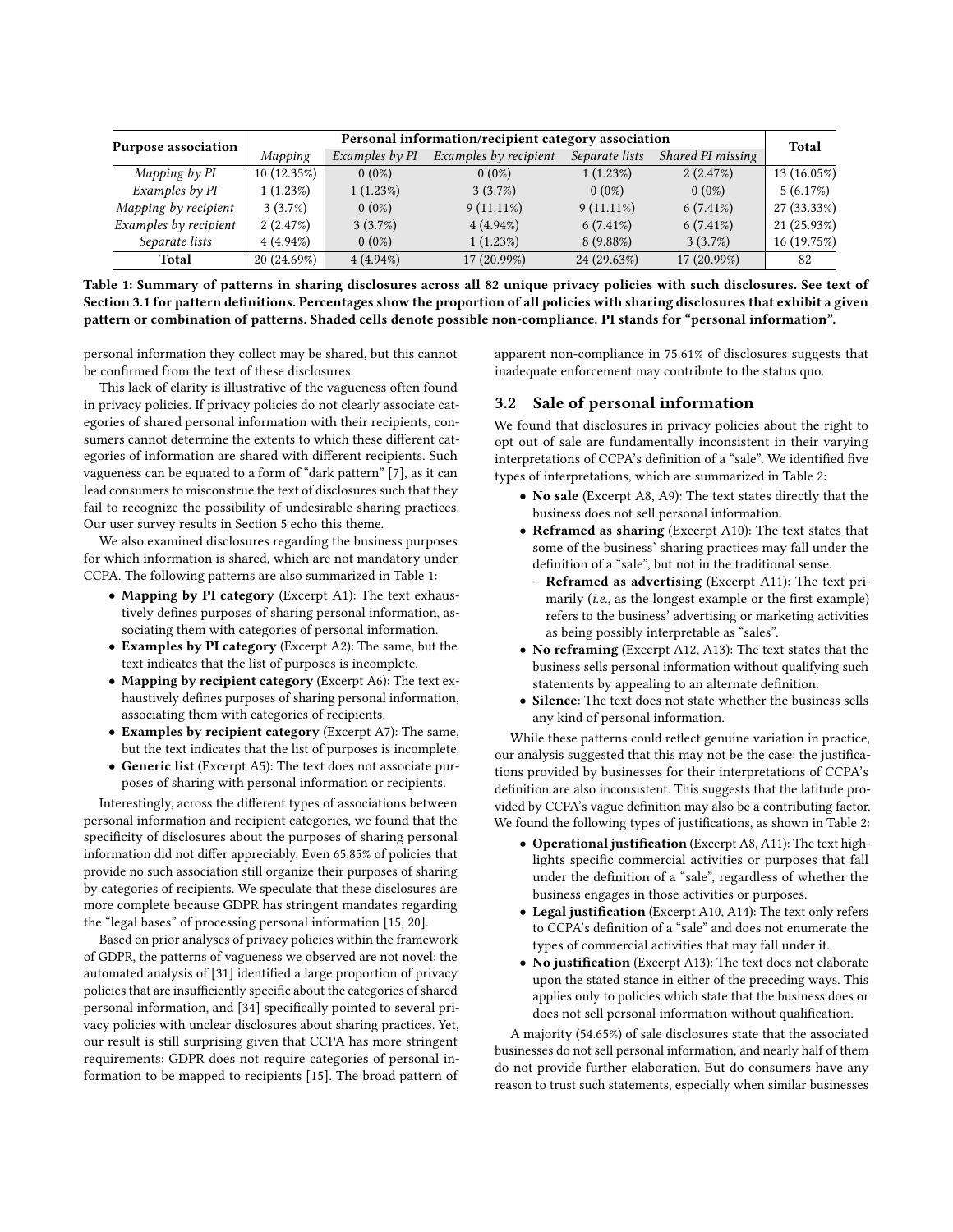<span id="page-5-0"></span>

|                             |              | Interpretation of "sale" |             |                 |              | Total       |             |
|-----------------------------|--------------|--------------------------|-------------|-----------------|--------------|-------------|-------------|
|                             |              | No sale                  | Advertising | Sharing (other) | No reframing | Silence     |             |
|                             | Operational  | 13 (15.12%)              | 12 (13.95%) | 9(10.47%)       | $2(2.33\%)$  | N/A         | 36 (41.86%) |
| <b>Iustification</b>        | Legal        | 13 (15.12%)              | $2(2.33\%)$ | 3(3.49%)        | $0(0\%)$     | N/A         | 18 (20.93%) |
|                             | None         | 21 (24.42%)              | N/A         | N/A             | $1(1.16\%)$  | 10(11.63%)  | 32 (37.21%) |
| Disclosure of advertising   | Direct       | 26 (30.23%)              | 14 (16.28%) | 10(11.63%)      | $2(2.33\%)$  | $6(6.98\%)$ | 58 (67.44%) |
|                             | Indirect     | $8(9.3\%)$               | $0(0\%)$    | $2(2.33\%)$     | $1(1.16\%)$  | $2(2.33\%)$ | 13 (15.12%) |
|                             | Provided     | 3(3.49%)                 | 14 (16.28%) | 12 (13.95%)     | $3(3.49\%)$  | $1(1.16\%)$ | 33 (38.37%) |
| Opt out of sales            | Hypothetical | $2(2.33\%)$              | N/A         | N/A             | N/A          | $2(2.33\%)$ | 4(4.65%)    |
|                             | Denied       | 6(6.98%)                 | N/A         | N/A             | N/A          | $0(0\%)$    | 6(6.98%)    |
|                             | Silence      | 36 (41.86%)              | $0(0\%)$    | $0(0\%)$        | $0(0\%)$     | $7(8.14\%)$ | 43 (50%)    |
|                             | Full         | N/A                      | $8(9.3\%)$  | 9(10.47%)       | $1(1.16\%)$  | N/A         | 18 (20.93%) |
| <b>Categorization of PI</b> | Partial      | N/A                      | 4(4.65%)    | $2(2.33\%)$     | $0(0\%)$     | N/A         | 6(6.98%)    |
|                             | None         | 47 (54.65%)              | $2(2.33\%)$ | $1(1.16\%)$     | $2(2.33\%)$  | 10(11.63%)  | 62 (72.09%) |
| <b>Total</b>                |              | 47 (54.65%)              | 14 (16.28%) | 12 (13.95%)     | 3(3.49%)     | 10(11.63%)  | 86          |

Table 2: Summary of patterns in sale disclosures across all 86 unique privacy policies. See text of Section [3.2](#page-4-1) for pattern definitions. Percentages show the proportion of all policies that exhibit a given pattern or combination of patterns. Shaded cells denote possible non-compliance. PI stands for "personal information".

state that they do "sell" personal information? As also shown in Table [2,](#page-5-0) each interpretation of the term "sale" is associated with explicit and implicit disclosures of advertising practices:

- Direct disclosure of advertisers (Excerpt [A6,](#page-13-7) [A11\)](#page-14-1): The text lists advertising or marketing companies among the recipients of personal information shared by the business.
- Indirect disclosure of advertising (Excerpt [A15\)](#page-14-5): The text references targeted or personalized advertising or marketing as a purpose for which personal information is shared.

Such practices are described by all of the disclosures that assert it is sold in some way, but also by 72.34% of disclosures that assert information is not sold. Thus, despite the variance in interpretations of the word "sale", at least some of these businesses are conceivably performing the same practices in reality. These patterns align with those found by [\[35\]](#page-12-33) in their usability study of CCPA sale opt-outs.

Especially considering the revelations of the Cambridge Analytica scandal and their wide-reaching impacts on consumer attitudes towards data privacy [\[6\]](#page-12-34), modern consumers negatively view the "selling" of data between businesses in scenarios where they lack the agency to control such practices [\[45\]](#page-12-35). As potential responses to either consumers or regulators, 84.88% of disclosures thus state that no personal information is sold or attempt to qualify their "sale" of personal information. Yet, the common presence of advertising practices suggests that these statements may not translate into practice. We should thus question whether consumers can use the text of privacy policies to meaningfully differentiate between sharing practices that may or may not involve "valuable consideration".

Our results support prior criticism of the term "sale" in CCPA, but they also document a new phenomenon of vagueness. This is because the distinction between "sharing" and "selling" is a novelty of CCPA; GDPR generically refers to the "processing" of personal information [\[29\]](#page-12-36). Still, the practical issues caused by the vagueness of "selling" in CCPA mirror those caused by the term "profiling" in GDPR, which is defined as "any form of automated processing of personal data consisting of the use of personal data to evaluate certain personal aspects relating to a natural person" (§4.4). While GDPR provides the right for individuals to not be subject to "solely

automated decision-making" (§22.1), it is similarly unclear what types of activities would fall under this definition. [\[20,](#page-12-30) [49\]](#page-12-37)

For privacy policies which state that no personal information is sold, there are four types of statements regarding whether consumers can still opt out of sales. As shown in Table [2,](#page-5-0) these are:

- Provision of opt-out (Excerpt [A13\)](#page-14-3): The text specifies a mechanism by which consumers can opt out of sales.
- Hypothetical assurance of opt-out (Excerpt [A16\)](#page-14-6): The text states that, if the business sells personal information in the future, the consumer will have an option to opt out.
- Denial of opt-out (Excerpt [A9\)](#page-13-10): The text states that the business does not offer an opt-out for the sale of personal information because it does not sell personal information.
- Silence: The text does not inform consumers about the right to opt out of the sale of personal information under CCPA.

CCPA regulations require the right to opt out of sale to be disclosed in privacy policies regardless of whether personal information is sold. Yet, a majority (76.6%) of disclosures which state that personal information is not sold fall into the last type, which is potentially non-compliant. This contrasts with the setting of GDPR, where [\[53\]](#page-13-11) found that 90% of privacy policies notified consumers of opt-outs to the processing of personal information for marketing. The difference may involve the unpalatability of the word "sale".

Lastly, among the privacy policies which state that personal information is "sold" in some way, there are also varying levels of specificity about the categories of personal information involved:

- Full categorization (Excerpt [A10\)](#page-14-0): The text exhaustively lists all categories of personal information that may be sold.
- Partial categorization (Excerpt [A17\)](#page-14-7): The text indicates that its listing of categories of sold personal information is incomplete (by "for example", "such as", or similar).
- No categorization (Excerpt [A13\)](#page-14-3): The text generally refers to personal information in the context of selling information.

Helpfully, many (62.07%) of the disclosures in this category do provide a comprehensive categorization, usually based on the categorization that CCPA mandates for right-to-know requests.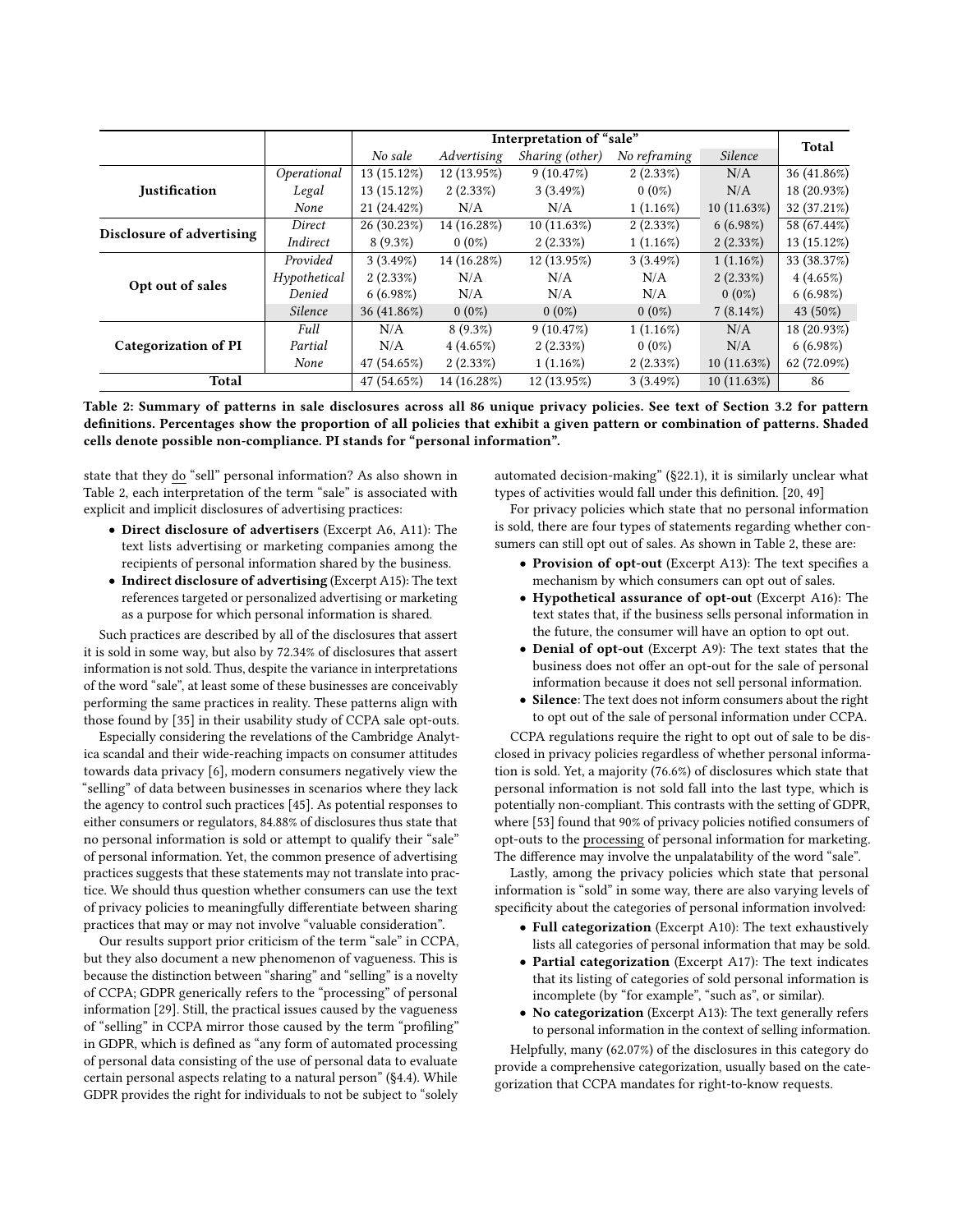## <span id="page-6-0"></span>3.3 Right to deletion

All but three privacy policies (which lack CCPA-specific disclosures) specify at least one method by which consumers can submit deletion requests. Beyond this, however, substantial variation exists. As shown in Table [3,](#page-7-0) we observed the following patterns concerning the description of the process for verifying deletion requests:

- Information request (Excerpt [A18\)](#page-14-8): The text states that the business may request additional information to verify the consumer's deletion request before processing it.
- Login wall (Excerpt [A19\)](#page-15-1): The text provides different steps for submitting deletion requests to users who do and users who do not hold accounts with the business.
	- Hard login wall (Excerpt [A20\)](#page-15-2): The text only provides instructions for submitting deletion requests to users who hold accounts, and not to non-account holders.
- Generic description (Excerpt [A21\)](#page-15-3): The text states that the business will verify the consumer's identity before processing the deletion request, but does not specify what actions the consumer needs to take after submitting their request.
- Silence: The text does not discuss verification.

Given the latitude in what "general descriptions" of verification processes may consist of, all but the last of these patterns would likely be compliant with CCPA regulations (§999.308 (c)(2)). Yet, a substantial minority (30.12%) of disclosures are indeed silent about their verification processes. Silence may imply that no verification takes place, which could be "reasonable" if unauthorized access or deletion would not affect consumers (cf. §999.323 (b)(3)b).

As for "login walls", such distinctions can be reasonably expected for types of personal information that will only be collected from account holders. They in fact conform to CCPA regulations, which require businesses to verify the identity of non-account holders "to a reasonable degree of certainty" (§999.325 (b)), and to deny deletion requests to users for which this is impossible (§999.325 (f)). However, the latter must be clearly explained in privacy policies  $(S999.325(g))$ , which we only observed in 15.56% of these policies:

• Login wall explanation (Excerpt [A20\)](#page-15-2): The text states that deletion requests from users who lack accounts may be rejected because they cannot be verified to CCPA's standards.

Businesses also provide varying levels of detail about the possible retention of personal information after a successful deletion request, as also summarized in Table [3.](#page-7-0) The purposes for retaining personal information may be described in one of the following ways:

- Specific operational basis (Excerpt [A21\)](#page-15-3): The text makes reference to specific business purposes that are exempt under CCPA to explain why information may be retained.
- Generic operational basis (Excerpt [A22\)](#page-15-4): The text does not specify which types of commercial activities personal information would need to be retained for, including when the text lists all exempt business purposes under CCPA.

Meanwhile, the categories of personal information that are retained may be described in one of the following ways:

• Full categorization: The text exhaustively lists all categories of personal information that may be retained.

- Partial categorization: The text indicates that its listing of categories of personal information that may be retained is incomplete (by "for example", "such as", or similar).
- Generic categorization: The text generally refers to personal information that may be retained.

Notably, the 42.17% of privacy policies which state that personal information may be retained all specify at least one operational basis for which this information may be retained, and 54.29% of such disclosures are reasonably specific. Meanwhile, only 34.29% of them describe the categories of information that may be retained. CCPA regulations do not require the latter disclosures for privacy policies; their presence may stem from GDPR disclosure requirements regarding retention, particularly §13.2(a) and §14.2(a) [\[31\]](#page-12-31). These inconsistencies in the clarity of retention purposes and scopes echo the findings of [\[15,](#page-12-10) [31,](#page-12-31) [34,](#page-12-32) [53\]](#page-13-11) within the context of GDPR.

These vague statements of retention purposes also point to a pitfall in CCPA's definition of "business purposes": we believe that businesses could share or sell the retained personal information depending on their interpretation of "reasonably anticipated" commercial activities. Only four privacy policies state otherwise:

• Propagation to third parties (Excerpt [A23\)](#page-15-5): The text states that the business will relay deletion requests to other parties with access to the consumer's personal information (such as service providers or clients).

While this procedure is mandated by CCPA (§1798.105(c)), few consumers will probably be aware of this provision (indeed, few consumers are aware of CCPA's provisions; see Section [5\)](#page-9-0). Without seeing such disclosures, consumers would likely underestimate the extent of their privacy's protection under CCPA (see Section [5.3\)](#page-11-1).

Lastly, a sizeable minority (28.92%) of deletion disclosures state that a user's experience with the business may change after their personal information is deleted. We observed two such types of patterns, as also summarized in Table [3:](#page-7-0)

- Account-level disruption (Excerpt [A24\)](#page-15-6): The text states that a successful deletion request could result in the deletion or deactivation of the user's entire account.
- Function-level disruption (Excerpt [A21,](#page-15-3) [A25\)](#page-15-7): The text states that a successful deletion request may hinder the user's experience in other ways, including through the loss of access to functionality requiring personal information.

Both the privacy policies themselves and CCPA are sufficiently vague that these practices may fall under the exemption in the non-discrimination clause for differences that are "reasonably related" to the value of the personal information (§1798.125(b)). Still, the deactivation of user accounts in the former case is a striking instance of the "take it or leave it" approach to privacy controls, which has also been criticized in the context of GDPR [\[15,](#page-12-10) [20,](#page-12-30) [34\]](#page-12-32).

In summary, beyond the vague requirements of CCPA regulations, the privacy policies that we analyzed provide inconsistent levels of detail about the request verification process as well as the retention and use of personal information following successful deletion requests. These vague disclosures may disincentivize users from exercising their privacy rights because they reduce the perceived effectiveness of deletion requests.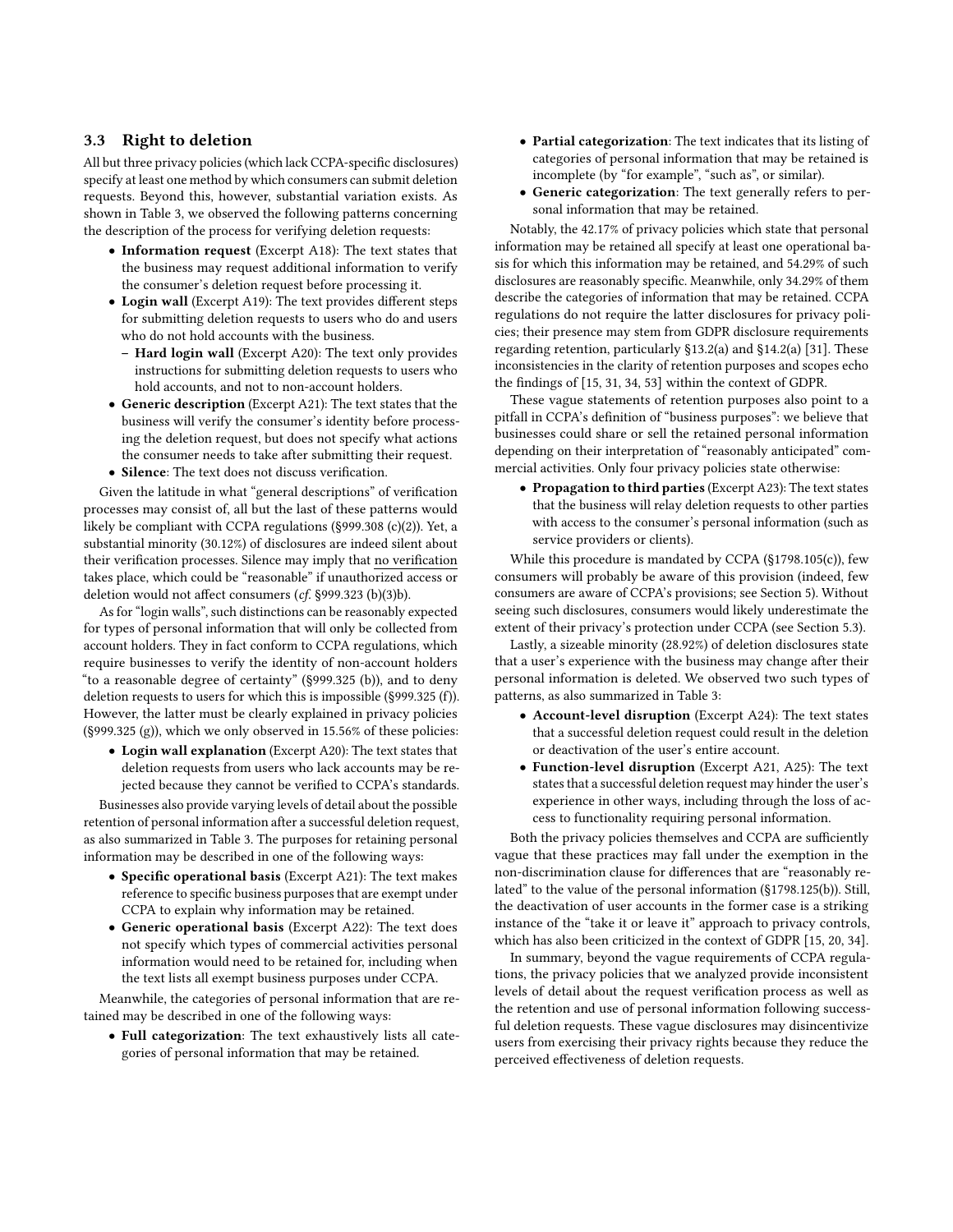<span id="page-7-0"></span>

|                              |                       | Implementation of verification              |              |                     |               |               |             |
|------------------------------|-----------------------|---------------------------------------------|--------------|---------------------|---------------|---------------|-------------|
|                              |                       | Login wall<br>Info. request<br>Soft<br>Hard |              | Generic description | Silence       | Total         |             |
| Login wall explanation       | Present               | N/A                                         | $5(6.02\%)$  | $2(2.41\%)$         | N/A           | N/A           | $7(8.43\%)$ |
|                              | Absent                | N/A                                         | 31 (37.35%)  | $7(8.43\%)$         | N/A           | N/A           | 38 (45.78%) |
| Retention – basis            | Specific              | 6(7.23%)                                    | 12 (14.46%)  | $2(2.41\%)$         | $5(6.02\%)$   | 6(7.23%)      | 19 (22.89%) |
|                              | Generic               | $8(9.64\%)$                                 | $4(4.82\%)$  | $2(2.41\%)$         | $3(3.61\%)$   | 4(4.82%)      | 16 (19.28%) |
|                              | Full                  | $0(0\%)$                                    | $2(2.41\%)$  | $1(1.2\%)$          | $2(2.41\%)$   | $2(2.41\%)$   | 4(4.82%)    |
| $Retention - scope$          | Partial               | $0(0\%)$                                    | $5(6.02\%)$  | $1(1.2\%)$          | $2(2.41\%)$   | $3(3.61\%)$   | $8(9.64\%)$ |
|                              | Generic               | 14 (16.87%)                                 | $9(10.84\%)$ | $2(2.41\%)$         | 4(4.82%)      | $5(6.02\%)$   | 23 (27.71%) |
| No retention disclosed       |                       | 21(25.3%)                                   | $20(24.1\%)$ | $5(6.02\%)$         | 6(7.23%)      | 15 (18.07%)   | 48 (57.83%) |
| Propagation to third parties | Present               | 4(4.82%)                                    | $3(3.61\%)$  | $0(0\%)$            | $0(0\%)$      | $3(3.61\%)$   | $7(8.43\%)$ |
|                              | Absent                | 31 (37.35%)                                 | 33 (39.76%)  | $9(10.84\%)$        | 14 (16.87%)   | $22(26.51\%)$ | 76 (91.57%) |
|                              | Account-level         | $5(6.02\%)$                                 | 10(12.05%)   | $3(3.61\%)$         | $3(3.61\%)$   | $5(6.02\%)$   | 16 (19.28%) |
| Disruption of experience     | <i>Function-level</i> | 4(4.82%)                                    | $5(6.02\%)$  | $1(1.2\%)$          | $1(1.2\%)$    | $3(3.61\%)$   | $8(9.64\%)$ |
|                              | None                  | 26 (31.33%)                                 | 21(25.3%)    | $5(6.02\%)$         | $10(12.05\%)$ | $17(20.48\%)$ | 59 (71.08%) |
| Total                        |                       | 35 (42.17%)                                 | 36 (43.37%)  | $9(10.84\%)$        | 14 (16.87%)   | $25(30.12\%)$ | 83          |

Table 3: Summary of patterns in deletion disclosures across all 83 unique privacy policies with instructions for deletion requests. See text of Section [3.3](#page-6-0) for pattern definitions. Percentages show the proportion of all policies with instructions for deletion requests that exhibit a given pattern or combination of patterns. Shaded cells denote possible non-compliance.

## 4 USER SURVEY BACKGROUND

To evaluate the effect of varying interpretations of CCPA's privacy policy requirements, we conducted an IRB-approved user survey of California residents to assess whether their understanding of businesses' data practices depends on the specificity of these businesses' CCPA-mandated privacy disclosures. We focused on three patterns of variance, each selected from one of the three types of disclosures pertaining to data flows that we focused on in our privacy policy analysis: the mapping between recipients and categories of shared personal information (found in sharing disclosures), the types of commercial activities affected by the right to opt out of sale (found in sale disclosures), and the effects of successful deletion requests on data retention and sharing (found in deletion disclosures).

In our user survey, we asked respondents to read three excerpts (each containing one of the three types of disclosures) from the CCPA disclosures of a single privacy policy. Then, for each excerpt, we presented them with two data usage scenarios based on the content of the disclosure, and we asked the respondents to rate the likelihood that the business would be allowed or required to engage in each of the described data practices. We did not require respondents to rely on the policy alone; thus, they were free to draw upon any prior knowledge they had about relevant regulations.

## <span id="page-7-1"></span>4.1 Policy selection

To maintain the practical feasibility of our study, we randomly and (as much as possible) evenly showed excerpts from one of nine privacy policies to the respondents, as summarized in Table [4.](#page-8-0) These policies were selected so that they contained substantial variance in the specificity of the disclosures that we considered.

For sharing disclosures (Section [3.1\)](#page-3-0), 4 of the policies we selected provide a one-to-one mapping between the categories of personal information that are shared by the business and the categories of recipients. Meanwhile, 2 policies provide examples of categories of personal information for each category of recipients, and 3 policies make no association between personal information and recipients.

Next, for sale disclosures (Section [3.2\)](#page-4-1), 3 policies each describe (1) sharing activities in general as potentially being sales; (2) advertising activities as sales; and (3) no activities as sales. Both categories that disclose "sales" consist of policies that base their stances on CCPA's definition or on specific commercial purposes. Among the policies that do not disclose "sales", only one policy states that the consumer has no right to opt out of the sale of personal information.

Lastly, for deletion disclosures (Section [3.3\)](#page-6-0), 5 policies do not specify why information may be retained, 3 mention record-keeping as a purpose, and 2 mention transactions as a purpose. Only one specifies that deletion requests are relayed to service providers.

Thus, for each type of disclosure, at least a third of the policies that we selected for our user survey are substantially vaguer than the others. Our power analysis uses this property (Appendix [D\)](#page-29-0).

## <span id="page-7-2"></span>4.2 Research questions

Here, we list the basic types of questions in our user survey; Appendix [C](#page-17-0) contains the full user survey, including the privacy policy excerpts. These questions were adjusted based on the excerpts, including different instantiations for the template fields. Separate versions of Q3 and Q4 were needed because (1) sharing information in exchange for advertising revenue falls under the definition of a "sale" in policies from the "Advertising" category and (2) sale opt-outs do not apply to policies from the "No sale" category.

#### Sharing disclosures

- Q1 If you make purchases through a website owned by Company XYZ, is Company XYZ allowed to share your past purchase history with a payment service provider?
- Q2 If you make purchases through a website owned by Company XYZ, is Company XYZ allowed to share your inferred ethnicity (inferred based on your purchase history) with a payment service provider?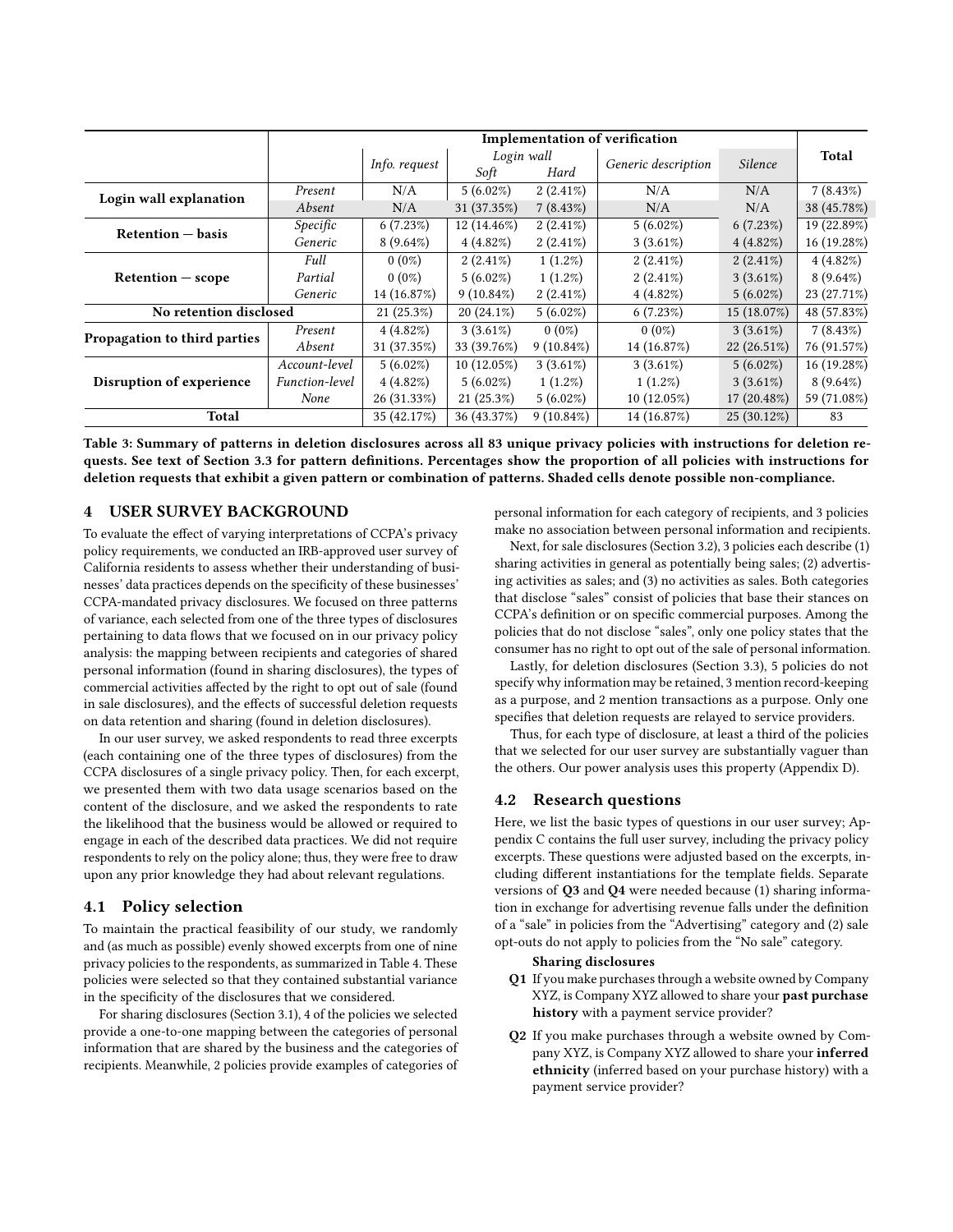<span id="page-8-0"></span>

| <b>Privacy Policy</b> | $\boldsymbol{n}$ | Sharing:<br>Recipient /<br><b>Info Mapping</b> | <b>Sharing:</b><br><b>Sharing</b><br><b>Purposes</b> | Sale:<br>Interpretation<br>of "Sale" | Sale:<br><b>Justification</b><br>of Stance | Deletion:<br>Retention<br><b>Purposes</b> | Deletion:<br>Propagation<br>to 3rd Parties |
|-----------------------|------------------|------------------------------------------------|------------------------------------------------------|--------------------------------------|--------------------------------------------|-------------------------------------------|--------------------------------------------|
| <b>Section Ref</b>    |                  | 3.1                                            | 3.1                                                  | 3.2                                  | 3.2                                        | 3.3                                       | 3.3                                        |
| $(1)$ Walmart         | 40               | One-to-one<br>mapping                          | Examples by<br>recipient                             | Sharing                              | Legal                                      | Generic                                   | Service<br>providers                       |
| $(2)$ eBay            | 41               | Separate lists                                 | Generic list                                         | Sharing                              | Operational                                | Generic                                   | Not specified                              |
| (3) New York Times    | 41               | Examples by<br>recipient                       | Generic list                                         | Sharing                              | Legal                                      | Records/<br>transactions                  | Not specified                              |
| $(4)$ Hulu            | 41               | Examples by<br>recipient                       | Examples by<br>recipient                             | Advertising                          | Operational                                | Generic                                   | Not specified                              |
| $(5)$ ESPN            | 40               | Separate lists                                 | Generic list                                         | Advertising                          | Legal                                      | Generic                                   | Not specified                              |
| $(6)$ Best Buy        | 40               | One-to-one<br>mapping                          | Generic list                                         | Advertising                          | Operational                                | Transactions                              | Not specified                              |
| $(7)$ Google          | 40               | No list of<br>shared PI                        | Generic list                                         | No sale                              | Unjustified                                | Security /<br>records                     | Not specified                              |
| (8) Microsoft         | 40               | Mapping                                        | Mapping by PI                                        | No sale                              | Unjustified,<br>no opt out                 | Generic                                   | Not specified                              |
| $(9)$ Netflix         | 41               | One-to-one<br>mapping                          | Examples by<br>recipient                             | No sale                              | Unjustified                                | Records/<br>legal                         | Not specified                              |

Table 4: Summary of the nine privacy policies used for our survey (Section [4.1\)](#page-7-1). *n* is the number of survey respondents.

#### Sale disclosures

- Q3 "Sharing"
	- If you opt out of the sale of your personal information, is Company XYZ allowed to provide your full name and mailing address to an advertising company, without receiving revenue in return from this advertising company?
	- "Advertising"
	- If you opt out of the sale of your personal information, is Company XYZ allowed to provide your full name and mailing address to an advertising company so that the advertising company can display advertisements to you on other websites, without receiving revenue in return from this advertising company?

#### "No sale"

• Could Company XYZ be allowed to provide your full name and mailing address to an advertising company, without receiving revenue in return from this advertising company?

#### Q4 "Sharing"

• If you opt out of the sale of your personal information, is Company XYZ allowed to provide your full name and mailing address to an advertising company, in return for a portion of revenue from this advertising company?

#### "Advertising"

• If you opt out of the sale of your personal information, is Company XYZ allowed to provide your full name and mailing address to a separately-owned [category of Company XYZ] so that the two companies can provide joint product offers to you, without receiving revenue in return from this partner company?

#### "No sale"

• If Company XYZ provides your full name and mailing address to an advertising company, without receiving revenue in return from this advertising company, would you have an option to opt-out of this sharing?

#### Deletion disclosures

- Q5 If you request the deletion of your personal information, is Company XYZ required to direct any marketing company that has received your information, either by sharing or selling, from Company XYZ to delete information about your activity on Company XYZ's websites?
- Q6 If you request the deletion of your personal information, is Company XYZ required to direct any marketing company that provides advertising consultation services to Company XYZ (that is, acting in the capacity of a service provider) to delete information about your activity on Company XYZ's websites?

For each question, we asked respondents to answer using a 5 point Likert scale of (1) "Definitely not", (2) "Probably not", (3) "I'm really not sure", (4) "Probably", and (5) "Definitely". We then developed a set of ground truth consensus answers from three of the authors who are experts in privacy law and practice. These authors first individually answered all six questions corresponding to each of the nine policies (54 total) using the same Likert scale. Then, all disagreements with the majority answer were discussed and resolved based on the text of CCPA and CCPA regulations.

To allow for uncertainty in the respondents' answers, we marked them as correct as long as they were sufficiently close to our consensus. For a ground truth of 4 or 5, we accepted both 4 and 5; for 3, we accepted 2, 3, or 4; and for 1 or 2, we accepted both 1 and 2. Based on our evaluation of the correctness of the respondents' answers, we formulated the following research question: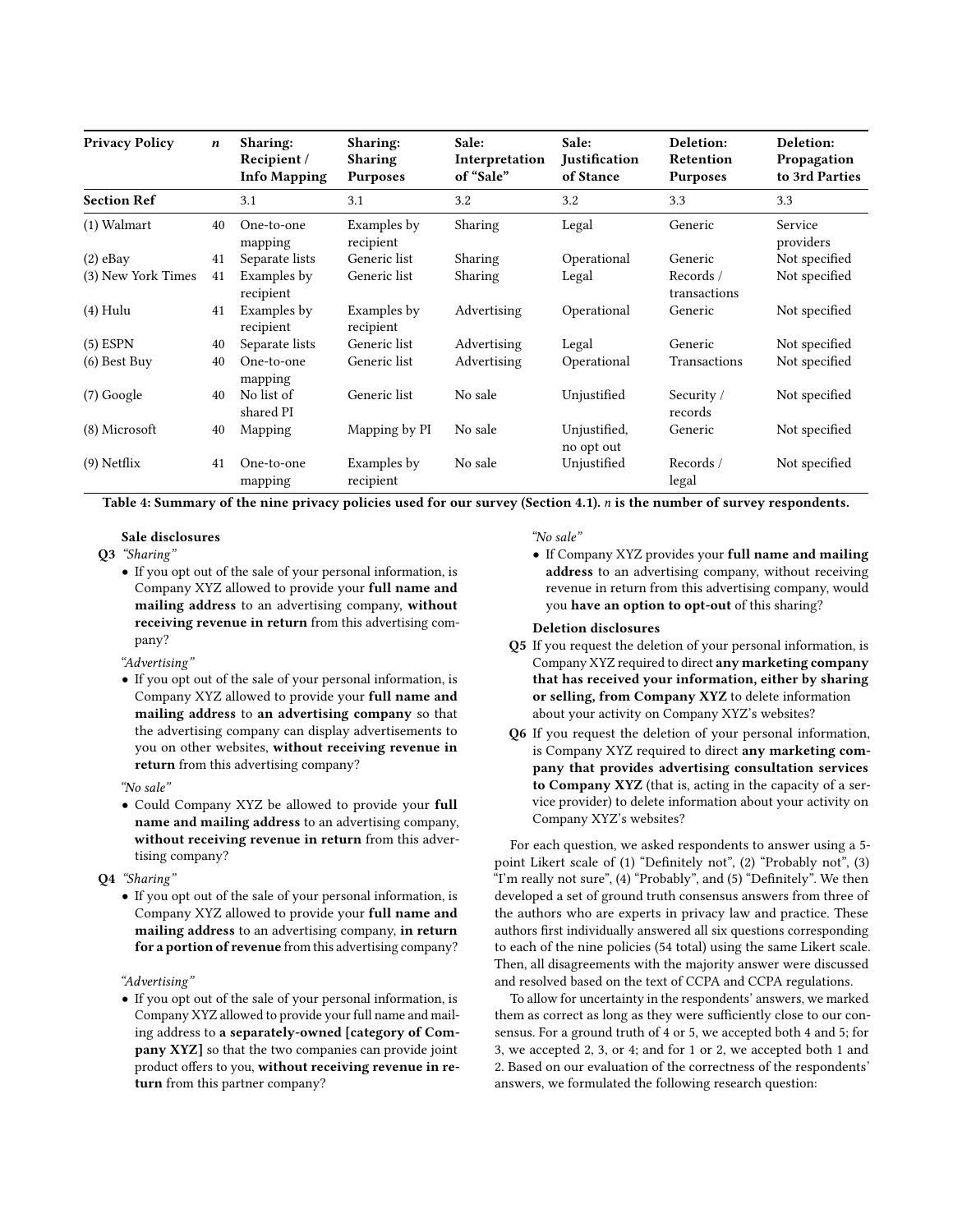RQ For each question (Q1, Q2, Q3, Q4, Q5, and Q6), is the proportion of respondents who answer correctly independent of the privacy policy excerpt that is shown to them?

## 4.3 Survey recruitment

 $\mathbf{R} \mathbf{Q}$  leads to a  $\chi^2$  test of independence for each question between two categorical factors: (1) the privacy policy that is shown and (2) answer correctness. For  $Q1$ ,  $Q2$ ,  $Q3$ ,  $Q5$ , and  $Q6$ , the privacy policy factor has 9 levels. We conduct three tests for Q4 and three additional tests for Q3 because the questions for the three types of opt out disclosures are not entirely comparable; the privacy policy factor for each of these tests has 3 levels. Our power analysis (see Appendix [D\)](#page-29-0) led us to recruit a sample of 364 respondents.

Our sample of respondents was recruited through Amazon Mechanical Turk. Respondents were required to be California residents who were at least 18 years old. To avoid low-quality responses, we sampled respondents from the pool of Mechanical Turk users with an approval rate of at least 90%. Before participating in the study, respondents were required to complete a screening questionnaire and a consent form; any respondents who failed to certify that they met the criteria were removed from the participant pool.

## 4.4 Survey methodology

Respondents were directed to complete (1) a pre-survey questionnaire, (2) the main survey, and (3) a post-survey questionnaire.

- (1) We first assessed respondents' familiarity with privacy legislation by asking them to rate their knowledge of CCPA, CPRA, CalOPPA, and GDPR.
- (2) In the main survey, we implemented a between-subjects design where each respondent was shown three excerpts from a single privacy policy in a randomized order. All company names, website URLs, and telephone numbers were anonymized to prevent priming effects. We reproduced the original formatting of the text as closely as possible, except we removed all hyperlinks. These methods are consistent with [\[26,](#page-12-38) [48,](#page-12-39) [51\]](#page-13-0) but not [\[39\]](#page-12-40) (who compared alternate representations of the same text using a within-subjects design). Note that we only displayed excerpts instead of the entire privacy policy. This is because the goal of our user survey was to assess the ability of consumers to understand and interpret the contents of the excerpts. Indeed, the orthogonal issue of whether consumers can locate relevant text in a privacy policy has already been studied by [\[51\]](#page-13-0). Our goals and thus our methodology are closer to [\[47\]](#page-12-41) (who assessed comprehension of specific terms in the context of sample sentences) and [\[8\]](#page-12-42). After each excerpt, we showed each respondent the two questions corresponding to the excerpt on the same page (the questions listed in Section [4.2](#page-7-2) were worded to avoid priming effects). Again, this was because we aimed to assess comprehension instead of memorization. This approach differs from [\[48,](#page-12-39) [51\]](#page-13-0) but aligns with [\[26\]](#page-12-38).

For each question, we provided two free-text response fields where we asked respondents (1) to paste one to two sentences from the excerpt that most influenced their answer, and (2) to briefly explain their answer. We evaluated the effort level of respondents using their free-text responses, along with two simple multiple-choice attention checks based on the content of the questions. We withdrew respondents who provided irrelevant answers for both types of questions.

(3) Afterward, we presented respondents with two sets of postsurvey questions, namely a demographic questionnaire and a standard privacy/security questionnaire [\[17\]](#page-12-43).

In a pilot of 15 respondents, the mean completion time was 16 minutes, 52 seconds. Using an hourly rate of \$12.00, we compensated respondents with a nominal base amount of \$3.00. To incentivize respondents to consider their answers carefully, we provided a bonus of \$0.15 for every correct answer, plus another \$1.00 if they correctly answered all six questions; we provided a mean bonus of \$0.55. The median response time for all respondents was 20 minutes, 10 seconds, with the first quartile being 14 minutes, 52 seconds, and the third quartile being 27 minutes, 51 seconds.

We compared the self-reported demographics of our respondents to California's overall demographics from the 2019 American Community Survey [\[3\]](#page-12-44). Our sample slightly under-represents males (49.4% compared to 49.7%); over-represents single people (58.45% compared to 51.6%), and over-represents people with a college degree or higher (74.45% compared to 35%). Respondents' knowledge of privacy regulations was variable; 56.9% had heard of CCPA, versus 39.6% for CPRA, 25.8% for CalOPPA, and 23.6% for GDPR.

## <span id="page-9-0"></span>5 USER SURVEY RESULTS

In Figure [1,](#page-10-0) we show the distribution of answers for each question and policy. Our overall results in terms of question correctness and our statistical tests are summarized in Table [5](#page-30-1) in Appendix [E.](#page-30-2)

Based on their free-text responses, we found that respondents rarely referenced legal knowledge. Only 5.52% of rationales explicitly mentioned the definitions or provisions of CCPA or other California laws. This was even true for respondents who self-reported that they had heard of CCPA (6.18% of rationales from these respondents mentioned CCPA), which suggests that an individual knowing of CCPA is not a strong signal that they will use that knowledge to evaluate their privacy in practice. At the same time, 28.18% of rationales mentioned that the excerpts alone did not address the scenarios clearly enough for them to give a certain answer.

## 5.1 Sharing disclosures

For Q1 and Q2, our ground truth states that both purchase history and inferred ethnicity could probably be shared by all of the businesses, since they fall under the categories of personal information that could be disclosed to service providers according to these businesses' privacy policy excerpts. We found that 80.77% of respondents agreed with our consensus answer for Q1, but only 63.74% of respondents agreed with our consensus answer for Q2.

Our statistical tests indicated that there was a statistically significant difference in answer correctness between the nine policies on both Q1 ( $p \approx 0.0113$ ) and Q2 ( $p \approx 0.0321$ ). For all privacy policies except those for New York Times, Hulu, ESPN, and Best Buy, 4 ("Probably allowed") was the first quartile of answers to Q1, but this was only true of Walmart and eBay on Q2. We infer that respondents were overall more certain that sharing would be permitted for Q1 but were less confident on some policies, while they were more ambivalent overall for Q2.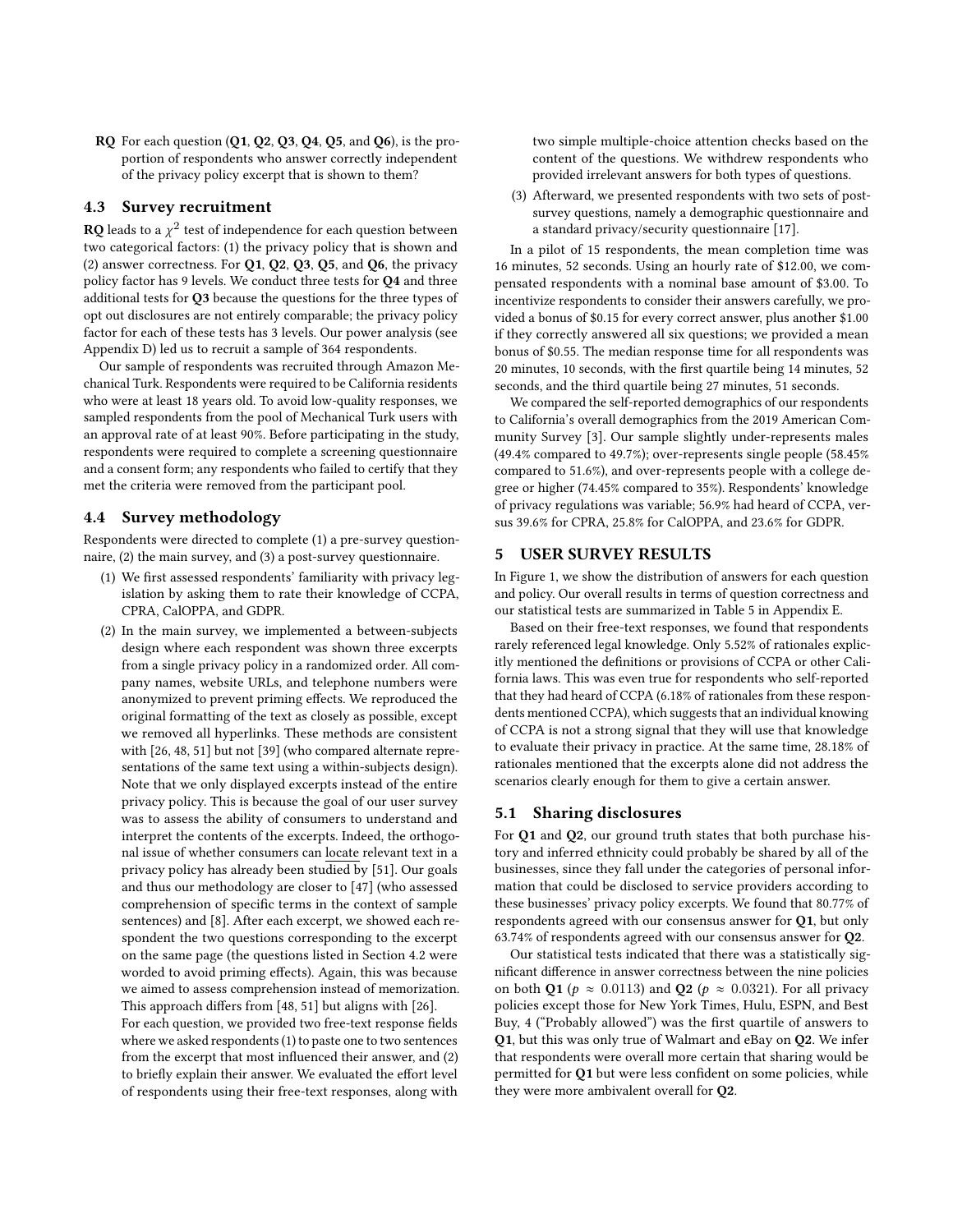<span id="page-10-0"></span>

Figure 1: Boxplots of Likert scale survey responses from 364 respondents. Orange lines show the median respondent answer; blue lines show the ground truth. Numbers on the horizontal axis correspond to the privacy policies listed in Section [4.1.](#page-7-1)

In 87.28% of rationales for correct answers on both questions (83.38% of all rationales), respondents referenced list entries that contain relevant categories of shared personal information and recipients. This was even true for policies that provide no association between them, on which respondents inferred the sharing of every category of personal information with every category of recipients.

However, many respondents were confused about the correct categorizations that the presented scenarios fell under. We found that 35.53% of rationales for incorrect answers (22.63% overall) did not identify the correct category of personal information in the disclosure. For Q2 in particular, 40.34% and 29.97% of all rationales considered inferred ethnicity as a demographic or as an inference (both of which are plausible), and 9.52% incorrectly classified it as an identifier. Meanwhile, 14.72% (16.9% overall) of rationales showed confusion about recipients (including the conflation of "service providers" and "third parties", which are distinct under CCPA).

## 5.2 Sale disclosures

For Q3, our ground truth states that businesses would probably be allowed to share information without receiving revenue in return, provided that they interpret these activities as not falling under CCPA's definition of a "sale" and any benefits they receive as not representing "valuable consideration". Overall, respondents struggled with these definitions. For policies in the "Sharing" and "Advertising" categories, the majority of respondents disagreed with our answer, with only 38.52% and 30.58% of their answers respectively matching our consensus. Among incorrect answers, 38.85% of rationales considered this revenue-less scenario to fall under the opt-out for sales, while 28.66% interpreted the opt-out as covering all forms of sharing. Meanwhile, the proportion of correct answers for "No

sale" was much higher, at 65.29%. For correct answers, 68.35% of these rationales excluded non-monetary forms of sharing from the definition of "sale" — explicit statements from the businesses that they do not sell personal information appear to have reduced respondents' perceived scope of a "sale". The differences across all policies are statistically significant ( $p \approx 1.944 \times 10^{-6}$ ), although the question is worded differently for the three categories. Withincategory statistical tests indicated that only the "Sharing" category had marginally significant inter-policy differences ( $p \approx 0.0488$ ).

On Q4 for the "Sharing" policies, 80.33% of respondents agreed with our ground truth that exchanging personal information for ad revenue would likely constitute a "sale", and thus would probably not be allowed after they have opted out of the sale of personal information. Indeed, 60.2% of rationales for correct answers recognized that the scenario fell under the opt-out. However, 33.33% of rationales for incorrect answers emphasized the ambiguity in the definition of a "sale". The statistical tests did not find significant differences in correctness between the policies in this category.

For the "Advertising" policies, our ground truth recognizes that the answer to Q4 would be dependent on how regulators interpret the term "valuable consideration". Partner businesses in a comarketing relationship might not exchange any revenue from their sales. Even so, joint offers would likely have super-additive benefits to the customer bases of both businesses, which may be "valuable". CCPA is much vaguer in this regard than the Gramm-Leach-Bliley Act, which applies to financial institutions and provides exemptions for co-marketing [\[16\]](#page-12-45). Despite this ambiguity, we found that 54.55% of respondents were confident enough to give a definite answer. Again, we found no statistically significant inter-policy differences.

Lastly, on Q4 for the "No sale" policies, our ground truth considers that third party advertisers who receive information from the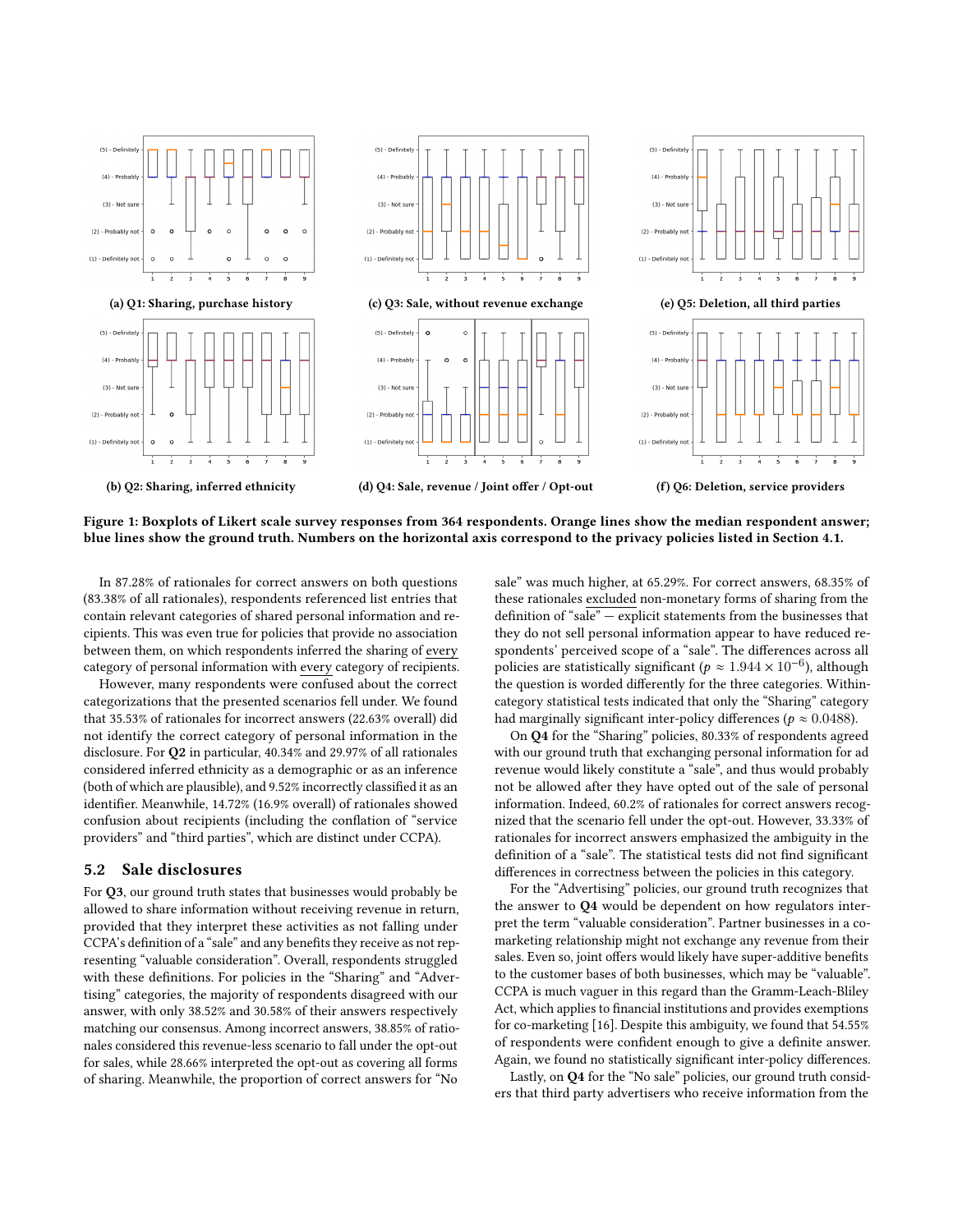businesses would likely provide opt-outs for such sharing practices, regardless of whether the first party provides an opt-out. While 61.16% of respondents answered the question correctly, their reasoning was often incorrect. We found that 52.05% of rationales for correct answers identified the right to deletion as the right to opt out; only 24.66% mentioned an opt-out separately from deletion. Our statistical test found significant differences in correctness between policies ( $p \approx 0.0008$ ); this was likely related to Microsoft's statement that they do not provide an opt-out, which was mentioned in 83.33% of rationales for incorrect answers on this policy.

#### <span id="page-11-1"></span>5.3 Deletion disclosures

For Q5, according to our ground truth, CCPA requires businesses to relay deletion requests to service providers, but probably not to all third party recipients. Overall, 57.69% of respondents agreed with our conclusion. For correct answers, 66.67% of rationales recognized that the right to deletion does not cover all third parties, and 47.34% noted that the text does not discuss third parties. Our statistical test showed significant differences in correctness between policies ( $p \approx 0.0010$ ); the median answers for two policies differ from our ground truth. Walmart's policy states that they would "direct any service providers" to carry out deletion requests; 70% of incorrect rationales interpreted this as applying to third parties. The brevity of Microsoft's description likely led 45.45% of incorrect rationales to suggest that the excerpt did not clearly address the scenario.

Lastly, for Q6, our ground truth states that businesses would probably be required to relay deletion requests to marketing companies acting as service providers, again based on CCPA. Only 35.44% of respondents arrived at the same answer; the median answer was unchanged from Q5 on six out of nine policies. For incorrect answers, 70% of rationales (often correctly) recognized that the policies did not address service providers either. Yet, this was also the case for 42.85% of such rationales on Walmart, despite the policy's clear statement. They were confused by the service provider being a marketing company; such confusion may be alleviated by reiterating examples of service providers in the text. We again found significant inter-policy differences in correctness ( $p \approx 0.0010$ ).

In summary, deletion disclosures led many respondents to form an incorrect but less harmful conclusion: that they would not be protected, whereas in reality they would be. However, as we suggested in Section [3.3,](#page-6-0) this may also reduce their confidence in deletion requests. Regardless, our findings highlight a lack of awareness regarding CCPA's deletion requirements for service providers.

## 6 CONCLUSION

In this work, we evaluated the clarity and effectiveness of currently implemented CCPA disclosures at informing consumers of their privacy rights. From our analysis of 95 privacy policies on popular websites, we found that the level of detail in disclosures was often inconsistent, with many of them obfuscating important information that would be relevant to consumers' privacy concerns. We also suggest that not all disclosures describe businesses' data practices at the level of clarity mandated by CCPA regulations. Our user survey then showed that different types of wording led consumers to different conclusions about businesses' data practices and their own privacy rights, even when the legal ground truth was the same.

## 6.1 Limitations

Due to constraints of practicality, we were unable to perform a more comprehensive evaluation of CCPA disclosures through either our privacy policy analysis or our user survey. Our privacy policy analysis was restricted to 95 of the most popular websites across the entire United States. The level of variance among disclosures may differ for less popular websites; preliminary analysis suggests that boilerplate text is more common. However, the privacy policies we analyzed are likely representative of those on most websites that the average California resident would visit (see Section [3\)](#page-3-1). We did not try to expand our analysis using natural language processing due to the error inherent in such approaches (cf. [\[4,](#page-12-46) [31,](#page-12-31) [42,](#page-12-47) [52,](#page-13-12) [54\]](#page-13-13)), which would hinder an accurate assessment of the status quo of privacy policy clarity under CCPA. Nevertheless, automating the analysis of CCPA disclosures is a valuable direction of future work that could improve their interpretability by consumers and policy-makers.

Our user survey also considered only a subset of the patterns found in CCPA disclosures. Although we included a diverse sample of excerpts, we could not capture the entire space of variation due to the highly customized nature of CCPA disclosures on popular websites. Still, the statistically significant effects that we observed, in spite of our limited sets of policies and respondents, suggest that variation in wording does impact consumers' perceptions. Also, our experimental design attempted to mitigate brand-based priming effects (cf. [\[28\]](#page-12-48)) as much as possible. Based on the respondents' rationales, we do not believe that any of them made associations with real businesses, but we cannot entirely exclude this possibility.

## <span id="page-11-0"></span>6.2 Implications for policy makers

Our results echo prior literature in highlighting problematic ambiguities in CCPA's terminology. Specifically, our privacy policy analysis showed that businesses do not consistently interpret the terms "sale", "valuable consideration", or "business purpose", nor CCPA regulations' requirements for privacy policies. These effects translated to confusion among survey respondents because the policy excerpts often failed to clarify the businesses' assumptions.

CPRA, which is intended to address CCPA's flaws, will soon come into force. While CPRA addresses some of our findings, it may introduce more ambiguity in other areas. CPRA clarifies that non-personalized advertising is a business purpose; provides an optout for targeted advertising; extends the requirement for relaying deletion requests to all third parties, not just service providers; and introduces a GDPR-like data minimization requirement [\[22,](#page-12-20) [32\]](#page-12-19). Yet, CPRA also distinguishes "contractors" from service providers as entities to which businesses merely make personal information available, which has already been considered unclear [\[22\]](#page-12-20).

Many states, such as Virginia, are now following suit in passing CCPA-like laws [\[23\]](#page-12-11). If these laws are to succeed, policy makers and regulators must exercise due diligence in addressing vagueness and ambiguity through not just legislation but also enforcement, as suggested by the apparent non-compliance we observed. Encouragingly, some of these laws provide more clarity than CCPA [\[41\]](#page-12-49) (e.g., the monetary definition of a "sale" in Nevada's new privacy law). Still, we argue that more standardized and structured disclosures based on a uniform interpretation of terminology would better mitigate the issue of vague and ambiguous privacy policies.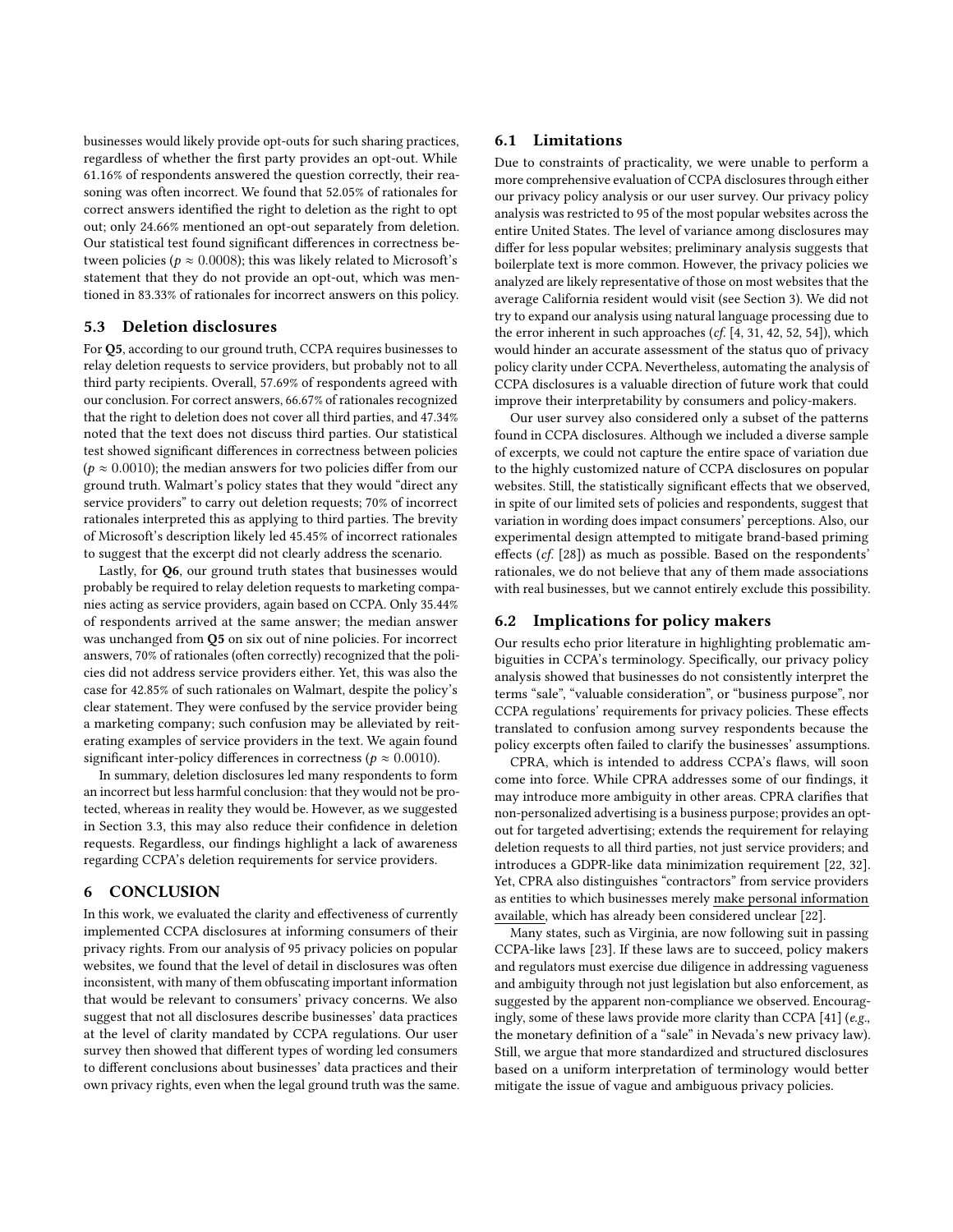## ACKNOWLEDGMENTS

This research was supported in part by grants from the National Science Foundation Secure and Trustworthy Computing program (CNS-1801316, CNS-1914486, CNS-1914444, CNS-1914446), as well as NSF grants IIS-1850477 and IIS-2046640 (CAREER). Co-author Rex Chen is supported in part by a Yahoo InMind Fellowship.

#### REFERENCES

- <span id="page-12-27"></span>[1] Faraz Ahmed, M. Zubair Shafiq, and Alex X. Liu. The Internet is for porn: Measurement and analysis of online adult traffic. In Proceedings of the 36th International Conference on Distributed Computing Systems, ICDCS '16, pages 88–97, 2016.
- <span id="page-12-28"></span>[2] Alexa. Top sites in United States.<https://www.alexa.com/topsites/countries/US> [needs subscription], Feb. 15, 2020.
- <span id="page-12-44"></span>[3] American Community Surveys. California geography profile. United States Census Bureau, [https://data.census.gov/cedsci/profile?g=0400000US06,](https://data.census.gov/cedsci/profile?g=0400000US06) 2019.
- <span id="page-12-46"></span>[4] Waleed Ammar, Shomir Wilson, Norman Sadeh, and Noah A. Smith. Automatic categorization of privacy policies: A pilot study. Technical Report CMU-ISR-12- 114/CMU-LTI-12-019, Carnegie Mellon University, 2012.
- <span id="page-12-16"></span>[5] Jeeyun Sophia Baik. Data privacy against innovation or against discrimination?: The case of the California Consumer Privacy Act (CCPA). Telematics and Informatics, 52:101431, 2020.
- <span id="page-12-34"></span>[6] Hal Berghel. Malice domestic: The Cambridge Analytica dystopia. Computer, 51(5):84–89, 2018.
- <span id="page-12-29"></span>[7] Christoph Bösch, Benjamin Erb, Frank Kargl, Henning Kopp, and Stefan Pfattheicher. Tales from the dark side: Privacy dark strategies and privacy dark patterns. Proceedings on Privacy Enhancing Technologies, 2016(4):237–254, 2016.
- <span id="page-12-42"></span>[8] Duc Bui, Kang G. Shin, Jong-Min Choi, and Junbum Shin. Automated extraction and presentation of data practices in privacy policies. Proceedings on Privacy Enhancing Technologies, 2021(2):88–110, 2021.
- <span id="page-12-17"></span>[9] CA OAG. CCPA regulations: Final text of regulations. Office of the Attorney General, California Department of Justice, Aug. 14, 2020.
- <span id="page-12-18"></span>[10] CA OAG. CCPA regulations: Final regulation text. Office of the Attorney General, California Department of Justice, Mar. 15, 2021.
- <span id="page-12-2"></span>[11] CA OAG. California Consumer Privacy Act (CCPA). Office of the Attorney General, California Department of Justice, n.d.
- <span id="page-12-5"></span>[12] Fred H. Cate. The failure of Fair Information Practice Principles. In Consumer Protection in the Age of the 'Information Economy', pages 351–388. Routledge, 2006.
- <span id="page-12-7"></span>[13] Fred H. Cate. The limits of notice and choice. IEEE Security & Privacy, 8(2):59-62, 2010.
- <span id="page-12-14"></span>[14] Anupam Chander, Margot E. Kaminski, and William McGeveran. Catalyzing privacy law. Minnesota Law Review, 2019.
- <span id="page-12-10"></span>[15] Giuseppe Contissa, Koen Docter, Francesca Lagioia, Marco Lippi, Hans-W. Micklitz, Przemyslaw Palka, Giovanni Sartor, and Paolo Torroni. CLAUDETTE meets GDPR: Automating the evaluation of privacy policies using artificial intelligence. Technical report, The European Consumer Organisation, 2018.
- <span id="page-12-45"></span>[16] Lorrie Faith Cranor, Pedro Giovanni Leon, and Blase Ur. A large-scale evaluation of U.S. financial institutions' standardized privacy notices. ACM Transactions on the Web, 10(3):1–33, 2016.
- <span id="page-12-43"></span>[17] Cori Faklaris, Laura Dabbish, and Jason I. Hong. A self-report measure of enduser security attitudes (SA-6). In  $\underline{\mbox{Proceedings of the 15th Symposium on Usable}}$ Privacy and Security, SOUPS '19, pages 61–77, 2019.<br>[18] Yuanyuan Feng, Yaxing Yao, and Norman Sadeh. A design space for pri-
- <span id="page-12-8"></span>vacy choices: Towards meaningful privacy control in the internet of things. In Proceedings of the 2021 CHI Conference on Human Factors in Computing Systems, CHI '21, pages 1–16, 2021.
- <span id="page-12-3"></span>[19] Elizabeth L. Field. United States data privacy law: The domino effect after the GDPR. North Carolina Banking Institute, 24(1):481–498, 2020.
- <span id="page-12-30"></span>[20] Elena Gil González and Paul de Hert. Understanding the legal provisions that allow processing and profiling of personal data—an analysis of GDPR provisions and principles. ERA Forum, 19(3):597–621, 2019.
- <span id="page-12-22"></span>[21] Erin Illman and Paul Temple. California Consumer Privacy Act: What companies need to know. Business Lawyer, 75:1637–1646, 2020.
- <span id="page-12-20"></span>[22] Network Advertising Initiative. The California Privacy Rights Act of 2020: NAI summary of important changes to the CCPA. [https://www.networkadvertising.o](https://www.networkadvertising.org/sites/default/files/nai_summary_of_cpra_may_2020.pdf) [rg/sites/default/files/nai\\_summary\\_of\\_cpra\\_may\\_2020.pdf,](https://www.networkadvertising.org/sites/default/files/nai_summary_of_cpra_may_2020.pdf) May 2020.
- <span id="page-12-11"></span>[23] Margot Kaminski. A recent renaissance in privacy law. Communications of the  $ACM$ , 63(9):24–27, 2020.
- <span id="page-12-12"></span>Review, 19:327–484, 1992.
- <span id="page-12-4"></span>[25] Joanna Kessler. Data protection in the wake of the GDPR: California's solution for protecting "the world's most valuable resource". Southern California Law Review, 93(1):99–128, 2019.
- <span id="page-12-38"></span>[26] Jana Korunovska, Bernadette Kamleitner, and Sarah Spiekermann. The challenges and impact of privacy policy comprehension. In Proceedings of the 28th European Conference on Information Systems, ECIS '20, pages 1–17, 2020.
- <span id="page-12-25"></span>[27] Serge A. Krashakov, Anton B. Teslyuk, and Lev N. Shchur. On the universality of rank distributions of website popularity. Computer Networks, 50(11):1769–1780, 2006.
- <span id="page-12-48"></span>[28] Juliano Laran, Amy N. Dalton, and Eduardo B. Andrade. The curious case of behavioral backlash: Why brands produce priming effects and slogans produce reverse priming effects. Journal of Consumer Research, 37(36):999–1014, 2010.
- <span id="page-12-36"></span>[29] Cathy Lee. The aftermath of Cambridge Analytica: A primer on online consumer data privacy. AIPLA Quarterly Journal, 48(3):529, 2020.
- <span id="page-12-21"></span>[30] Yunge Li. The California Consumer Privacy Act of 2018: Toughest U.S. data privacy law with teeth? Loyola Consumer Law Review, 32:177–192, 2019.
- <span id="page-12-31"></span>[31] Thomas Linden, Rishabh Khandelwal, Hamza Harkous, and Kassem Fawaz. The privacy policy landscape after the GDPR. Proceedings on Privacy Enhancing Technologies, 2020(1):47–64, 2020.
- <span id="page-12-19"></span>[32] Alastair Mactaggart. The California Privacy Rights Act of 2020. Office of the Attorney General, California Department of Justice, Nov. 4, 2019.
- <span id="page-12-6"></span>[33] Aleecia M. McDonald and Lorrie F. Cranor. The cost of reading privacy policies. I/S: A Journal of Law and Policy for the Information Society, 4(3):543–568, 2008.
- <span id="page-12-32"></span>[34] Jayashree Mohan, Melissa Wasserman, and Vijay Chidambaram. Analyzing GDPR compliance through the lens of privacy policy. In Proceedings of the 2019 Workshop on Heterogeneous Data Management, Polystores, and Analytics for Healthcare, DMAH/Poly '19, pages 82–95, 2019.
- <span id="page-12-33"></span>[35] Sean O'Connor, Ryan Nurwono, Aden Siebel, and Eleanor Birrell. (un)clear and (in)conspicuous: The right to opt-out of sale under CCPA. arXiv preprint, 2021.
- <span id="page-12-13"></span>[36] Stuart L. Pardau. The California Consumer Privacy Act: Towards a Europeanstyle privacy regime in the United States. Journal of Technology Law & Policy, 23:68–114, 2018.
- <span id="page-12-15"></span>[37] Grace Park. The changing wind of data privacy law: A comparative study of the European Union's General Data Protection Regulation and the 2018 California Consumer Privacy Act. UC Irvine Law Review, 10:1455–1489, 2019.
- <span id="page-12-26"></span>[38] Victor Le Pochat, Tom Van Goethem, Samaneh Tajalizadehkhoob, Maciej Korczyński, and Wouter Joosen. TRANCO: A research-oriented top sites ranking hardened against manipulation. In Proceedings of the 2019 Network and Distributed Systems Security Symposium, NDSS '19, pages 1–15, 2019. [39] Robert W. Reeder, Patrick Gage Kelley, Aleecia M. McDonald, and Lorrie Faith
- <span id="page-12-40"></span>Cranor. A user study of the Expandable Grid applied to P3P privacy policy visualization. In Proceedings of the 7th Workshop on Privacy in the Electronic Society, WPES '08, pages 45–54, 2008.
- <span id="page-12-0"></span>[40] Joel R. Reidenberg, Travis Breaux, Lorrie Faith Cranor, Brian French, Amanda Grannis, James Graves, Fei Liu, Aleecia McDonald, Thomas Norton, Rohan Ramanath, N. Cameron Russell, Norman Sadeh, and Florian Schaub. Disagreeable privacy policies: Mismatches between meaning and users' understanding. Berkeley Technology Law Journal, 30:39–88, 2015.
- <span id="page-12-49"></span>[41] Sarah Rippy. Virginia passes the Consumer Data Protection Act. International Association of Privacy Professionals, [https://iapp.org/news/a/virginia-passes](https://iapp.org/news/a/virginia-passes-the-consumer-data-protection-act/)[the-consumer-data-protection-act/,](https://iapp.org/news/a/virginia-passes-the-consumer-data-protection-act/) March 3, 2021.
- <span id="page-12-47"></span>[42] Norman Sadeh, Alessandro Acquisti, Travis D. Breaux, Lorrie Faith Cranor, Aleecia M. McDonald, Joel R. Reidenberg, Noah A. Smith, Fei Liu, N. Cameron Russell, Florian Schaub, and Shomir Wilson. The Usable Privacy Policy Project: Combining crowdsourcing, machine learning and natural language processing to semi-automatically answer those privacy questions users care about. Technical Report CMU-ISR-13-119, Carnegie Mellon University, 2013.
- <span id="page-12-9"></span>[43] Florian Schaub, Rebecca Balebako, Adam L. Durity, and Lorrie Faith Cranor. A design space for effective privacy notices. In Proceedings of the 11th Symposium on Usable Privacy and Security, SOUPS '15, pages 1–17, 2015.
- <span id="page-12-1"></span>[44] Paul M. Schwartz and Daniel Solove. Notice and choice: Implications for digital marketing to youth. In The Second NPLAN/BMSG Meeting on Digital Media and Marketing to Children, pages 1–6, 2009.
- <span id="page-12-35"></span>[45] Frank M. Shipman and Catherine C. Marshall. Ownership, privacy, and control in the wake of Cambridge Analytica: The relationship between attitudes and awareness. In Proceedings of the 2020 CHI Conference on Human Factors in Computing Systems, CHI '20, pages 1–12, 2020.
- <span id="page-12-24"></span>[46] Russell Spivak. Too big a fish in the digital pond? The California Consumer Privacy Act and the Dormant Commerce Clause. University of Cincinnati Law Review, 88(2):475–514, 2020.
- <span id="page-12-41"></span>[47] Jenny Tang, Hannah Shoemaker, Ada Lerner, and Eleanor Birrell. Defining privacy: How users interpret technical terms in privacy policies. Proceedings on Privacy Enhancing Technologies, 2021(3):1–25, 2021.
- <span id="page-12-39"></span>[48] Matthew W. Vail, Julia B. Earp, and Annie I. Antón. An empirical study of consumer perceptions and comprehension of web site privacy policies. IEEE Transactions on Engineering Management, 55(3):442–454, 2008.
- <span id="page-12-37"></span>[49] Michael Veale and Lilian Edwards. Clarity, surprises, and further questions in the Article 29 Working Party draft guidance on automated decision-making and profiling. Computer Law & Security Review, 34(2):398–404, 2018.
- <span id="page-12-23"></span>[50] Salomé Viljoe. The promise and pitfalls of the California Consumer Privacy Act. Cornell Tech Digital Life Initiative, [https://www.dli.tech.cornell.edu/post/the-](https://www.dli.tech.cornell.edu/post/the-promise-and-pitfalls-of-the-california-consumer-privacy-act)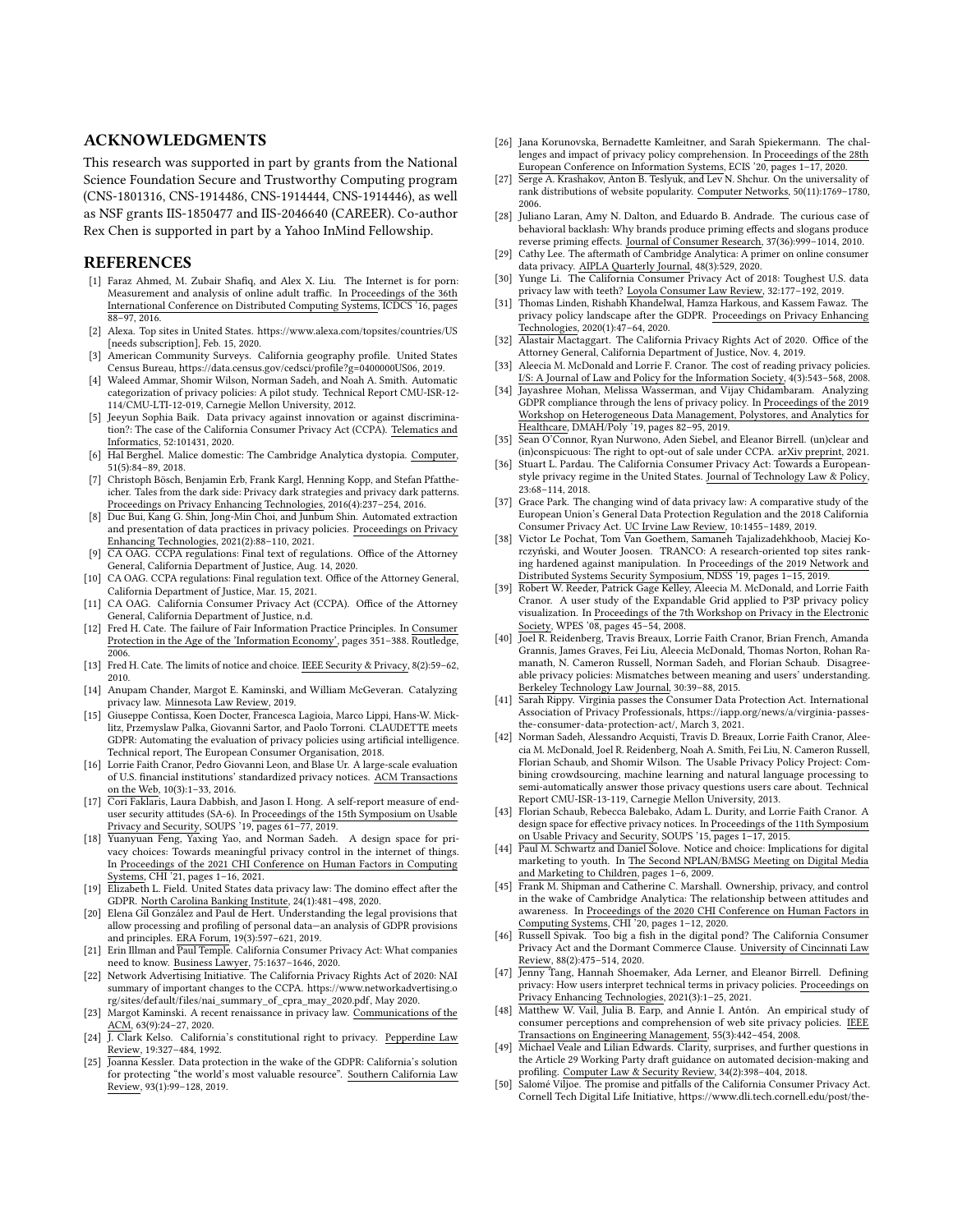[promise-and-pitfalls-of -the-california-consumer-privacy-act,](https://www.dli.tech.cornell.edu/post/the-promise-and-pitfalls-of-the-california-consumer-privacy-act) Apr. 11, 2020.

- <span id="page-13-0"></span>[51] Kim-Phuong L. Vu, Vanessa Chambers, Fredrick P. Garcia, Beth Creekmur, John Sulaitis, Deborah Nelson, Russell Pierce, and Robert W. Proctor. How users read and comprehend privacy policies. In Proceedings of the 2007 Symposium on Human Interface and the Management of Information, pages 802–811, 2007.
- <span id="page-13-12"></span>[52] Shomir Wilson, Florian Schaub, Frederick Liu, Kanthashree Mysore Sathyendra, Daniel Smullen, Sebastian Zimmeck, Rohan Ramanath, Peter Story, Fei Liu, Norman Sadeh, and Noah A. Smith. Analyzing privacy policies at scale: From crowdsourcing to automated annotations. ACM Transactions on the Web, 13(1):1–29, 2018.
- <span id="page-13-11"></span>[53] Razieh Nokhbeh Zaeem and K. Suzanne Barber. The effect of the GDPR on privacy policies: Recent progress and future promise. ACM Transactions on Management Information Systems, 12(1):1–20, 2020.
- <span id="page-13-13"></span>[54] Sebastian Zimmeck, Ziqi Wang, Lieyong Zou, Roger Iyengar, Bin Liu, Florian Schaub, Shomir Wilson, Norman Sadeh, Steven M. Bellovin, and Joel Reidenberg. Automated analysis of privacy requirements for mobile apps. In Proceedings of the 2017 Network and Distributed Systems Security Symposium, NDSS '17, pages 1–15, 2017.

# Appendices

## <span id="page-13-1"></span>A PRIVACY POLICY EXCERPTS

#### <span id="page-13-2"></span>• Name and contact data

- Sources of personal data: Interactions with users and partners with whom we offer co-branded services
- Purposes of Processing (Collection and Sharing with Third Parties): Provide our products; respond [\(A1](#page-13-1)) to customer questions; help, secure, and troubleshoot; and marketing
- Recipients: Service providers and user-directed entities
- (Microsoft privacy policy)

<span id="page-13-3"></span>The personal information that Amazon disclosed to [third parties] for a business purpose in the twelve months prior to the effective date of this Disclosure fall into the following categories established by the California Consumer Privacy Act, depending [\(A2](#page-13-1)) on which Amazon Service is used:

• identifiers such as your name, address, phone numbers, or IP address, for example if we use a third party carrier to deliver your order [...] (Amazon privacy policy)

## <span id="page-13-4"></span>With Whom Do We Share the Information We Gather?

## C) With Other Third Parties:

- i If you're a U.S. print subscriber, we may share your name and mailing address (among other information) with other reputable companies that want to market to you by mail. [\(A3](#page-13-1))
- (New York Times privacy policy)

<span id="page-13-5"></span>

| Categories of                | Disclosed for         |      |
|------------------------------|-----------------------|------|
| Personal                     | business purposes to  |      |
| Information                  | the following         |      |
|                              | categories of third   |      |
|                              | parties:              |      |
| Personal and online          | All categories listed | (A4) |
| identifiers (such as first   | below                 |      |
| and last name, email         |                       |      |
| address, or unique           |                       |      |
| online identifiers)          |                       |      |
| (Instructure privacy policy) |                       |      |

<span id="page-13-6"></span>We collect, share and disclose Personal Information for the business and commercial purposes described in the "Why does FedEx process Personal Data?" and [\(A5](#page-13-1)) "Who has access to your Personal Data?" sections above. (Fedex privacy policy)

<span id="page-13-7"></span>We may share your Personal Data as follows: • Service Providers: With our contracted service providers, who provide services such as IT and system administration and hosting, credit card processing, research and analytics, marketing, customer support and data enrichment for the purposes and pursuant to the legal bases described above; such service providers comprise companies located in the countries in which we operate [...] (Salesforce privacy policy) [\(A6](#page-13-1))

<span id="page-13-8"></span>Reddit only shares nonpublic information about you in the following ways. We do not sell this information. [...]

• With our service providers. We may share information with vendors, consultants, and other service providers who need access to such information to carry out work for us. Their use of personal data will be subject to appropriate confidentiality and [\(A7](#page-13-1)) security measures. A few examples: (i) payment processors who process transactions on our behalf, (ii) cloud providers who host our data and our services, (iii) third-party ads measurement providers who help us and advertisers measure the performance of ads shown on our Services. (Reddit privacy policy)

<span id="page-13-9"></span>We do not sell personal information. We have taken substantial steps to identify and remediate any data sharing arrangements that could constitute a "sale" under CCPA. (Spotify privacy policy) [\(A8](#page-13-1))

<span id="page-13-10"></span>We do not sell personal information, so we don't have an opt out. (LinkedIn privacy policy) [\(A9](#page-13-1))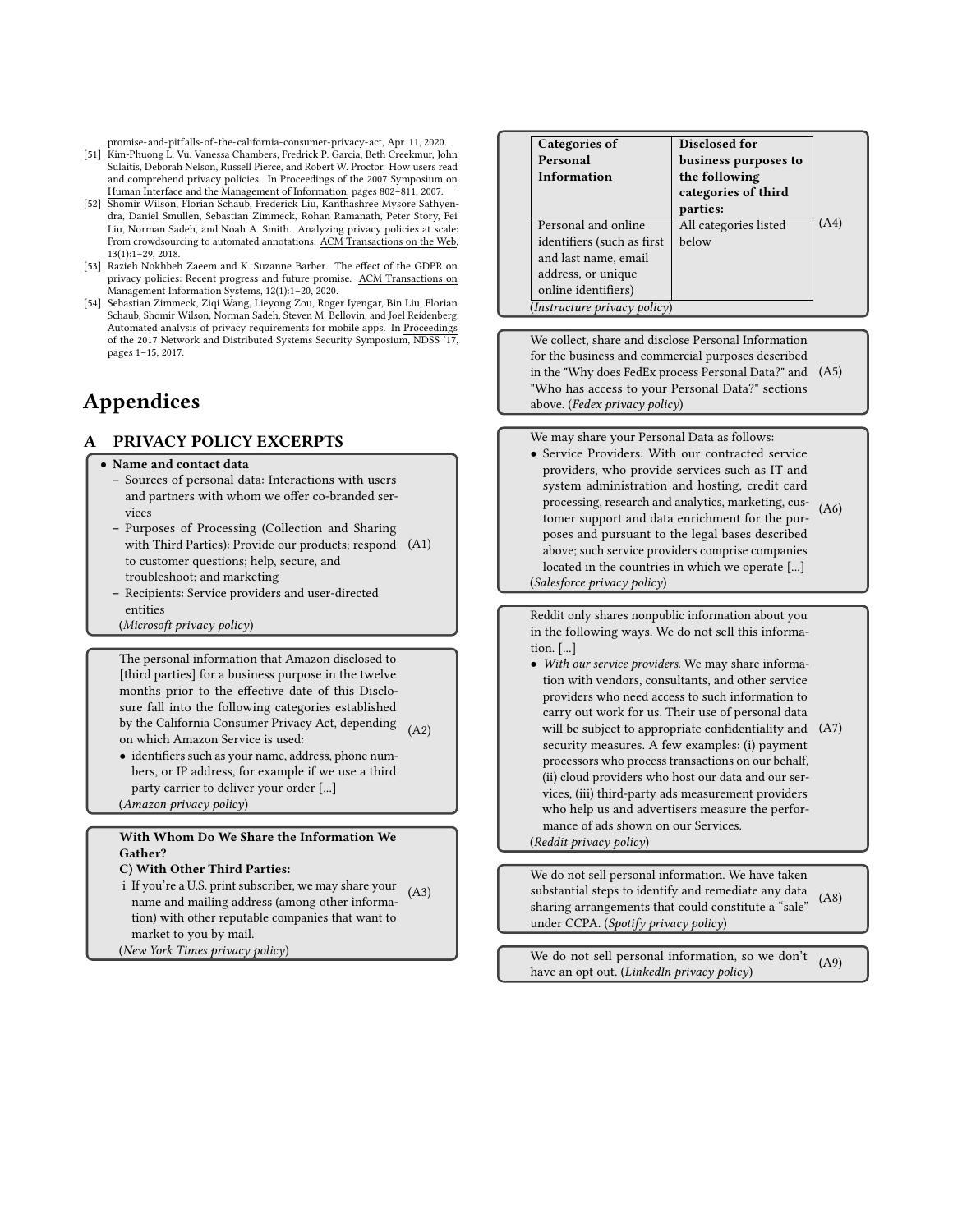<span id="page-14-0"></span>CCPA defines 'sale' very broadly. It includes the sharing of California Information in exchange for anything of value. According to this broad definition, in the year before this section was last updated, we may have sold the following categories of California Information to third parties:

- Address and other identifiers such as name,  $(A10)$  $(A10)$ phone number, postal address, zip code, email address, account name or number, date of birth, driver's license number, payment card numbers, or other similar identifiers
- Characteristics of protected classifications such as race, ethnicity, or sexual orientation [...] (CNN privacy policy)

<span id="page-14-1"></span>Hulu may disclose certain information about you if you are a registered user of the Hulu services for purposes that may be considered a "sale" under CCPA. For example, we may disclose information to advertising partners, advertising technology companies, [\(A1](#page-13-1)1) and companies that perform advertising-related services in order to provide you with more relevant advertising tailored to your interests on the Hulu services. (Hulu privacy policy)

<span id="page-14-2"></span>Categories of Personal Information Target has sold about Guests in the preceding 12 months

Categories of Personal Information sold

• Internet or other electronic network activity (e.g. "cookies" or other tracking tags) Categories of Third Parties to Whom Personal [\(A1](#page-13-1)2) Information was Sold

• Advertising Networks

Target does not knowingly sell the Personal Information of Minors Under the age of 16. (Target privacy policy)

<span id="page-14-3"></span>Objection to Certain Processing. When we process information on our own behalf, you may object to our use of your Personal Information by contacting us at the address described below. For example, California residents may be entitled to object, or optout, of having their information sold to third parties. [\(A1](#page-13-1)3) If you are a California resident and would like to opt-out of having your information sold, then please visit the following link: Do Not Sell My Personal Information. We do not discriminate against California consumers who exercise any of their rights described in this Policy. (Healthline privacy policy)

<span id="page-14-4"></span>In the twelve months prior to the effective date of this California Notice, Twitch has not sold any personal information of consumers, as those terms are defined [\(A1](#page-13-1)4) under the California Consumer Privacy Act. (Twitch privacy policy)

<span id="page-14-5"></span>Advertising, Analytics and Marketing In order to support the Quizlet business and provide our users with relevant information regarding the Service and opportunities presented by partners, Quizlet may use your personal information for marketing the Service. We may also communicate with you and others about opportunities, products, services, contests, promotions, discounts, incentives, surveys, and rewards offered by us and select partners. We may also displaying relevant advertising to you while using the Service. To learn more about how we display relevant advertising to you, and to exercise choices please read the Choices section below and our Ad and Cookie Policy. (Quizlet privacy policy) [\(A1](#page-13-1)5)

<span id="page-14-6"></span>Medium does not sell your personal information. Subject to certain limitations, you have the right to [...] opt out of any sales of your personal information. [\(A1](#page-13-1)6) if we engage in that activity in the future. (Medium privacy policy)

<span id="page-14-7"></span>This list is not meant to be exclusive but shows examples of what our products do. We say "may" fall under the definition of "selling" data because CCPA is new and these issues are not yet resolved.

- We display your public resume to employers and recruiters.
- We recommend your public resume to employers  $(A17)$  $(A17)$ and recruiters.
- We allow third-party cookies to help employers measure job listing performance and to optimize our online advertising.
- We share data with our affiliates as described in our Privacy Center.

(Indeed privacy policy)

- <span id="page-14-8"></span>• Non-registered eBay users (e.g. guest users) or eBay users with suspended accounts
	- For non-registered eBay users and eBay users with suspended accounts, you may submit your deletion request through our Privacy Center webform or email by clicking here.
	- As outlined on our Privacy Center Contact Page, eBay is required to verify the identity of everyone to whom we release personal information. Please include your first name, last name, country of residence, and the email address you used for any guest transactions you made. Before fulfilling your request, we'll ask you for POI and POA to ensure that we are only deleting personal information for authorized parties. [\(A1](#page-13-1)8)
	- The POI/POA you provide will be used solely for the purpose of identity verification related to this transaction (i.e. the deletion of personal information) and will be processed and stored in accordance with Section 7 of our User Privacy Notice.

(eBay privacy policy)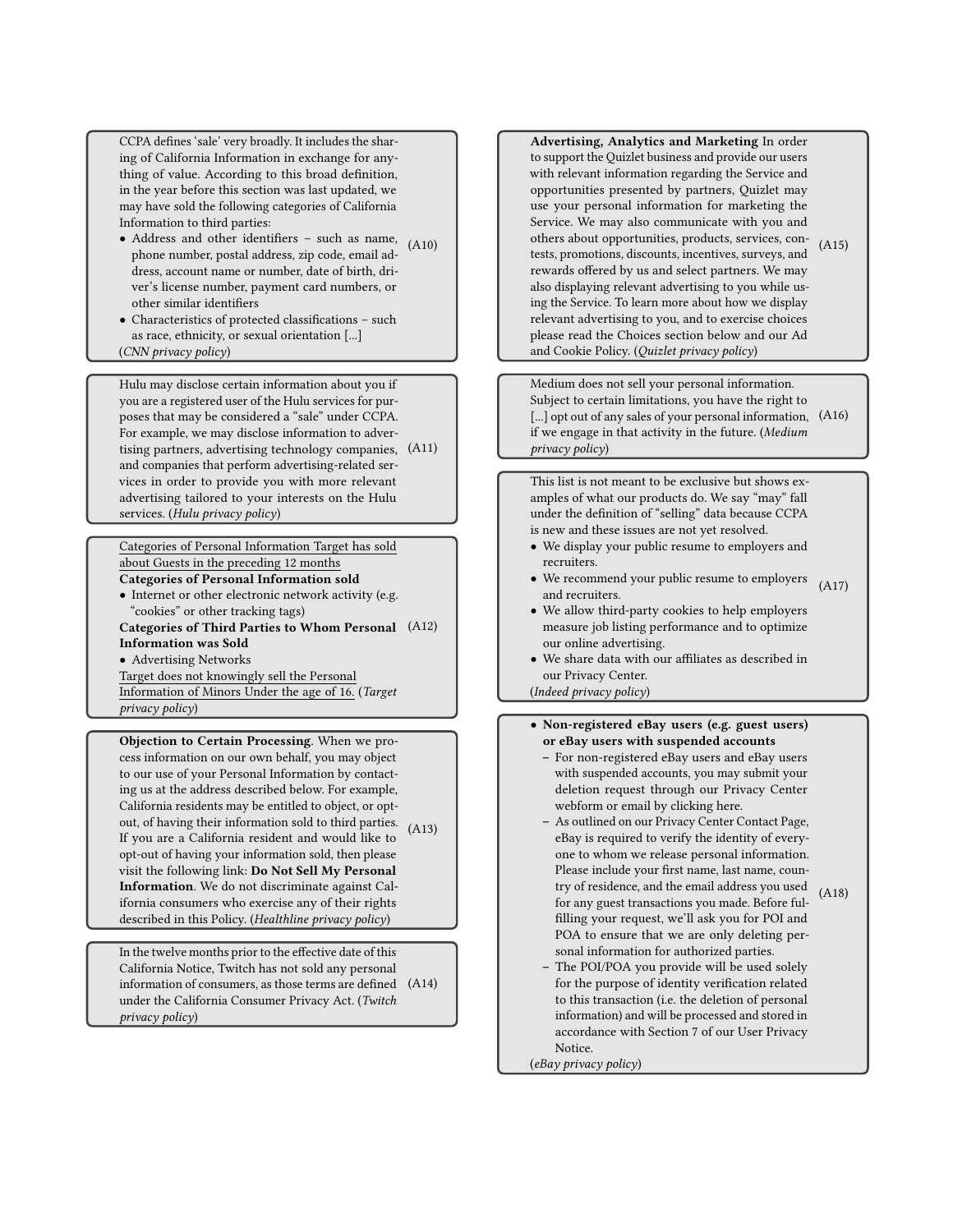<span id="page-15-1"></span>We are also required to communicate information about rights California residents have under California law. You may exercise the following rights: [...]

• Right to Delete. You may submit a verifiable request to close your account and we will delete Personal Information about you that we have collected. [\(A1](#page-13-1)9)

In order to verify your identity when you make a request, you will be required to log in to your passwordprotected account or respond to an email verification request. (Pinterest privacy policy)

<span id="page-15-2"></span>If you do not own a Netflix account, we may not be able to respond to requests to exercise rights under CCPA, including the right to know or delete CCPA personal information. Because we only collect lim-personal information. Because we only collect lim- [\(A2](#page-13-1)0)<br>ited information about individuals without an account, we are unable to verify requests from nonaccountholders to the standard required by CCPA. (Netflix privacy policy)

<span id="page-15-3"></span>CCPA Rights. California residents can make certain requests about their personal information under the CCPA. Specifically, if you are a California resident, you may request that we: [...]

• delete certain information we have about you; and/or provide you with information about the financial incentives that we offer to you, if any.

[...] Please note that certain information may be exempt from such requests under applicable law. For example, we may retain certain information for legal [\(A2](#page-13-1)1) compliance and to secure our Services. We may need certain information in order to provide the Services to you; if you ask us to delete it, you may no longer be able to use the Services.

[...] To protect your privacy and security, we take reasonable steps to verify your identity and requests before granting such requests, including by verifying your account information, residency or the email address you provide. (Washington Post privacy policy)

<span id="page-15-4"></span>California residents also have the right to submit a request for deletion of personal information under certain circumstances, although there may be legal [\(A2](#page-13-1)2) or other reasons that Capital One will retain your information. (Capital One privacy policy)

<span id="page-15-5"></span>2. Delete My Personal Information: You have the right to ask that we delete your personal information. Once we receive a request, we will delete the personal information (to the extent required by law) we hold [\(A2](#page-13-1)3) about you as of the date of your request from our records and direct any service providers to do the same. (Walmart privacy policy)

#### <span id="page-15-6"></span>You'll lose your personalized experience with Best Buy: The content and offers you see from Best

Buy may not be as relevant to you. Also:

- You'll no longer have a Best Buy account. If you have an online account, your username and password will be deleted unless you have an active service plan or contract. [\(A2](#page-13-1)4)
- You'll lose your order and purchase history.
- It's permanent. You can't undo it.
- (Best Buy privacy policy)

<span id="page-15-7"></span>We provide these tools for your benefit and we will never discriminate against you for using them. But if you choose to delete your data or close your account, [\(A2](#page-13-1)5) we won't be able to offer you services that require us to use your data. (Zillow privacy policy)

# <span id="page-15-0"></span>B INTERNET ARCHIVE SNAPSHOTS FOR PRIVACY POLICIES

The URLs listed below directly link to Internet Archive snapshots of the pages on each website with CCPA disclosures, as they appeared on the analysis date of February 15, 2021 (i.e., we did not find any evidence that their text had been updated in intervening time). The order is based on the Alexa rankings [\[2\]](#page-12-28) on the same day.

- [1] Google.com [http://web.archive.org/web/20210215083848/https:](http://web.archive.org/web/20210215083848/https://policies.google.com/privacy?hl=en-US#enforcement) [//policies.google.com/privacy?hl=en-US#enforcement](http://web.archive.org/web/20210215083848/https://policies.google.com/privacy?hl=en-US#enforcement)
- [2] **Youtube.com** See [1]
- [3] Amazon.com [http://web.archive.org/web/20210228200344/https:](http://web.archive.org/web/20210228200344/https://www.amazon.com/gp/help/customer/display.html?nodeId=GC5HB5DVMU5Y8CJ2) [//www.amazon.com/gp/help/customer/display.html?nodeId=GC](http://web.archive.org/web/20210228200344/https://www.amazon.com/gp/help/customer/display.html?nodeId=GC5HB5DVMU5Y8CJ2) [5HB5DVMU5Y8CJ2](http://web.archive.org/web/20210228200344/https://www.amazon.com/gp/help/customer/display.html?nodeId=GC5HB5DVMU5Y8CJ2)
- [4] Yahoo.com [http://web.archive.org/web/20210215085957/https:](http://web.archive.org/web/20210215085957/https://www.verizonmedia.com/policies/us/en/verizonmedia/privacy/california/index.html) [//www.verizonmedia.com/policies/us/en/verizonmedia/privacy/c](http://web.archive.org/web/20210215085957/https://www.verizonmedia.com/policies/us/en/verizonmedia/privacy/california/index.html) [alifornia/index.html](http://web.archive.org/web/20210215085957/https://www.verizonmedia.com/policies/us/en/verizonmedia/privacy/california/index.html)
- [5] Zoom.us [http://web.archive.org/web/20210122100804/https:](http://web.archive.org/web/20210122100804/https://zoom.us/docs/en-us/ca-privacy-rights.html) [//zoom.us/docs/en-us/ca-privacy-rights.html](http://web.archive.org/web/20210122100804/https://zoom.us/docs/en-us/ca-privacy-rights.html)
- [6] Facebook.com [http://web.archive.org/web/20210213111845/https:](http://web.archive.org/web/20210213111845/https://www.facebook.com/legal/policy/ccpa) [//www.facebook.com/legal/policy/ccpa](http://web.archive.org/web/20210213111845/https://www.facebook.com/legal/policy/ccpa)
- [7] Reddit.com [http://web.archive.org/web/20210215093644/https:](http://web.archive.org/web/20210215093644/https://www.redditinc.com/policies/privacy-policy) [//www.redditinc.com/policies/privacy-policy](http://web.archive.org/web/20210215093644/https://www.redditinc.com/policies/privacy-policy)
- [8] Wikipedia.org [http://web.archive.org/web/20210215102240/https:](http://web.archive.org/web/20210215102240/https://foundation.wikimedia.org/wiki/Privacy_policy) [//foundation.wikimedia.org/wiki/Privacy\\_policy](http://web.archive.org/web/20210215102240/https://foundation.wikimedia.org/wiki/Privacy_policy)
- [9] Myshopify.com [http://web.archive.org/web/20210304194632/htt](http://web.archive.org/web/20210304194632/https://www.shopify.com/legal/privacy/customers) [ps://www.shopify.com/legal/privacy/customers](http://web.archive.org/web/20210304194632/https://www.shopify.com/legal/privacy/customers)
- [10] Ebay.com [http://web.archive.org/web/20210301075255/https://](http://web.archive.org/web/20210301075255/https://www.ebayinc.com/company/privacy-center/privacy-notice/state-privacy-disclosures/) [www.ebayinc.com/company/privacy-center/privacy-notice/state](http://web.archive.org/web/20210301075255/https://www.ebayinc.com/company/privacy-center/privacy-notice/state-privacy-disclosures/)[privacy-disclosures/](http://web.archive.org/web/20210301075255/https://www.ebayinc.com/company/privacy-center/privacy-notice/state-privacy-disclosures/)
- [11] **Office.com** See [15]
- [12] **Live.com** See [15]
- [13] Netflix.com [http://web.archive.org/web/20210215095542/https:](http://web.archive.org/web/20210215095542/https://help.netflix.com/legal/privacy#ccpa) [//help.netflix.com/legal/privacy#ccpa](http://web.archive.org/web/20210215095542/https://help.netflix.com/legal/privacy#ccpa)
- [14] **Bing.com** See [15]
- [15] Microsoft.com [http://web.archive.org/web/20210215072740/https:](http://web.archive.org/web/20210215072740/https://privacy.microsoft.com/en-us/privacystatement#mainotherimportantprivacyinformationmodule) [//privacy.microsof t.com/en-us/privacystatement#mainotherimpo](http://web.archive.org/web/20210215072740/https://privacy.microsoft.com/en-us/privacystatement#mainotherimportantprivacyinformationmodule) [rtantprivacyinformationmodule](http://web.archive.org/web/20210215072740/https://privacy.microsoft.com/en-us/privacystatement#mainotherimportantprivacyinformationmodule)
- [16] Instructure.com [http://web.archive.org/web/20210217114132/htt](http://web.archive.org/web/20210217114132/https://www.instructure.com/policies/ccpa) [ps://www.instructure.com/policies/ccpa](http://web.archive.org/web/20210217114132/https://www.instructure.com/policies/ccpa)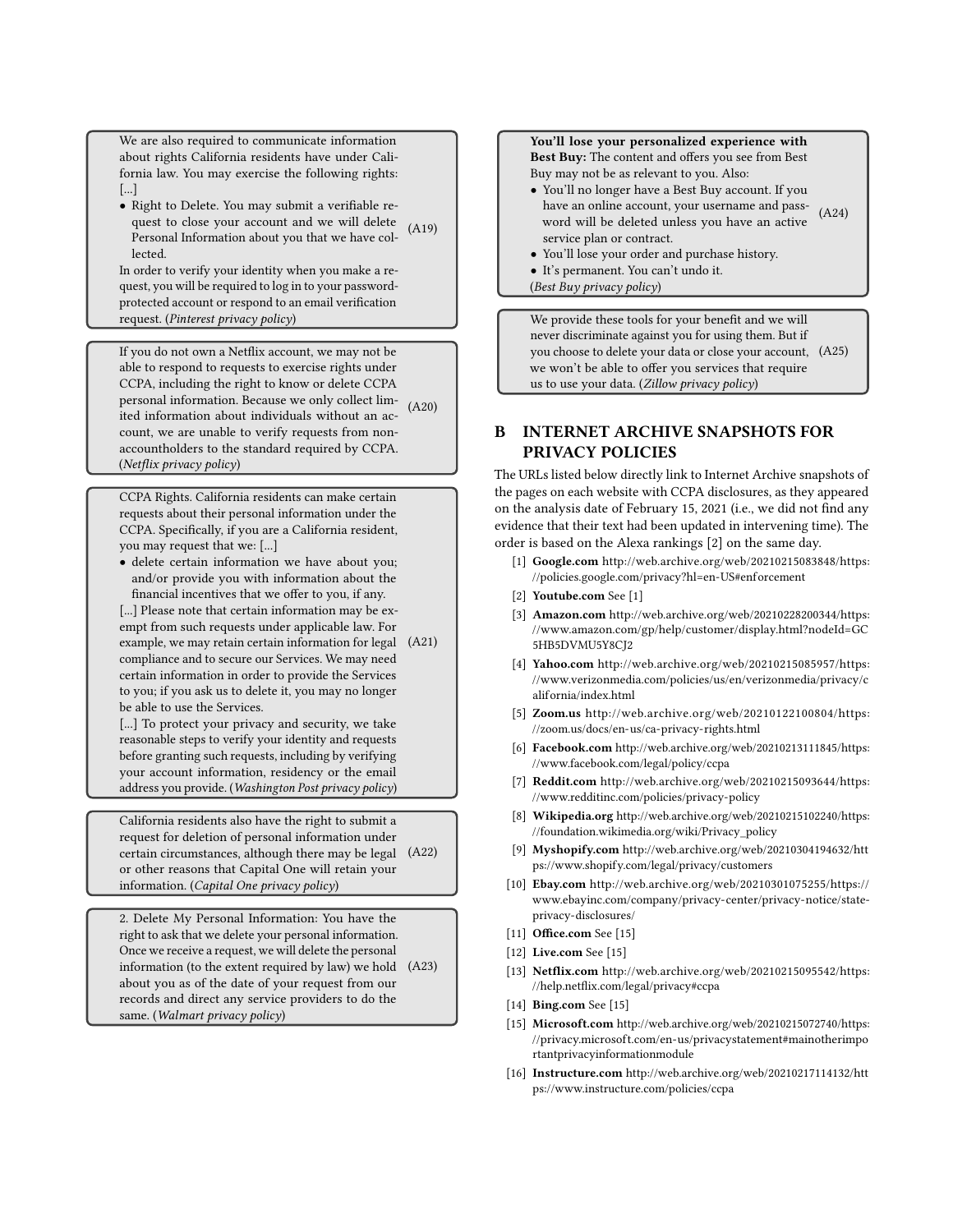- [17] Instagram.com See [6]
- [18] Twitch.tv [http://web.archive.org/web/20210301161128/https:](http://web.archive.org/web/20210301161128/https://www.twitch.tv/p/en/legal/california-privacy-disclosure/) [//www.twitch.tv/p/en/legal/california-privacy-disclosure/](http://web.archive.org/web/20210301161128/https://www.twitch.tv/p/en/legal/california-privacy-disclosure/)
- [19] Microsoftonline.com See [15]
- [20] Zillow.com [http://web.archive.org/web/20210215055346/https:](http://web.archive.org/web/20210215055346/https://www.zillowgroup.com/zg-privacy-policy/) [//www.zillowgroup.com/zg-privacy-policy/](http://web.archive.org/web/20210215055346/https://www.zillowgroup.com/zg-privacy-policy/)
- [21] Cnn.com [http://web.archive.org/web/20210215083202/https:](http://web.archive.org/web/20210215083202/https://www.cnn.com/privacy0) [//www.cnn.com/privacy0](http://web.archive.org/web/20210215083202/https://www.cnn.com/privacy0)
- [23] Chase.com [http://web.archive.org/web/20210218040853/https:](http://web.archive.org/web/20210218040853/https://www.chase.com/digital/resources/privacy-security/privacy/ca-consumer-privacy-act) [//www.chase.com/digital/resources/privacy-security/privacy/ca](http://web.archive.org/web/20210218040853/https://www.chase.com/digital/resources/privacy-security/privacy/ca-consumer-privacy-act)[consumer-privacy-act](http://web.archive.org/web/20210218040853/https://www.chase.com/digital/resources/privacy-security/privacy/ca-consumer-privacy-act)
- [24] Intuit.com [http://web.archive.org/web/20210214010007/https:](http://web.archive.org/web/20210214010007/https://www.intuit.com/privacy/statement/#Country%20and%20Region-Specific%20Terms) [//www.intuit.com/privacy/statement/#Country%20and%20Region-](http://web.archive.org/web/20210214010007/https://www.intuit.com/privacy/statement/#Country%20and%20Region-Specific%20Terms)[Specific%20Terms](http://web.archive.org/web/20210214010007/https://www.intuit.com/privacy/statement/#Country%20and%20Region-Specific%20Terms)
- [25] Adobe.com [http://web.archive.org/web/20210215175602/https:](http://web.archive.org/web/20210215175602/https://www.adobe.com/privacy/ca-rights.html) [//www.adobe.com/privacy/ca-rights.html](http://web.archive.org/web/20210215175602/https://www.adobe.com/privacy/ca-rights.html)
- [26] Apple.com [http://web.archive.org/web/20210217055600/https:](http://web.archive.org/web/20210217055600/https://www.apple.com/legal/privacy/california/) [//www.apple.com/legal/privacy/california/](http://web.archive.org/web/20210217055600/https://www.apple.com/legal/privacy/california/)
- [27] Linkedin.com [https://web.archive.org/web/20210531172117/https:](https://web.archive.org/web/20210531172117/https://www.linkedin.com/legal/california-privacy-disclosure) [//www.linkedin.com/legal/california-privacy-disclosure](https://web.archive.org/web/20210531172117/https://www.linkedin.com/legal/california-privacy-disclosure)
- [28] Etsy.com [http://web.archive.org/web/20210215080012/https:](http://web.archive.org/web/20210215080012/https://www.etsy.com/legal/privacy/#rights) [//www.etsy.com/legal/privacy/#rights](http://web.archive.org/web/20210215080012/https://www.etsy.com/legal/privacy/#rights)
- [29] Walmart.com [http://web.archive.org/web/20210215043126/https:](http://web.archive.org/web/20210215043126/https://corporate.walmart.com/privacy-security/walmart-privacy-policy#what-are-your-california-privacy-rights) [//corporate.walmart.com/privacy-security/walmart-privacy](http://web.archive.org/web/20210215043126/https://corporate.walmart.com/privacy-security/walmart-privacy-policy#what-are-your-california-privacy-rights)[policy#what-are-your-california-privacy-rights](http://web.archive.org/web/20210215043126/https://corporate.walmart.com/privacy-security/walmart-privacy-policy#what-are-your-california-privacy-rights)
- [30] Dropbox.com [http://web.archive.org/web/20210213194007/https:](http://web.archive.org/web/20210213194007/https://www.dropbox.com/privacy) [//www.dropbox.com/privacy](http://web.archive.org/web/20210213194007/https://www.dropbox.com/privacy)
- [31] Nytimes.com [http://web.archive.org/web/20210215202953/https:](http://web.archive.org/web/20210215202953/https://www.nytimes.com/privacy/california-notice) [//www.nytimes.com/privacy/california-notice](http://web.archive.org/web/20210215202953/https://www.nytimes.com/privacy/california-notice)
- [32] Espn.com [http://web.archive.org/web/20210215223631/https://priv](http://web.archive.org/web/20210215223631/https://privacy.thewaltdisneycompany.com/en/current-privacy-policy/your-california-privacy-rights/) [acy.thewaltdisneycompany.com/en/current-privacy-policy/your](http://web.archive.org/web/20210215223631/https://privacy.thewaltdisneycompany.com/en/current-privacy-policy/your-california-privacy-rights/)[california-privacy-rights/](http://web.archive.org/web/20210215223631/https://privacy.thewaltdisneycompany.com/en/current-privacy-policy/your-california-privacy-rights/)
- [33] Twitter.com [http://web.archive.org/web/20210215205721/https:](http://web.archive.org/web/20210215205721/https://twitter.com/en/privacy) [//twitter.com/en/privacy](http://web.archive.org/web/20210215205721/https://twitter.com/en/privacy)
- [34] **Force.com** See [38]
- [35] Okta.com [http://web.archive.org/web/20210211014144/https://ww](http://web.archive.org/web/20210211014144/https://www.okta.com/privacy-policy/#your-california-privacy-rights-17) [w.okta.com/privacy-policy/#your-california-privacy-rights-17](http://web.archive.org/web/20210211014144/https://www.okta.com/privacy-policy/#your-california-privacy-rights-17)
- [36] Wellsfargo.com [http://web.archive.org/web/20210531173740/htt](http://web.archive.org/web/20210531173740/https://www.wellsfargo.com/privacy-security/california-consumer-privacy-notice/) [ps://www.wellsfargo.com/privacy-security/california-consumer](http://web.archive.org/web/20210531173740/https://www.wellsfargo.com/privacy-security/california-consumer-privacy-notice/)[privacy-notice/](http://web.archive.org/web/20210531173740/https://www.wellsfargo.com/privacy-security/california-consumer-privacy-notice/)
- [37] Indeed.com [http://web.archive.org/web/20210217210647/https:](http://web.archive.org/web/20210217210647/https://www.indeed.com/legal?hl=en&redirect=true) [//www.indeed.com/legal?hl=en&redirect=true](http://web.archive.org/web/20210217210647/https://www.indeed.com/legal?hl=en&redirect=true)
- [38] Salesforce.com [http://web.archive.org/web/20210216124534/https:](http://web.archive.org/web/20210216124534/https://www.salesforce.com/company/privacy/full_privacy/?bc=WA#15-additional-disclosures-for-california-residents) [//www.salesforce.com/company/privacy/full\\_privacy/?bc=WA#1](http://web.archive.org/web/20210216124534/https://www.salesforce.com/company/privacy/full_privacy/?bc=WA#15-additional-disclosures-for-california-residents) [5-additional-disclosures-for-california-residents](http://web.archive.org/web/20210216124534/https://www.salesforce.com/company/privacy/full_privacy/?bc=WA#15-additional-disclosures-for-california-residents)
- [39] Fidelity.com [http://web.archive.org/web/20210531174411/https:](http://web.archive.org/web/20210531174411/https://communications.fidelity.com/consumer-privacy/california/supplemental-disclosure/) [//communications.fidelity.com/consumer-privacy/california/suppl](http://web.archive.org/web/20210531174411/https://communications.fidelity.com/consumer-privacy/california/supplemental-disclosure/) [emental-disclosure/](http://web.archive.org/web/20210531174411/https://communications.fidelity.com/consumer-privacy/california/supplemental-disclosure/)
- [40] Craigslist.org [http://web.archive.org/web/20210215173249/https:](http://web.archive.org/web/20210215173249/https://www.craigslist.org/about/privacy.policy) [//www.craigslist.org/about/privacy.policy](http://web.archive.org/web/20210215173249/https://www.craigslist.org/about/privacy.policy)
- [41] Aliexpress.com [http://web.archive.org/web/20210214082850/htt](http://web.archive.org/web/20210214082850/https://service.aliexpress.com/page/knowledge?pageId=37&category=1000022028&knowledge=1060015216&language=en) [ps://service.aliexpress.com/page/knowledge?pageId=37&categor](http://web.archive.org/web/20210214082850/https://service.aliexpress.com/page/knowledge?pageId=37&category=1000022028&knowledge=1060015216&language=en) [y=1000022028&knowledge=1060015216&language=en](http://web.archive.org/web/20210214082850/https://service.aliexpress.com/page/knowledge?pageId=37&category=1000022028&knowledge=1060015216&language=en)
- [42] Hulu.com [http://web.archive.org/web/20210216000832/https:](http://web.archive.org/web/20210216000832/https://www.hulu.com/ca-privacy-rights) [//www.hulu.com/ca-privacy-rights](http://web.archive.org/web/20210216000832/https://www.hulu.com/ca-privacy-rights)
- [43] Imdb.com [http://web.archive.org/web/20210504134757/https:](http://web.archive.org/web/20210504134757/https://help.imdb.com/article/issues/G73WRBWXE25UUTHP) [//help.imdb.com/article/issues/G73WRBWXE25UUTHP](http://web.archive.org/web/20210504134757/https://help.imdb.com/article/issues/G73WRBWXE25UUTHP)
- [44] Amazonaws.com [http://web.archive.org/web/20210215073820/htt](http://web.archive.org/web/20210215073820/https://aws.amazon.com/privacy/#Additional_Information_for_Certain_Jurisdictions) [ps://aws.amazon.com/privacy/#Additional\\_Information\\_for\\_Cer](http://web.archive.org/web/20210215073820/https://aws.amazon.com/privacy/#Additional_Information_for_Certain_Jurisdictions) [tain\\_Jurisdictions](http://web.archive.org/web/20210215073820/https://aws.amazon.com/privacy/#Additional_Information_for_Certain_Jurisdictions)
- [45] Imgur.com [http://web.archive.org/web/20210215035303/https:](http://web.archive.org/web/20210215035303/https://imgur.com/ccpa) [//imgur.com/ccpa](http://web.archive.org/web/20210215035303/https://imgur.com/ccpa)
- [46] Usps.com [http://web.archive.org/web/20210216155954/https://ab](http://web.archive.org/web/20210216155954/https://about.usps.com/who/legal/privacy-policy/full-privacy-policy.htm) [out.usps.com/who/legal/privacy-policy/full-privacy-policy.htm](http://web.archive.org/web/20210216155954/https://about.usps.com/who/legal/privacy-policy/full-privacy-policy.htm)
- [47] Ca.gov [http://web.archive.org/web/20210215161612/https://www.](http://web.archive.org/web/20210215161612/https://www.ca.gov/privacy-policy/) [ca.gov/privacy-policy/](http://web.archive.org/web/20210215161612/https://www.ca.gov/privacy-policy/)
- [48] Spotify.com [http://web.archive.org/web/20210214180508/https:](http://web.archive.org/web/20210214180508/https://www.spotify.com/us/legal/California-privacy-disclosure/) [//www.spotify.com/us/legal/California-privacy-disclosure/](http://web.archive.org/web/20210214180508/https://www.spotify.com/us/legal/California-privacy-disclosure/)
- [49] Quizlet.com [http://web.archive.org/web/20210212041457/https:](http://web.archive.org/web/20210212041457/https://quizlet.com/privacy) [//quizlet.com/privacy](http://web.archive.org/web/20210212041457/https://quizlet.com/privacy)
- [50] Heavy.com [http://web.archive.org/web/20210216010022/https:](http://web.archive.org/web/20210216010022/https://heavy.com/privacy-policy/) [//heavy.com/privacy-policy/](http://web.archive.org/web/20210216010022/https://heavy.com/privacy-policy/)
- [51] Msn.com See [15]
- [52] Homedepot.com [http://web.archive.org/web/20210214222102/htt](http://web.archive.org/web/20210214222102/https://www.homedepot.com/privacy/Privacy_Security#CaliforniaPrivacyRights) [ps://www.homedepot.com/privacy/Privacy\\_Security#CaliforniaP](http://web.archive.org/web/20210214222102/https://www.homedepot.com/privacy/Privacy_Security#CaliforniaPrivacyRights) [rivacyRights](http://web.archive.org/web/20210214222102/https://www.homedepot.com/privacy/Privacy_Security#CaliforniaPrivacyRights)
- [53] Paypal.com [http://web.archive.org/web/20210214231400/https:](http://web.archive.org/web/20210214231400/https://www.paypal.com/us/webapps/mpp/ua/privacy-full#consumerPrivacy) [//www.paypal.com/us/webapps/mpp/ua/privacy-full#consumerP](http://web.archive.org/web/20210214231400/https://www.paypal.com/us/webapps/mpp/ua/privacy-full#consumerPrivacy) [rivacy](http://web.archive.org/web/20210214231400/https://www.paypal.com/us/webapps/mpp/ua/privacy-full#consumerPrivacy)
- [54] Bestbuy.com [http://web.archive.org/web/20210218061101/https:](http://web.archive.org/web/20210218061101/https://www.bestbuy.com/site/privacy-policy/california-privacy-rights/pcmcat204400050063.c?id=pcmcat204400050063) [//www.bestbuy.com/site/privacy- policy/calif ornia- privacy](http://web.archive.org/web/20210218061101/https://www.bestbuy.com/site/privacy-policy/california-privacy-rights/pcmcat204400050063.c?id=pcmcat204400050063)[rights/pcmcat204400050063.c?id=pcmcat204400050063](http://web.archive.org/web/20210218061101/https://www.bestbuy.com/site/privacy-policy/california-privacy-rights/pcmcat204400050063.c?id=pcmcat204400050063)
- [55] Foxnews.com [http://web.archive.org/web/20210215031800/https:](http://web.archive.org/web/20210215031800/https://www.foxnews.com/privacy-policy#ccpa) [//www.foxnews.com/privacy-policy#ccpa](http://web.archive.org/web/20210215031800/https://www.foxnews.com/privacy-policy#ccpa)
- [56] Weather.com [http://web.archive.org/web/20210215073412/https:](http://web.archive.org/web/20210215073412/https://weather.com/en-US/twc/privacy-policy#us-ccpa-notice-new) [//weather.com/en-US/twc/privacy-policy#us-ccpa-notice-new](http://web.archive.org/web/20210215073412/https://weather.com/en-US/twc/privacy-policy#us-ccpa-notice-new)
- [57] Fandom.com [http://web.archive.org/web/20210215034843/https:](http://web.archive.org/web/20210215034843/https://www.fandom.com/privacy-policy#Additional_provisions_of_this_privacy_policy_that_are_applicable_to_California_residents) [//www.fandom.com/privacy-policy#Additional\\_provisions\\_of\\_thi](http://web.archive.org/web/20210215034843/https://www.fandom.com/privacy-policy#Additional_provisions_of_this_privacy_policy_that_are_applicable_to_California_residents) [s\\_privacy\\_policy\\_that\\_are\\_applicable\\_to\\_California\\_residents](http://web.archive.org/web/20210215034843/https://www.fandom.com/privacy-policy#Additional_provisions_of_this_privacy_policy_that_are_applicable_to_California_residents)
- [58] Tmall.com [https://web.archive.org/web/20210327120341/https:](https://web.archive.org/web/20210327120341/https://terms.alicdn.com/legal-agreement/terms/suit_bu1_tmall/suit_bu1_tmall201801031144_60809.html) [//terms.alicdn.com/legal-agreement/terms/suit\\_bu1\\_tmall/suit\\_b](https://web.archive.org/web/20210327120341/https://terms.alicdn.com/legal-agreement/terms/suit_bu1_tmall/suit_bu1_tmall201801031144_60809.html) [u1\\_tmall201801031144\\_60809.html](https://web.archive.org/web/20210327120341/https://terms.alicdn.com/legal-agreement/terms/suit_bu1_tmall/suit_bu1_tmall201801031144_60809.html) [Note: we used a translation of the text.]
- [59] Duckduckgo.com [http://web.archive.org/web/20210215032741/htt](http://web.archive.org/web/20210215032741/https://duckduckgo.com/privacy) [ps://duckduckgo.com/privacy](http://web.archive.org/web/20210215032741/https://duckduckgo.com/privacy)
- [60] Irs.gov [http://web.archive.org/web/20210215022935/https://www.ir](http://web.archive.org/web/20210215022935/https://www.irs.gov/privacy-disclosure/irs-privacy-policy) [s.gov/privacy-disclosure/irs-privacy-policy](http://web.archive.org/web/20210215022935/https://www.irs.gov/privacy-disclosure/irs-privacy-policy)
- [61] Stackoverflow.com See [96]
- [62] Tiktok.com [http://web.archive.org/web/20210215032341/https:](http://web.archive.org/web/20210215032341/https://www.tiktok.com/legal/privacy-policy) [//www.tiktok.com/legal/privacy-policy](http://web.archive.org/web/20210215032341/https://www.tiktok.com/legal/privacy-policy)
- [63] Target.com [http://web.archive.org/web/20210216102707/https://](http://web.archive.org/web/20210216102707/https://www.target.com/c/california-residents-privacy-policy/-/N-m2wjt) [www.target.com/c/california-residents-privacy-policy/-/N-m2wjt](http://web.archive.org/web/20210216102707/https://www.target.com/c/california-residents-privacy-policy/-/N-m2wjt)
- [64] Washingtonpost.com [http://web.archive.org/web/202102102133](http://web.archive.org/web/20210210213322/https://www.washingtonpost.com/privacy-policy/2011/11/18/gIQASIiaiN_story.html?tid=a_inl_manual#CALIFORNIA) [22/https://www.washingtonpost.com/privacy-policy/2011/11/18/](http://web.archive.org/web/20210210213322/https://www.washingtonpost.com/privacy-policy/2011/11/18/gIQASIiaiN_story.html?tid=a_inl_manual#CALIFORNIA) [gIQASIiaiN\\_story.html?tid=a\\_inl\\_manual#CALIFORNIA](http://web.archive.org/web/20210210213322/https://www.washingtonpost.com/privacy-policy/2011/11/18/gIQASIiaiN_story.html?tid=a_inl_manual#CALIFORNIA)
- [65] Realtor.com [http://web.archive.org/web/20210216180151/https:](http://web.archive.org/web/20210216180151/https://www.realtor.com/privacy-policy/#california) [//www.realtor.com/privacy-policy/#california](http://web.archive.org/web/20210216180151/https://www.realtor.com/privacy-policy/#california)
- [66] Medium.com [http://web.archive.org/web/20210218055729/https:](http://web.archive.org/web/20210218055729/https://policy.medium.com/medium-privacy-policy-f03bf92035c9?gi=sd) [//policy.medium.com/medium-privacy-policy-f03bf92035c9?gi=sd](http://web.archive.org/web/20210218055729/https://policy.medium.com/medium-privacy-policy-f03bf92035c9?gi=sd)
- [67] Tradingview.com [http://web.archive.org/web/20210210092122/htt](http://web.archive.org/web/20210210092122/https://www.tradingview.com/privacy-policy/) [ps://www.tradingview.com/privacy-policy/](http://web.archive.org/web/20210210092122/https://www.tradingview.com/privacy-policy/)
- [68] Github.com [http://web.archive.org/web/20210125112031/https:](http://web.archive.org/web/20210125112031/https://docs.github.com/en/github/site-policy/githubs-notice-about-the-california-consumer-privacy-act) [//docs.github.com/en/github/site-policy/githubs-notice-about-the](http://web.archive.org/web/20210125112031/https://docs.github.com/en/github/site-policy/githubs-notice-about-the-california-consumer-privacy-act)[california-consumer-privacy-act](http://web.archive.org/web/20210125112031/https://docs.github.com/en/github/site-policy/githubs-notice-about-the-california-consumer-privacy-act)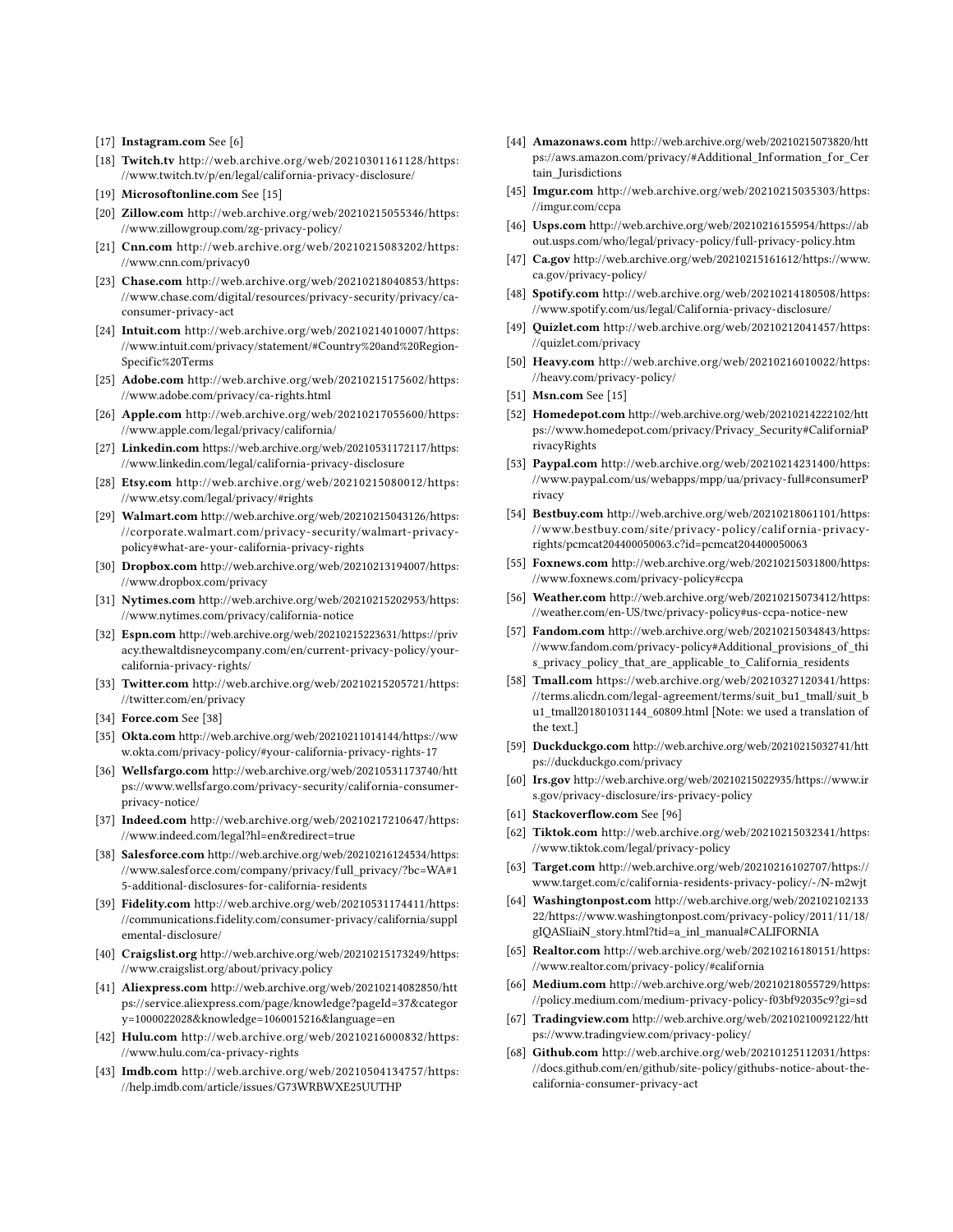- [69] Capitalone.com [http://web.archive.org/web/20210515133819/htt](http://web.archive.org/web/20210515133819/https://www.capitalone.com/privacy/ccpa-disclosure) [ps://www.capitalone.com/privacy/ccpa-disclosure](http://web.archive.org/web/20210515133819/https://www.capitalone.com/privacy/ccpa-disclosure)
- [71] Wordpress.com [http://web.archive.org/web/20210215210610/htt](http://web.archive.org/web/20210215210610/https://wordpress.org/about/privacy/) [ps://wordpress.org/about/privacy/](http://web.archive.org/web/20210215210610/https://wordpress.org/about/privacy/)
- [72] Breitbart.com [http://web.archive.org/web/20210215013622/https:](http://web.archive.org/web/20210215013622/https://www.breitbart.com/privacy-policy/) [//www.breitbart.com/privacy-policy/](http://web.archive.org/web/20210215013622/https://www.breitbart.com/privacy-policy/)
- [73] Bankofamerica.com [http://web.archive.org/web/2021021722](http://web.archive.org/web/20210217225205/https://www.bankofamerica.com/security-center/ccpa-disclosure/) [5205/https://www.bankof america.com/security-center/ccpa](http://web.archive.org/web/20210217225205/https://www.bankofamerica.com/security-center/ccpa-disclosure/)[disclosure/](http://web.archive.org/web/20210217225205/https://www.bankofamerica.com/security-center/ccpa-disclosure/)
- [74] Ups.com [http://web.archive.org/web/20210216105754/https://ww](http://web.archive.org/web/20210216105754/https://www.ups.com/us/en/help-center/legal-terms-conditions/privacy-notice.page#contentBlock-19) [w.ups.com/us/en/help-center/legal- terms-conditions/privacy](http://web.archive.org/web/20210216105754/https://www.ups.com/us/en/help-center/legal-terms-conditions/privacy-notice.page#contentBlock-19)[notice.page#contentBlock-19](http://web.archive.org/web/20210216105754/https://www.ups.com/us/en/help-center/legal-terms-conditions/privacy-notice.page#contentBlock-19)
- [75] Canva.com [http://web.archive.org/web/20210403040612/https:](http://web.archive.org/web/20210403040612/https://www.canva.com/policies/privacy-policy/) [//www.canva.com/policies/privacy-policy/](http://web.archive.org/web/20210403040612/https://www.canva.com/policies/privacy-policy/)
- [76] Ameritrade.com [http://web.archive.org/web/20210531214008/htt](http://web.archive.org/web/20210531214008/https://www.tdameritrade.com/privacy-policies.html) [ps://www.tdameritrade.com/privacy-policies.html](http://web.archive.org/web/20210531214008/https://www.tdameritrade.com/privacy-policies.html)
- [77] Cnbc.com [http://web.archive.org/web/20210215090123/http:](http://web.archive.org/web/20210215090123/http://www.nbcuni.com/privacy/full-privacy-policy/) [//www.nbcuni.com/privacy/full-privacy-policy/](http://web.archive.org/web/20210215090123/http://www.nbcuni.com/privacy/full-privacy-policy/)
- [78] Adp.com [http://web.archive.org/web/20210217092606/https:](http://web.archive.org/web/20210217092606/https://www.adp.com/privacy.aspx) [//www.adp.com/privacy.aspx](http://web.archive.org/web/20210217092606/https://www.adp.com/privacy.aspx)
- [80] Qq.com [http://web.archive.org/web/20210531181841/https:](http://web.archive.org/web/20210531181841/https://www.imqq.com/mobile/privacy/privacy_En.html) [//www.imqq.com/mobile/privacy/privacy\\_En.html](http://web.archive.org/web/20210531181841/https://www.imqq.com/mobile/privacy/privacy_En.html)
- [82] Fedex.com [http://web.archive.org/web/20210217092006/https:](http://web.archive.org/web/20210217092006/https://www.fedex.com/en-us/trust-center/privacy.html) [//www.fedex.com/en-us/trust-center/privacy.html](http://web.archive.org/web/20210217092006/https://www.fedex.com/en-us/trust-center/privacy.html)
- [83] Patch.com [http://web.archive.org/web/20210215220008/https:](http://web.archive.org/web/20210215220008/https://patch.com/privacy#annex-2) [//patch.com/privacy#annex-2](http://web.archive.org/web/20210215220008/https://patch.com/privacy#annex-2)
- [84] Xfinity.com [http://web.archive.org/web/20210216150122/https:](http://web.archive.org/web/20210216150122/https://www.xfinity.com/privacy/policy/staterights#california) [//www.xfinity.com/privacy/policy/staterights#california](http://web.archive.org/web/20210216150122/https://www.xfinity.com/privacy/policy/staterights#california)
- [85] Healthline.com [http://web.archive.org/web/20210409145109/htt](http://web.archive.org/web/20210409145109/https://www.healthline.com/about/privacy-policy) [ps://www.healthline.com/about/privacy-policy](http://web.archive.org/web/20210409145109/https://www.healthline.com/about/privacy-policy)
- [86] Soundcloud.com [http://web.archive.org/web/20210215153508/htt](http://web.archive.org/web/20210215153508/https://soundcloud.com/pages/privacy#notice-to-california-users) [ps://soundcloud.com/pages/privacy#notice-to-california-users](http://web.archive.org/web/20210215153508/https://soundcloud.com/pages/privacy#notice-to-california-users)
- [88] Wayfair.com [http://web.archive.org/web/20210302202926/https:](http://web.archive.org/web/20210302202926/https://terms.wayfair.io/en-US) [//terms.wayfair.io/en-US](http://web.archive.org/web/20210302202926/https://terms.wayfair.io/en-US)
- [89] Sohu.com [http://web.archive.org/web/20210531182509/https:](http://web.archive.org/web/20210531182509/https://intro.sohu.com/privacy) [//intro.sohu.com/privacy](http://web.archive.org/web/20210531182509/https://intro.sohu.com/privacy) [Note: we used a translation of the text.]
- [90] Businessinsider.com [http://web.archive.org/web/20210215025055](http://web.archive.org/web/20210215025055/https://www.insider-inc.com/privacy-policy) [/https://www.insider-inc.com/privacy-policy](http://web.archive.org/web/20210215025055/https://www.insider-inc.com/privacy-policy)
- [91] Bbc.com [http://web.archive.org/web/20210531183425/https:](http://web.archive.org/web/20210531183425/https://www.bbc.co.uk/usingthebbc/cookies/privacy-policy/) [//www.bbc.co.uk/usingthebbc/cookies/privacy-policy/](http://web.archive.org/web/20210531183425/https://www.bbc.co.uk/usingthebbc/cookies/privacy-policy/)
- [92] Nih.gov [http://web.archive.org/web/20210215192627/https:](http://web.archive.org/web/20210215192627/https://www.nih.gov/web-policies-notices) [//www.nih.gov/web-policies-notices](http://web.archive.org/web/20210215192627/https://www.nih.gov/web-policies-notices)
- [93] Vimeo.com [https://archive.ph/g2zZR#california\\_users](https://archive.ph/g2zZR#california_users) [Note: We discovered that the Internet Archive does not properly archive this page due to its dynamic nature. This is a snapshot of the page on a different archival site.]
- [94] Pinterest.com [http://web.archive.org/web/20210215032949/https:](http://web.archive.org/web/20210215032949/https://policy.pinterest.com/en/privacy-policy#section-california-residents) [//policy.pinterest.com/en/privacy-policy#section-california](http://web.archive.org/web/20210215032949/https://policy.pinterest.com/en/privacy-policy#section-california-residents)[residents](http://web.archive.org/web/20210215032949/https://policy.pinterest.com/en/privacy-policy#section-california-residents)
- [95] Alibaba.com [http://web.archive.org/web/20210216141606/http:](http://web.archive.org/web/20210216141606/http://rule.alibaba.com/rule/detail/2034.htm) [//rule.alibaba.com/rule/detail/2034.htm](http://web.archive.org/web/20210216141606/http://rule.alibaba.com/rule/detail/2034.htm)
- [96] Stackexchange.com [http://web.archive.org/web/20210215134420](http://web.archive.org/web/20210215134420/https://stackoverflow.com/legal/privacy-policy) [/https://stackoverflow.com/legal/privacy-policy](http://web.archive.org/web/20210215134420/https://stackoverflow.com/legal/privacy-policy)
- [97] Investopedia.com [http://web.archive.org/web/20210215084309/h](http://web.archive.org/web/20210215084309/https://www.investopedia.com/legal-4768893#california-privacy-notice) [ttps://www.investopedia.com/legal-4768893#california-privacy](http://web.archive.org/web/20210215084309/https://www.investopedia.com/legal-4768893#california-privacy-notice)[notice](http://web.archive.org/web/20210215084309/https://www.investopedia.com/legal-4768893#california-privacy-notice)

[98] Cnet.com <https://archive.is/vIC7t>

[Note: We discovered that the Internet Archive does not properly archive this page due to its dynamic nature. This is a snapshot of a newer version of the page on a different archival site; we see no differences in the CCPA disclosures.]

- [99] Yelp.com [http://web.archive.org/web/20210215053945/https:](http://web.archive.org/web/20210215053945/https://terms.yelp.com/privacy/en_us/20200101_en_us/#California-Residents:-Your-California-Privacy-Rights) //terms.yelp.com/privacy/en\_us/20200101\_en\_us/#California-[Residents:-Your-California-Privacy-Rights](http://web.archive.org/web/20210215053945/https://terms.yelp.com/privacy/en_us/20200101_en_us/#California-Residents:-Your-California-Privacy-Rights)
- [100] Airbnb.com [http://web.archive.org/web/20210121161940/https:](http://web.archive.org/web/20210121161940/https://www.airbnb.com/help/article/2863/california-and-vermont) [//www.airbnb.com/help/article/2863/california-and-vermont](http://web.archive.org/web/20210121161940/https://www.airbnb.com/help/article/2863/california-and-vermont)

## <span id="page-17-0"></span>C USER SURVEY CONTENTS

## C.1 Pre-survey questions

Which of the following privacy-related laws and regulations have you heard of? Your answers will not affect the rest of the survey.

|                 | I have heard<br>of it | I have never<br>heard of it | I'm unsure |
|-----------------|-----------------------|-----------------------------|------------|
| California      |                       |                             |            |
| Consumer        |                       |                             |            |
| Privacy Act     |                       |                             |            |
| (CCPA)          |                       |                             |            |
| California      |                       |                             |            |
| Privacy Rights  |                       |                             |            |
| Act (CPRA)      |                       |                             |            |
| California      |                       |                             |            |
| Online Privacy  |                       |                             |            |
| Protection Act  |                       |                             |            |
| (CalOPPA)       |                       |                             |            |
| European        |                       |                             |            |
| Union General   |                       |                             |            |
| Data            |                       |                             |            |
| Protection      |                       |                             |            |
| Regulation (EU  |                       |                             |            |
| GDPR)           |                       |                             |            |
| Usability of    |                       |                             |            |
| Digital Privacy |                       |                             |            |
| Disclosures Act |                       |                             |            |
| (UDPDA) [Fake   |                       |                             |            |
| option]         |                       |                             |            |
| Nevada Privacy  |                       |                             |            |
| of Information  |                       |                             |            |
| Collected on    |                       |                             |            |
| the Internet    |                       |                             |            |
| from            |                       |                             |            |
| Consumers Act   |                       |                             |            |
| (NPICICA)       |                       |                             |            |

## C.2 Main survey

[Respondents saw exactly one of the sets of questions below; for each set, respondents saw the three excerpts in a randomized order, but they saw the two questions corresponding to each excerpt in the same order. For brevity, we show all answer options on one line; in the actual survey, they are shown as a multiple choice list. After each Likert scale response, we also asked the following two free text response questions, which we again drop from the following text for brevity:]

- Please paste one or two sentences from the excerpt you just read that most influenced your answer.
- Please briefly explain your answer to the previous question in one or two sentences below.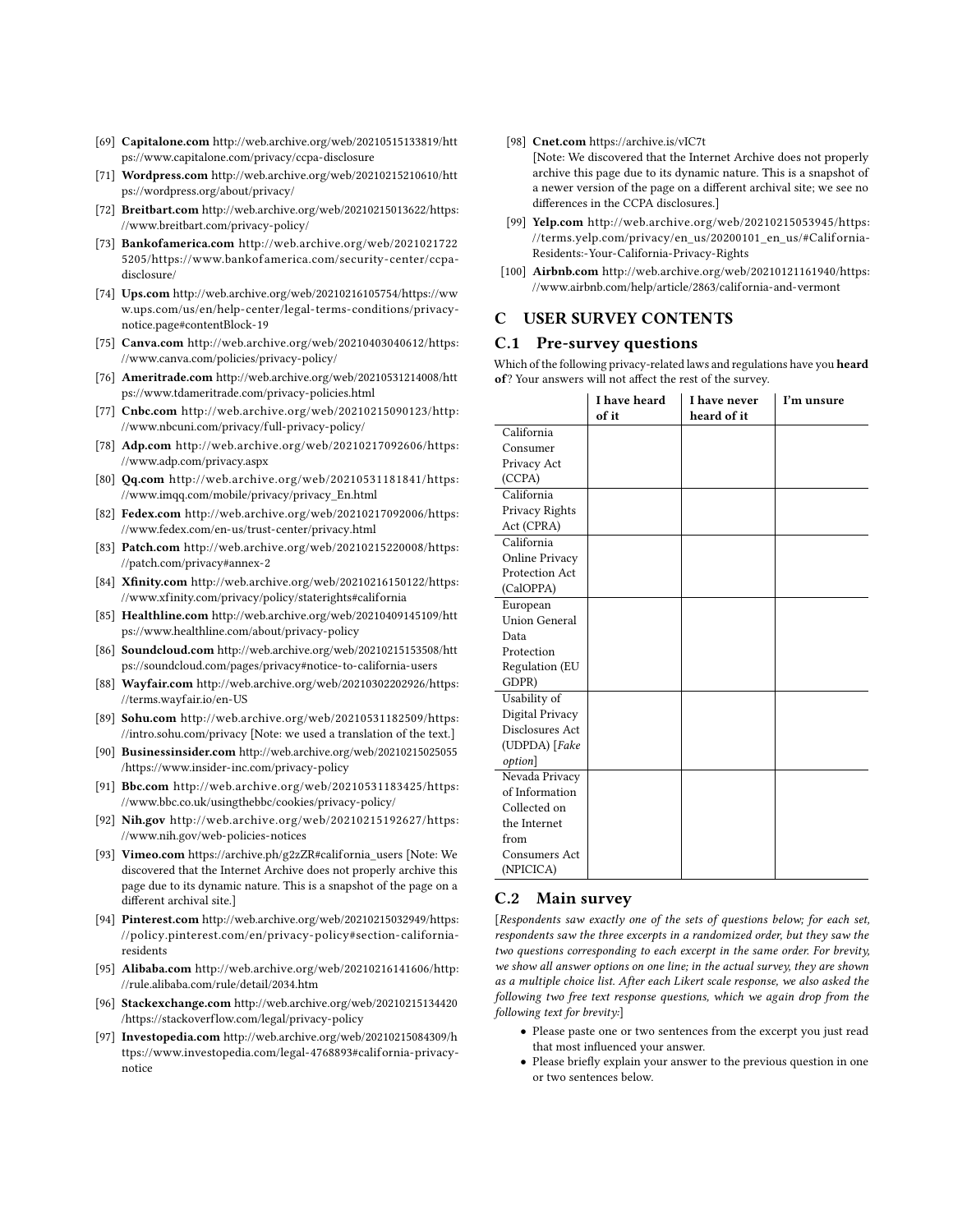#### C.2.1 Instructions.

You will be presented with three excerpts of text from a website's privacy policy, and answer a set of questions for each one. Each question will be on the same page as the relevant excerpt of text from the privacy policy. Note that hyperlinks have been removed from the text.

For each question, make your choice about what you think is the correct answer. Answer the questions as if you held an account with the website. Please take the time to think about your responses carefully; remember, we will compensate you with an additional \$0.15 for each question that you answer correctly, plus an extra \$1.00 if you answer all of them correctly.



#### C.2.2 Privacy Policy 1: Walmart.

Please read the following section of text from the privacy policy of Company XYZ, a supermarket, department, and grocery store, and answer the questions below.

#### Categories of Personal Information We Disclose to Each Type of Third Party

We may share your personal information with certain categories of third parties, as described below.

| <b>Types of Third Parties to</b> | <b>Categories of Personal</b>      |
|----------------------------------|------------------------------------|
| <b>Which the Personal</b>        | <b>Information Disclosed for a</b> |
| <b>Information Was Disclosed</b> | <b>Business Purpose</b>            |
| for a Business Purpose           |                                    |
| <b>Financial service</b>         | Demographic information            |
| vendors                          | Device and online identifiers      |
|                                  | Financial information              |
|                                  | Individual preferences and         |
|                                  | characteristics                    |
|                                  | Location                           |
|                                  | Personal identifiers               |
|                                  | Purchase history information       |
| Service providers that           | Demographic information            |
| receive data in order            | Device and online identifiers      |
| to provide services to           | <b>Employment</b> information      |
| us (e.g. technology              | Financial information              |
| providers, cloud                 | Individual preferences and         |
| storage providers,               | characteristics                    |
| etc.)                            | Internet, application, and network |
|                                  | activity                           |
|                                  | Location information               |
|                                  | Personal identifiers               |
|                                  | Purchase history information       |
|                                  |                                    |

- As a California resident, if you make purchases through a website owned by Company XYZ (for example, if you purchase groceries online from Company XYZ and pay with PayPal), is Company XYZ allowed to share your past purchase history with a payment service provider (such as PayPal)?
	- Definitely allowed / Probably allowed / I'm really not sure / Probably not allowed / Definitely not allowed
- As a California resident, if you make purchases through a website owned by Company XYZ (for example, if you purchase groceries online from Company XYZ and pay with PayPal), is Company XYZ allowed to share your inferred ethnicity (inferred based on your purchase history) with a payment service provider (such as PayPal)?
- Definitely allowed / Probably allowed / I'm really not sure / Probably not allowed / Definitely not allowed
- What was the category of the website in the privacy statement you just read? [Attention check]

Please read the following section of text from the privacy policy of Company XYZ, a supermarket, department, and grocery store, and answer the questions below.

Note that hyperlinks have been removed from this excerpt.

Stop Selling My Personal Information: We do not share your personal information for money. We do share personal information within our family of companies and with certain third parties, which may be considered a "sale" under California law even if we don't receive money in exchange for the information. For purposes of California law, we may share with these parties all categories of personal information, except for background and criminal information, biometric information, and government identifiers. We do not knowingly sell the personal information of minors under 16 years of age. If you are a California resident, you have a right to opt-out of the sale of your personal information. To do so, click "Do Not Sell My Personal Information".

We will not discriminate against you for exercising your rights. This generally means we will not deny you goods or services, charge different prices or rates, provide a different level of service or quality of goods, or suggest that you might receive a different price or level of quality for goods. Please know, if you ask us to stop selling your data, it may impact your experience with us, and you may not be able to participate in certain programs or membership services which require usage of your personal information to function.

- As a California resident, if you opt out of the sale of your personal information as described, is Company XYZ allowed to provide your full name and mailing address to an advertising company, in return for a portion of revenue from this advertising company? ◦ Definitely allowed / Probably allowed / I'm really not sure / Prob
	- ably not allowed / Definitely not allowed
- As a California resident, if you opt out of the sale of your personal information as described, is Company XYZ allowed to provide your full name and mailing address to an advertising company, without receiving revenue in return from this advertising company?
- Definitely allowed / Probably allowed / I'm really not sure / Probably not allowed / Definitely not allowed
- Which of the following categories of personal information did the previous question involve? [Attention check]

Please read the following section of text from the privacy policy of Company XYZ, a supermarket, department, and grocery store, and answer the questions below.

Note that hyperlinks have been removed from this excerpt.

Delete My Personal Information: You have the right to ask that we delete your personal information. Once we receive a request, we will delete the personal information (to the extent required by law) we hold about you as of the date of your request from our records and direct any service providers to do the same. In some cases, deletion may be accomplished through de-identification of the information. Choosing to delete your personal information may impact your ability to use our websites and online features, including closure of your online account, and limit your use of in-store functions that require your personal information.

We will not discriminate against you for exercising your rights. This generally means we will not deny you goods or services, charge different prices or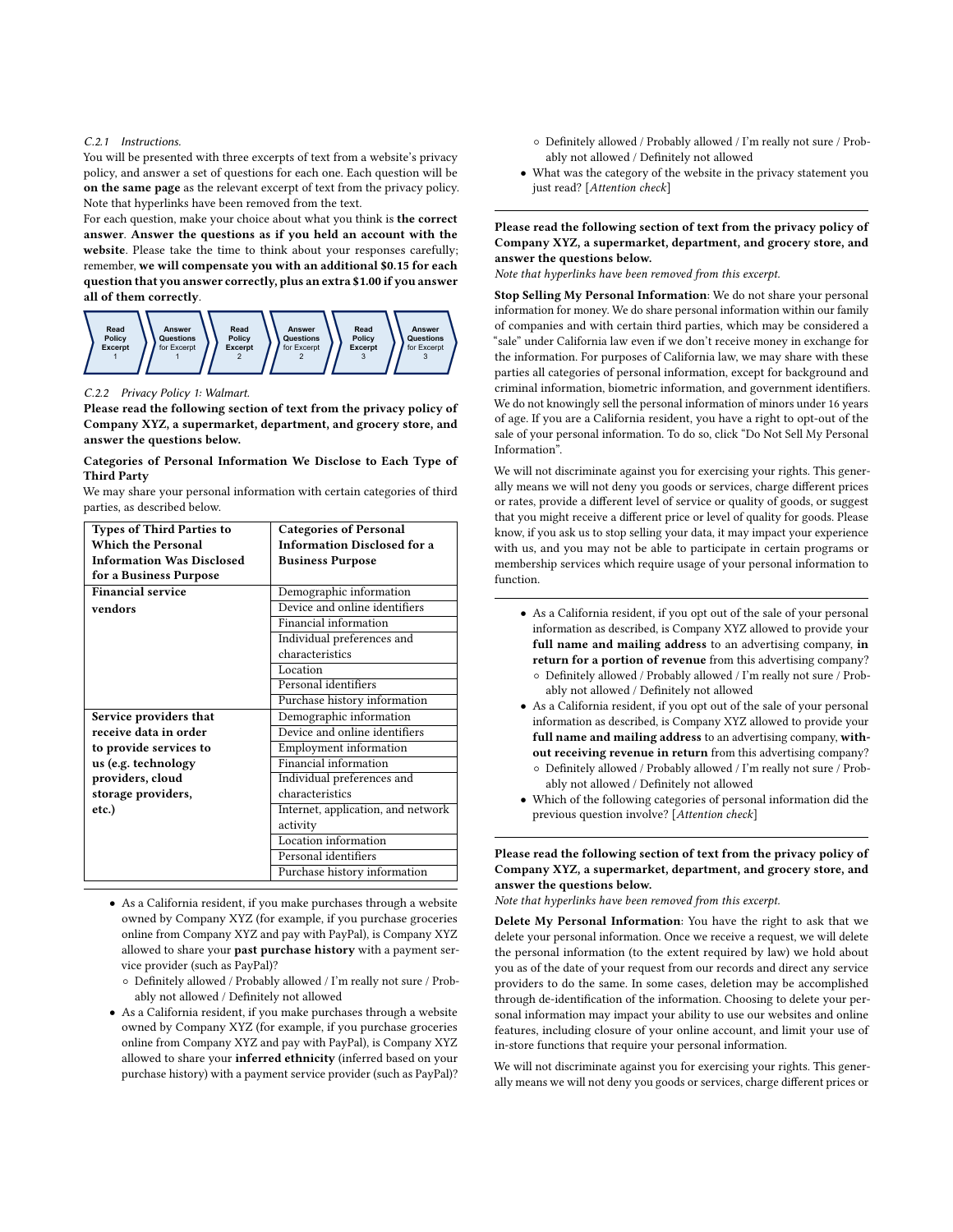rates, provide a different level of service or quality of goods, or suggest that you might receive a different price or level of quality for goods. Please know, if you ask us to delete your data, it may impact your experience with us, and you may not be able to participate in certain programs or membership services which require usage of your personal information to function.

To exercise the California privacy rights described above, please click "Request My Personal Information" or call 1-555-XYZ-mart.

## Verifying Your Identity for Requests to Delete Personal Information

We take the privacy of your personal information seriously and want to ensure that we provide only you or your authorized agent with your personal information. The California Consumer Privacy Act (CCPA) also requires that we verify the identity of each person who makes a request to delete the personal information we have about you.

#### How Do You Verify My Identity?

We may verify your identity in a few different ways. We've partnered with a third party identification service to help us verify your identity and prevent fraudulent requests. When you make your request, you will be asked to answer a few questions about yourself to help us validate your identity. If you have an online account, we may ask you to log into your account and complete a one-time passcode validation.

In some instances, we may ask you to provide other documentation to verify your identity. If this happens, we will reach out to you directly with this request.

#### What If You Can't Verify My Identity?

If we can't verify your identity, we will not be able to process your request to delete the personal information we have about you. If we are unable to verify your identity with a high degree of certainty, we may not be able to delete some of your information.

- As a California resident, if you request the deletion of your personal information as described, is Company XYZ required to direct any marketing company that has received your information, either by sharing or selling, from Company XYZ to delete information about your activity on Company XYZ's websites?
	- Definitely required / Probably required / I'm really not sure / Probably not required / Definitely not required
- As a California resident, if you request the deletion of your personal information as described, is Company XYZ required to direct any marketing company that provides advertising consultation services to Company XYZ (that is, acting in the capacity of a service provider) to delete information about your activity on Company XYZ's websites?
	- Definitely required / Probably required / I'm really not sure / Probably not required / Definitely not required

## C.2.3 Privacy Policy 2: eBay.

Please read the following section of text from the privacy policy of Company XYZ, an online shopping and auction platform, and answer the questions below.

We share personal information with service providers and other vendors. The following Table lists the categories of personal information disclosed for a business purpose and the categories of recipients who have received this personal information. Please note that not every one of the following categories may apply to your personal information.

| <b>Category of Personal</b><br><b>Information Disclosed for a</b>                                                                                                                                                                                                 | <b>Categories of Recipients</b>                                                                                                                                                                             |
|-------------------------------------------------------------------------------------------------------------------------------------------------------------------------------------------------------------------------------------------------------------------|-------------------------------------------------------------------------------------------------------------------------------------------------------------------------------------------------------------|
| <b>Business Purpose</b>                                                                                                                                                                                                                                           |                                                                                                                                                                                                             |
| (1) Identifiers<br>(2) Customer Records<br>(3) Personal Characteristics or<br>Traits<br>(4) Customer Account Details /<br>Commercial Information<br>(5) Internet Usage Information<br>(6) Geolocation Data<br>(7) Inferences derived from<br>Personal Information | • Service providers<br>• Credit agencies (when<br>required by law)<br>• Participants in the Company<br>XYZ xRewards program<br>• Financial institutions<br>$\bullet$ Government authorities and<br>agencies |

- As a California resident, if you make purchases through a website owned by Company XYZ (for example, if you win a bid on an auction listing hosted by Company XYZ and pay with PayPal), is Company XYZ allowed to share your past purchase history with a payment service provider (such as PayPal)?
	- Definitely allowed / Probably allowed / I'm really not sure / Probably not allowed / Definitely not allowed
- As a California resident, if you make purchases through a website owned by Company XYZ (for example, if you win a bid on an auction listing hosted by Company XYZ and pay with PayPal), is Company XYZ allowed to share your inferred ethnicity (inferred based on your purchase history) with a payment service provider (such as PayPal)?
	- Definitely allowed / Probably allowed / I'm really not sure / Probably not allowed / Definitely not allowed
- What was the category of the website in the privacy statement you just read? [Attention check]

## Please read the following section of text from the privacy policy of Company XYZ, an online shopping and auction platform, and answer the questions below.

Note that hyperlinks have been removed from this excerpt.

- The right to opt-out
	- California consumers have the right to opt-out of any "sale" of their personal information. As mentioned, the California Consumer Privacy Act (CCPA)'s definition of "sale" is broad and includes sharing practices common among online marketplaces. While, without your consent, Company XYZ does not sell personal information for money, we do share information for a variety of other purposes, such as to tailor your online experience or provide more relevant advertisements to you.
- How to exercise the right to opt-out
	- Registered Company XYZ users with accounts in good standing
		- Click here to go to our opt-out page where you can opt-out. ■ Alternatively, you may submit your request through our Pri-
		- vacy Center webform or email by clicking here.
			- Under "How can we help you?", select "Other privacy request."
			- In the comment box, type "CCPA opt-out request."
			- In addition, you may contact Customer Service to submit your opt-out request.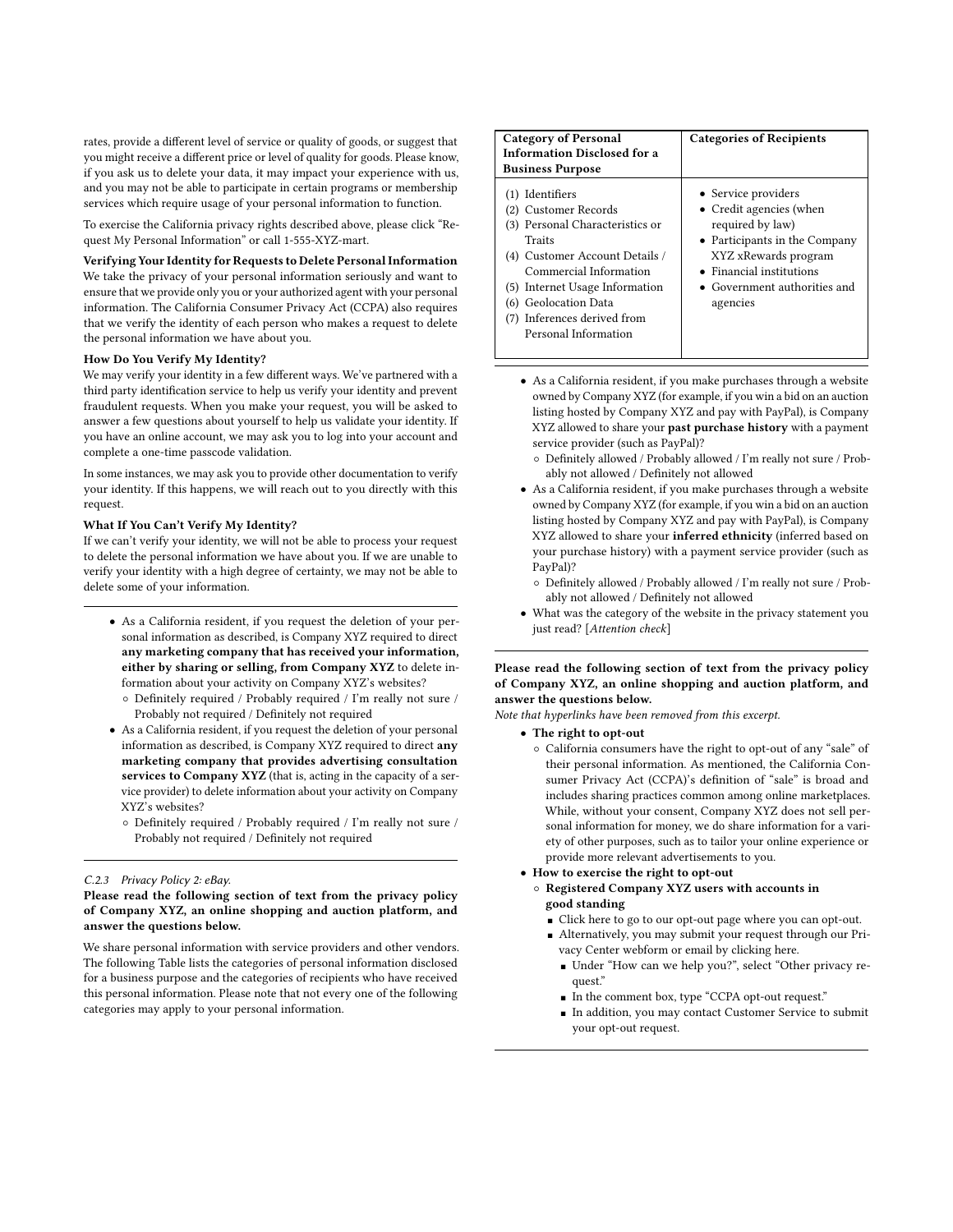- As a California resident, if you opt out of the sale of your personal information as described, is Company XYZ allowed to provide your full name and mailing address to an advertising company, in return for a portion of revenue from this advertising company? ◦ Definitely allowed / Probably allowed / I'm really not sure / Prob
	- ably not allowed / Definitely not allowed
- As a California resident, if you opt out of the sale of your personal information as described, is Company XYZ allowed to provide your full name and mailing address to an advertising company, without receiving revenue in return from this advertising company? ◦ Definitely allowed / Probably allowed / I'm really not sure / Probably not allowed / Definitely not allowed
- Which of the following categories of personal information did the previous question involve? [Attention check]

## Please read the following section of text from the privacy policy of Company XYZ, an online shopping and auction platform, and answer the questions below.

Note that hyperlinks have been removed from this excerpt.

- The right to deletion
	- Subject to some exceptions, California consumers have the right to request the deletion of the personal information we have collected from them.
	- Deletion requests may take between 30 and 60 days to fulfill (depending on whether you have recently sold on Company XYZ as we must meet our commitment under Company XYZ's Money Back Guarantee policy). If we need more time or additional information to fulfill your request, we will write to let you know.
- How to exercise the right to opt-out
- Registered Company XYZ users with accounts in good standing
	- If you are a registered Company XYZ user with an account in good standing, you can submit a deletion request at any time through your Company XYZ account. Your account will be closed as part of fulfilling your deletion request. We will verify you using your existing username and password prior to allowing you to make a request.
	- Click here to submit your request. You can also learn more about deleting your data by visiting our Privacy Center Contact Page.
- As a California resident, if you request the deletion of your personal information as described, is Company XYZ required to direct any marketing company that has received your information, either by sharing or selling, from Company XYZ to delete information about your activity on Company XYZ's websites?
	- Definitely required / Probably required / I'm really not sure / Probably not required / Definitely not required
- As a California resident, if you request the deletion of your personal information as described, is Company XYZ required to direct any marketing company that provides advertising consultation services to Company XYZ (that is, acting in the capacity of a service provider) to delete information about your activity on Company XYZ's websites?
	- Definitely required / Probably required / I'm really not sure / Probably not required / Definitely not required

#### of Company XYZ, a publisher of newspapers and digital news, and answer the questions below.

#### Categories of Personal Information We Collect

- (1) Identifiers including name, address, email address, account name, IP address, cookie ID, mobile advertising ID and an ID number assigned to your account.
- (2) Other personal information including phone number, billing address, credit or debit card information, employment or education information.

This category includes personal information protected under preexisting California law (Cal. Civ. Code 1798.80(e)) and overlaps with other categories.

(3) Demographic information – including your age or gender.

This type of personal information includes what is also considered a protected classification characteristic under pre-existing California or federal laws.

- (4) Commercial information on your interactions with the XYZ News Services – including purchases and other commercial engagements with Company XYZ.
- (5) Internet or other electronic network activity information including browsing activity on our sites and apps, browser type and browser language.

This also encompasses other information that gets collected automatically when you use our sites and apps or interact with us through social media.

- (6) Geolocation data, inferred from your IP address, to help us deliver relevant content and enhance your experience.
- (7) Inferences drawn from any of the above personal information about your preferences, predispositions and behavior as they relate to our sites and apps.

#### The Purposes for Our Collection

We collect the above information for the business purpose of giving you access to our sites and apps. This information is a key part of how we carry out subscription services, account access, customer service, orders and transactions, customer research and feedback programs, analytics, advertising and marketing services.

For commercial purposes, we collect information from the following categories: identifiers, demographic information, commercial information, internet activity, geolocation data (based on your IP address but not your precise GPS location).

- As a California resident, if you make purchases through a website owned by Company XYZ (for example, if you purchase a newspaper subscription and pay with PayPal), is Company XYZ allowed to share your past purchase history with a payment service provider (such as PayPal)?
	- Definitely allowed / Probably allowed / I'm really not sure / Probably not allowed / Definitely not allowed
- As a California resident, if you make purchases through a website owned by Company XYZ (for example, if you purchase a newspaper subscription and pay with PayPal), is Company XYZ allowed to share your inferred ethnicity (inferred based on your purchase history) with a payment service provider (such as PayPal)?
	- Definitely allowed / Probably allowed / I'm really not sure / Probably not allowed / Definitely not allowed
- What was the category of the website in the privacy statement you just read? [Attention check]

C.2.4 Privacy Policy 3: The New York Times.

Please read the following section of text from the privacy policy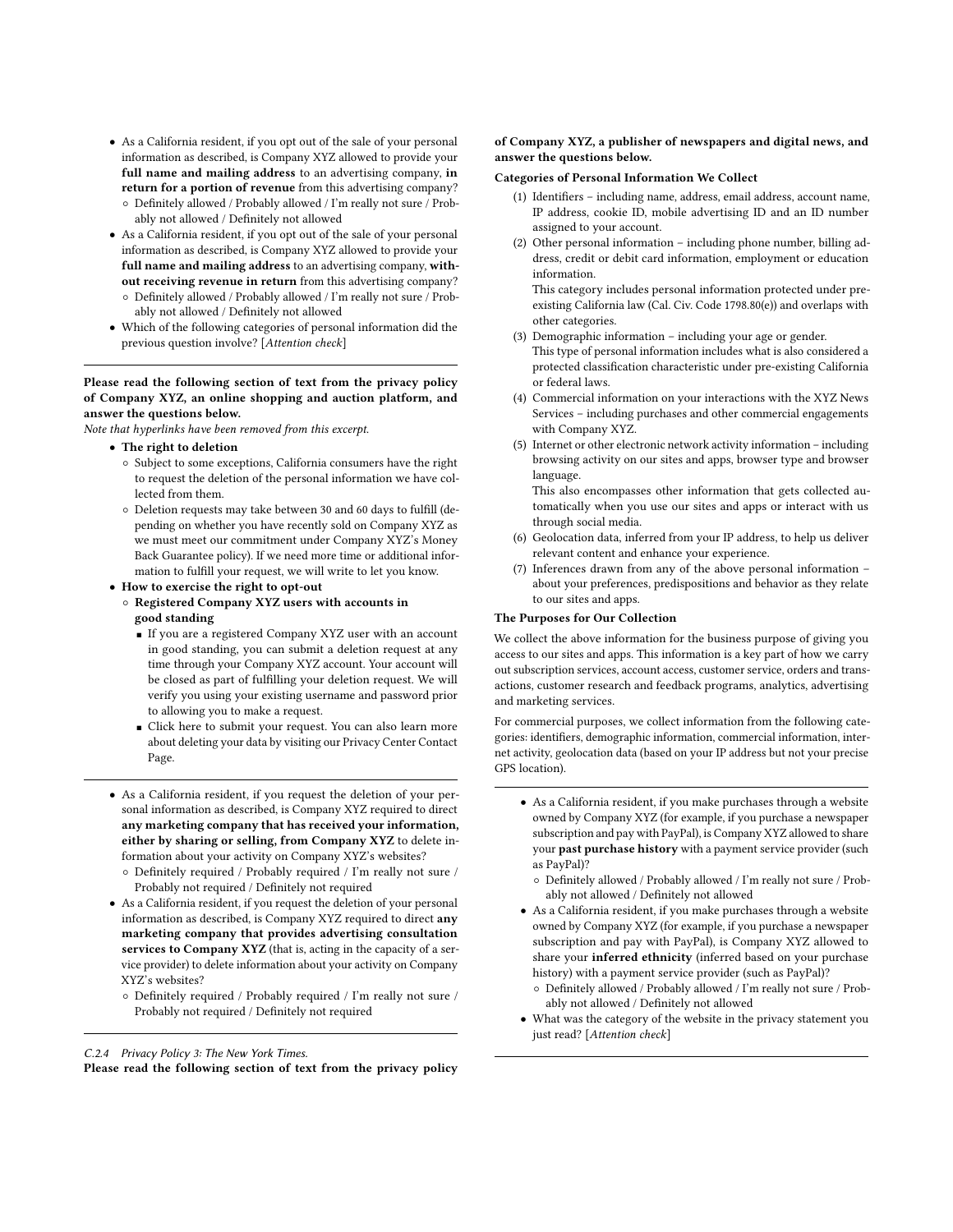#### Please read the following section of text from the privacy policy of Company XYZ, a publisher of newspapers and digital news, and answer the questions below.

Company XYZ does not sell personal information of its readers as the term "sell" is traditionally understood. But "sell" under the California Consumer Privacy Act (CCPA) is broadly defined. It includes the sharing of personal information with third parties in exchange for something of value, even if no money changes hands. For example, sharing an advertising or device identifier to a third party may be considered a "sale" under the CCPA.

To the extent Company XYZ "sells" your personal information (as the term "sell" is defined under the CCPA), you have the right to opt-out of that "sale" on a going-forward basis at any time.

Once you have opted out, you will see a change to "We No Longer Sell Your Personal Information." If you have an account with certain XYZ News Services and are logged in, we will save your preference and honor your opt-out request across browsers and devices so long as you remain logged in. If you are not logged in, or do not have an account with any XYZ News Services listed above, your opt-out of the "sale" of personal information will be specific to the browser or device from which you have clicked "Do Not Sell My Personal Information" and until you clear your cookies (or local storage in apps) on this browser or device.

After you opt out of the "sale" of your personal information, we will no longer "sell" your personal information to third parties (except in an aggregated or de-identified manner so it is no longer personal information), but we will continue to share your personal information with our service providers, which process it on our behalf. Exercising your right to opt out of the "sale" of your personal information does not mean that you will stop seeing ads on our sites and apps.

- As a California resident, if you opt out of the sale of your personal information as described, is Company XYZ allowed to provide your full name and mailing address to an advertising company, in return for a portion of revenue from this advertising company?
	- Definitely allowed / Probably allowed / I'm really not sure / Probably not allowed / Definitely not allowed
- As a California resident, if you opt out of the sale of your personal information as described, is Company XYZ allowed to provide your full name and mailing address to an advertising company, without receiving revenue in return from this advertising company? ◦ Definitely allowed / Probably allowed / I'm really not sure / Prob-
- ably not allowed / Definitely not allowed • Which of the following categories of personal information did the
- previous question involve? [Attention check]

## Please read the following section of text from the privacy policy of Company XYZ, a publisher of newspapers and digital news, and answer the questions below.

#### Note that hyperlinks have been removed from this excerpt.

In some parts of the world, you have the right to access, modify, or delete the personal information we have about you.

If you'd like to exercise any of the above rights, contact us via this form or by calling us at our toll-free number, 1-555-616-XYZN. In your request, please be specific. State the information you want changed, whether you'd like your information suppressed from our database or whether there are limitations you'd like us to put on how we use your personal information. Please use the email address linked to that personal information — we only complete requests on the information linked to your email address. To verify your identity, we will email the email address you provide us, and which matches our records, and wait for your response. In some instances we may

also ask for additional information. This is how we verify your identity before complying.

We might need to keep certain information for recordkeeping purposes, or to complete a transaction you began prior to requesting a change or deletion (e.g., if you make a purchase or enter a promotion, you might not be able to change or delete the personal information provided until after the completion of the purchase or promotion).

In some cases, your request doesn't ensure complete removal of the content or information (e.g., if another user has reposted your content).

- As a California resident, if you request the deletion of your personal information as described, is Company XYZ required to direct any marketing company that has received your information, either by sharing or selling, from Company XYZ to delete information about your activity on Company XYZ's websites?
	- Definitely required / Probably required / I'm really not sure / Probably not required / Definitely not required
- As a California resident, if you request the deletion of your personal information as described, is Company XYZ required to direct any marketing company that provides advertising consultation services to Company XYZ (that is, acting in the capacity of a service provider) to delete information about your activity on Company XYZ's websites?
	- Definitely required / Probably required / I'm really not sure / Probably not required / Definitely not required

#### C.2.5 Privacy Policy 4: Hulu.

#### Please read the following section of text from the privacy policy of Company XYZ, a streaming service, and answer the questions below.

We collect the following categories of personal information, as defined in the California Consumer Privacy Act of 2018 ("CCPA"), from or about you and may have disclosed this information for a business purpose:

- Identifiers, such as your name, IP address, email, and other similar identifiers;
- Personal information categories listed in the California Customer Records provision, such as payment information;
- Characteristics about you, such as age and gender;
- Commercial information, such as the XYZ Streaming Service plan(s) you purchase;
- Internet or other electronic network activity information, such as your viewing activity on the XYZ Streaming Service;
- Inferences based on the information we collect from or about you which we use to better understand your preferences and behavior, including to customize Content and advertising for you.

We may share information collected from or about you with others, including business partners, social networking services, service providers, advertisers, and other companies that are not affiliated with Company XYZ, for the purposes described below.

Service Providers. We may share information collected from or about you with companies that provide services to us, our business partners, and advertisers, including companies that assist with payment processing, analytics, data processing and management (e.g., to facilitate our targeted advertising and marketing efforts), account management, hosting, customer and technical support, marketing, advertising, measurement, and other services. The categories of information that we share with service providers will vary depending on the types of services they provide. For example, we share payment information with our third-party payment processor to assist us in our billing efforts, email addresses with our marketing service providers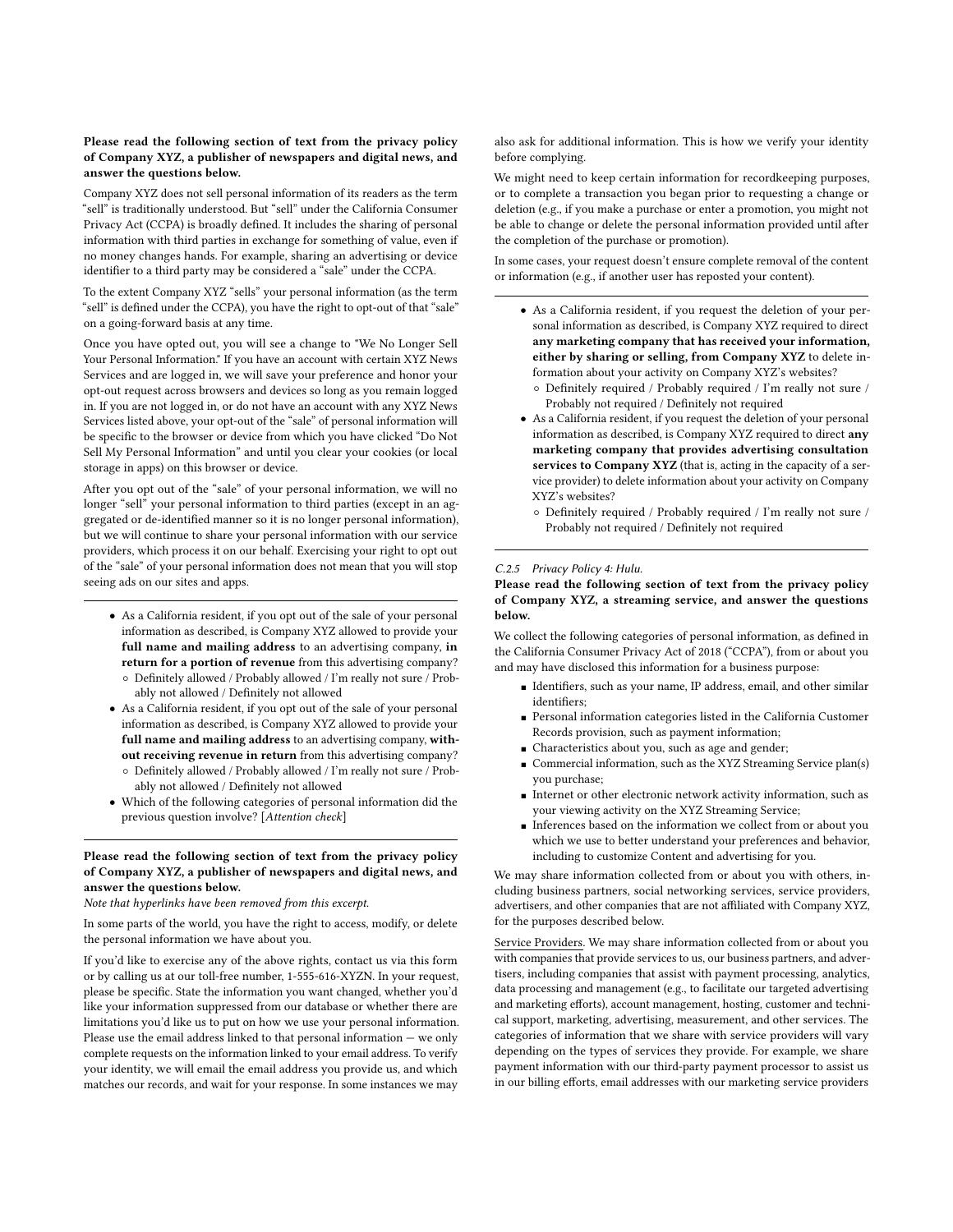to assist with our email campaigns, and IP address, hashed emails, and advertising identifiers with service providers to assist in our advertising and marketing efforts.

- As a California resident, if you make purchases through a website owned by Company XYZ (for example, if you make a monthly payment for your XYZ Streaming Service subscription with PayPal), is Company XYZ allowed to share your past purchase history with a payment service provider (such as PayPal)?
	- Definitely allowed / Probably allowed / I'm really not sure / Probably not allowed / Definitely not allowed
- As a California resident, if you make purchases through a website owned by Company XYZ (for example, if you make a monthly payment for your XYZ Streaming Service subscription with PayPal), is Company XYZ allowed to share your inferred ethnicity (inferred based on your purchase history) with a payment service provider (such as PayPal)?
	- Definitely allowed / Probably allowed / I'm really not sure / Probably not allowed / Definitely not allowed
- What was the category of the website in the privacy statement you just read? [Attention check]

#### Please read the following section of text from the privacy policy of Company XYZ, a streaming service, and answer the questions below.

Note that hyperlinks have been removed from this excerpt.

Beginning January 1, 2020, the California Consumer Privacy Act of 2018 ("CCPA") provides California residents with additional rights as described below.

- Right to Opt Out of "Sale". Company XYZ may disclose certain information about you if you are a registered user of the XYZ Streaming Service services for purposes that may be considered a "sale" under the CCPA. For example, we may disclose information to advertising partners, advertising technology companies, and companies that perform advertising-related services in order to provide you with more relevant advertising tailored to your interests on the Company XYZ services. This information may include identifiers such as your IP address, advertising identifiers, your email address (in a de-identified or hashed form), age and gender, your internet or other electronic network information such as your interaction with an ad, and geolocation data. We may also disclose to our content programmers information about you, which may help personalize your experience and the content and ads you see on the XYZ Streaming Service as well as other platforms and services, as further described in our Privacy Policy. To learn more, including about your opt-out choices, please click here.
- How to Exercise Your CCPA Rights
	- We provide these rights, subject to a verifiable consumer request, to account holders regarding personal information collected by us in connection with your account, including any profiles. To submit a request to exercise these rights, log into your account on the XYZ Streaming Service website, go to "Privacy and Settings" in account settings and click on "California Privacy Rights" and follow the instructions. You will be required to verify your request via your XYZ Streaming Service account credentials and/or by other means. You can also call our toll-free number at 555-873- 2637 to speak with one of our representatives.
	- If you are not a registered user of the XYZ Streaming Service services and do not have XYZ Streaming Service account credentials, please note we have limited information about you. You will

be required to verify your request, including by providing your name and the email that you believe we have collected about you. Please click here to make a request.

- As a California resident, if you opt out of the sale of your personal information as described, is Company XYZ allowed to provide your full name and mailing address to an advertising company so that the advertising company can display advertisements to you on other websites, without receiving revenue in return from this advertising company?
	- Definitely allowed / Probably allowed / I'm really not sure / Probably not allowed / Definitely not allowed
- As a California resident, if you opt out of the sale of your personal information as described, is Company XYZ allowed to provide your full name and mailing address to a separately-owned streaming service so that the two companies can provide joint product offers to you, without receiving revenue in return from this partner company?
	- Definitely allowed / Probably allowed / I'm really not sure / Probably not allowed / Definitely not allowed
- Which of the following categories of personal information did the previous question involve? [Attention check]

#### Please read the following section of text from the privacy policy of Company XYZ, a streaming service, and answer the questions below.

Note that hyperlinks have been removed from this excerpt.

Beginning January 1, 2020, the California Consumer Privacy Act of 2018 ("CCPA") provides California residents with additional rights as described below. Please note your right to delete is subject to certain exceptions under the CCPA.

- Right to Delete. You have the right to request the deletion of personal information that we collect or maintain about you and your account. Please note that requesting deletion will require the cancellation and deletion of your account which, upon completion, cannot be undone.
- How to Exercise Your CCPA Rights
	- We provide these rights, subject to a verifiable consumer request, to account holders regarding personal information collected by us in connection with your account, including any profiles. To submit a request to exercise these rights, log into your account on the XYZ Streaming Service website, go to "Privacy and Settings" in account settings and click on "California Privacy Rights" and follow the instructions. You will be required to verify your request via your XYZ Streaming Service account credentials and/or by other means. You can also call our toll-free number at 555-873- 2637 to speak with one of our representatives.
	- If you are not a registered user of the XYZ Streaming Service services and do not have XYZ Streaming Service account credentials, please note we have limited information about you. You will be required to verify your request, including by providing your name and the email that you believe we have collected about you. Please click here to make a request.
- As a California resident, if you request the deletion of your personal information as described, is Company XYZ required to direct any marketing company that has received your information, either by sharing or selling, from Company XYZ to delete information about your activity on Company XYZ's websites?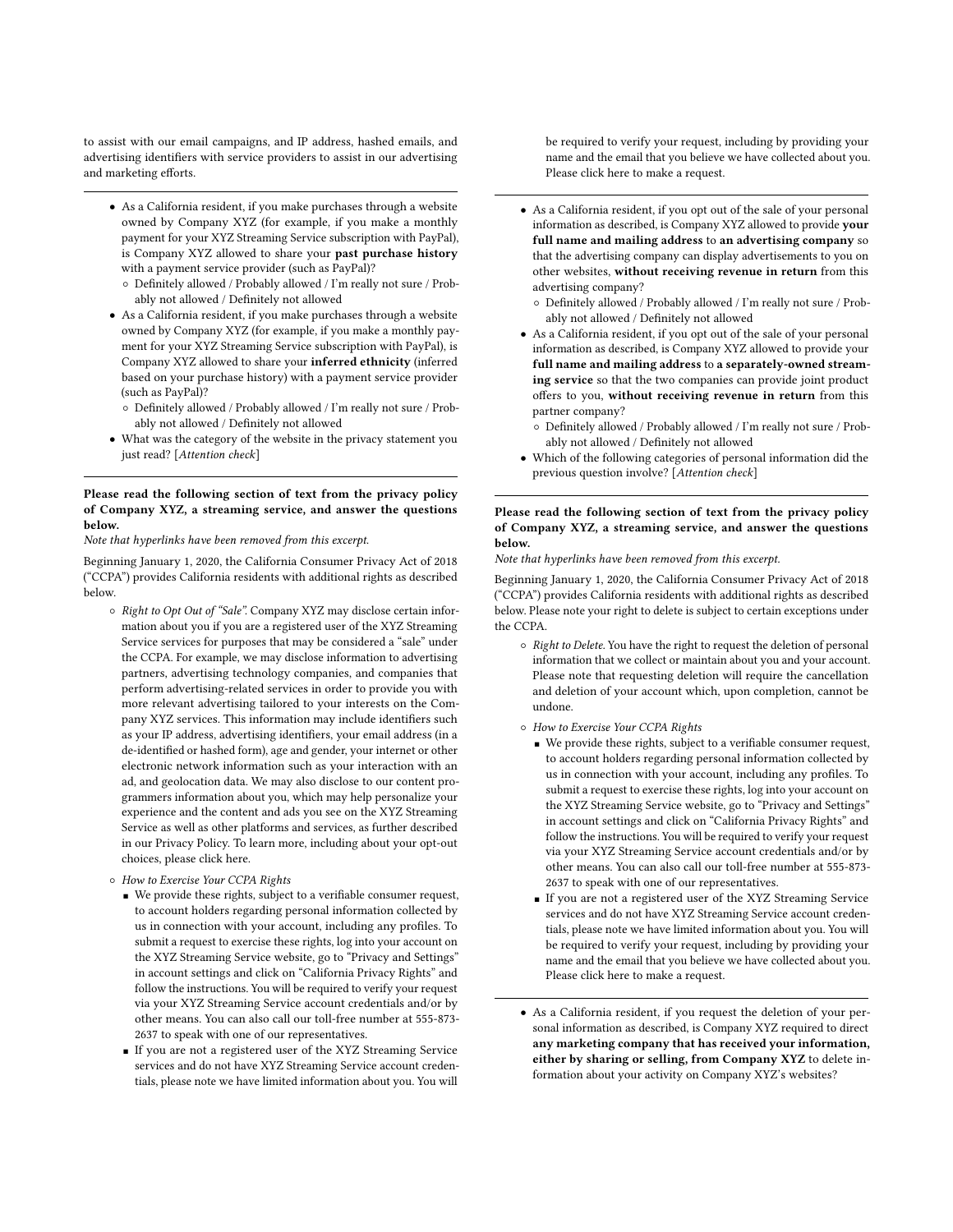- Definitely required / Probably required / I'm really not sure / Probably not required / Definitely not required
- As a California resident, if you request the deletion of your personal information as described, is Company XYZ required to direct any marketing company that provides advertising consultation services to Company XYZ (that is, acting in the capacity of a service provider) to delete information about your activity on Company XYZ's websites?
	- Definitely required / Probably required / I'm really not sure / Probably not required / Definitely not required

#### C.2.6 Privacy Policy 5: ESPN.

Please read the following section of text from the privacy policy of Company XYZ, a sports news website that operates a streaming service, and answer the questions below.

Note that hyperlinks have been removed from this excerpt.

We collected the following categories of personal information in the last 12 months: identifiers/contact information, demographic information (such as gender and age), payment card information associated with you, commercial information, Internet or other electronic network activity information, geolocation data, and inferences drawn from the above.

We disclosed the following categories of personal information for a business purpose in the last 12 months: identifiers/contact information, demographic information (such as gender and age), payment card information associated with you, commercial information, Internet or other electronic network activity information, geolocation data, and inferences drawn from the above. We disclosed each category to third-party business partners and service providers, third-party sites or platforms such as social networking sites, and other third parties as described in the "Sharing Your Personal Information with Other Entities" section of the Privacy Policy.

- As a California resident, if you make purchases through a website owned by Company XYZ (for example, if you purchase an annual subscription to the XYZ Streaming Service and pay with PayPal), is Company XYZ allowed to share your past purchase history with a payment service provider (such as PayPal)?
	- $\circ$  Definitely allowed / Probably allowed / I'm really not sure / Probably not allowed / Definitely not allowed
- As a California resident, if you make purchases through a website owned by Company XYZ (for example, if you purchase an annual subscription to the XYZ Streaming Service and pay with PayPal), is Company XYZ allowed to share your inferred ethnicity (inferred based on your purchase history) with a payment service provider (such as PayPal)?
	- Definitely allowed / Probably allowed / I'm really not sure / Probably not allowed / Definitely not allowed
- What was the category of the website in the privacy statement you just read? [Attention check]

## Please read the following section of text from the privacy policy of Company XYZ, a sports news website that operates a streaming service, and answer the questions below.

Note that hyperlinks have been removed from this excerpt.

As the term is defined by the California Consumer Privacy Act (CCPA), we "sold" the following categories of personal information in the last 12 months: identifiers/contact information, Internet or other electronic network activity information, and inferences drawn from the above. We "sold" each category to advertising networks, data analytics providers, and social networks.

The business or commercial purposes of "selling" personal information is for third-party companies to perform services on our behalf, such as marketing, advertising, and audience measurement. We do not "sell" personal information of known minors under 16 years of age.

#### Right to Opt Out of Sale of Personal Information

If you are a California resident, you have the right to "opt out" of the "sale" of your "personal information" to "third parties" (as those terms are defined in the CCPA).

#### Process to Make a CCPA Request

Making Requests to "Opt Out" of the "Sale" of "Personal Information" To submit a request to opt out of the sale of your personal information, you may visit our "Do Not Sell My Personal Information" Rights page or send an email to caprivacy@xyzsports.com with the subject line "do not sell info." You may also use an authorized agent to submit a request to opt out on your behalf if you provide the authorized agent signed written permission to do so. Authorized agents may submit requests to opt out by sending an email to caprivacy@xyzsports.com with the subject line "do not sell info."

You have the right not to receive discriminatory treatment for the exercise of your privacy rights conferred by the CCPA.

- As a California resident, if you opt out of the sale of your personal information as described, is Company XYZ allowed to provide your full name and mailing address to an advertising company so that the advertising company can display advertisements to you on other websites, without receiving revenue in return from this advertising company?
	- Definitely allowed / Probably allowed / I'm really not sure / Probably not allowed / Definitely not allowed
- As a California resident, if you opt out of the sale of your personal information as described, is Company XYZ allowed to provide your full name and mailing address to a separately-owned news website so that the two companies can provide joint product offers to you, without receiving revenue in return from this partner company?
	- Definitely allowed / Probably allowed / I'm really not sure / Probably not allowed / Definitely not allowed
- Which of the following categories of personal information did the previous question involve? [Attention check]

#### Please read the following section of text from the privacy policy of Company XYZ, a sports news website that operates a streaming service, and answer the questions below.

Note that hyperlinks have been removed from this excerpt.

#### Right to Delete

If you are a California resident, you have the right to request that we delete personal information that we collect from you, subject to applicable legal exceptions.

#### Process to Make a California Consumer Privacy Act (CCPA) Request Making Deletion Requests

To make a deletion request, please visit ccpa.xyzsports.com. Before completing your request, we may need to verify your identity. We will send you a link to verify your email address and may request additional documentation or information solely for the purpose of verifying your identity.

You have the right not to receive discriminatory treatment for the exercise of your privacy rights conferred by the CCPA.

• As a California resident, if you request the deletion of your personal information as described, is Company XYZ required to direct any marketing company that has received your information,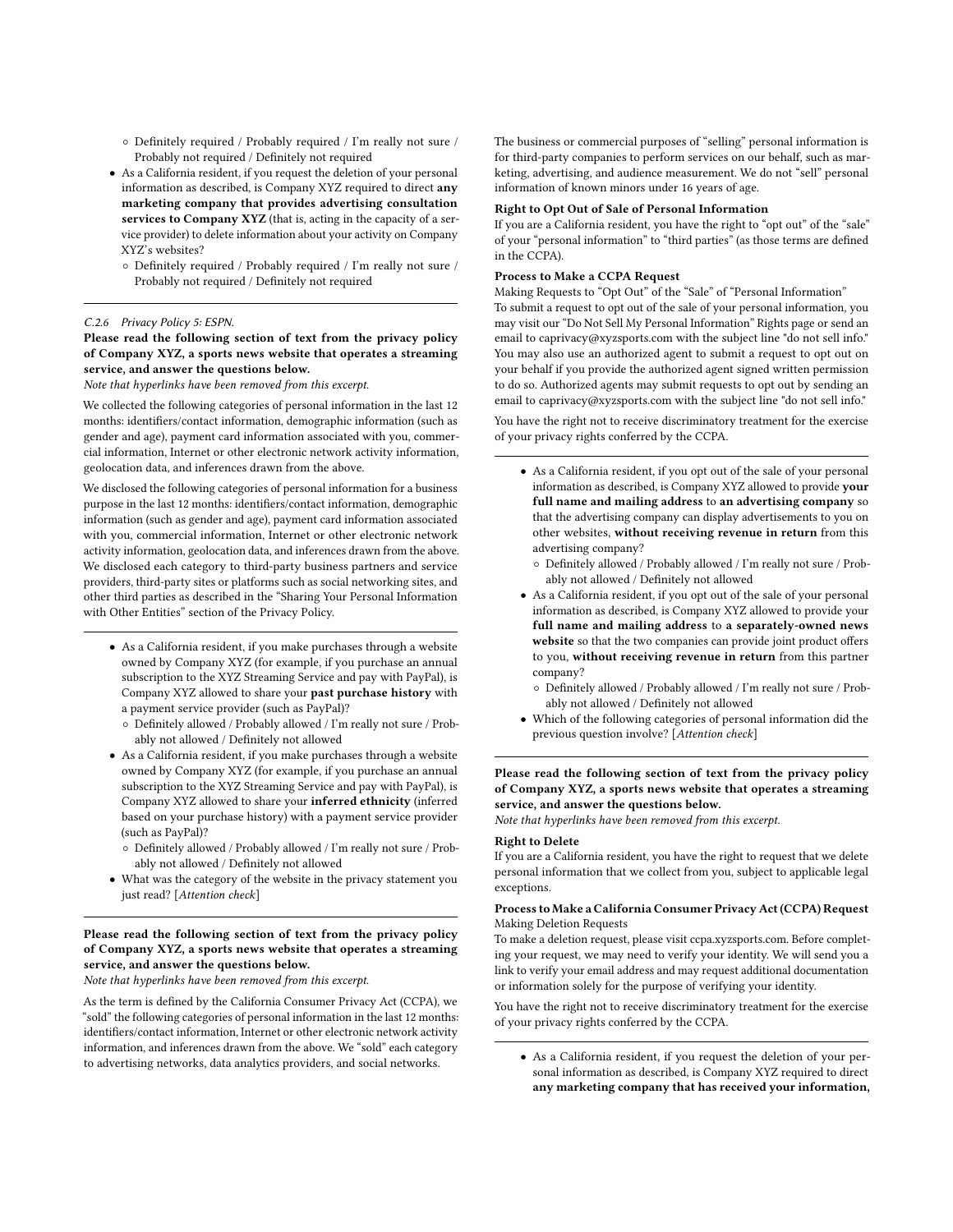either by sharing or selling, from Company XYZ to delete information about your activity on Company XYZ's websites?

- Definitely required / Probably required / I'm really not sure / Probably not required / Definitely not required
- As a California resident, if you request the deletion of your personal information as described, is Company XYZ required to direct any marketing company that provides advertising consultation services to Company XYZ (that is, acting in the capacity of a service provider) to delete information about your activity on Company XYZ's websites?
	- $\circ$  Definitely required / Probably required / I'm really not sure / Probably not required / Definitely not required

#### C.2.7 Privacy Policy 6: Best Buy.

Please read the following section of text from the privacy policy of Company XYZ, an electronics retailer, and answer the questions below.

During the 12-month period prior to the effective date of this Addendum, we may have:

- c. Shared your personal information with the following categories of third parties:
	- Our affiliates
	- Our joint marketing partners
	- Our business partners
	- Social media networks
	- Third-party marketing partners
	- Government entities, including law enforcement
- e. Disclosed for a business purpose the following categories of personal information about you:
	- Identifiers
	- Identifiers (Online)
	- Information Related to Characteristics Protected Under California or Federal Law
	- Commercial Information
	- Internet and Other Electronic Network Activity Information
	- Geolocation Data
	- Profile Inferences
- As a California resident, if you make purchases through a website owned by Company XYZ (for example, if you purchase a mobile phone from Company XYZ and pay with PayPal), is Company XYZ allowed to share your past purchase history with a payment service provider (such as PayPal)?
	- Definitely allowed / Probably allowed / I'm really not sure / Probably not allowed / Definitely not allowed
- As a California resident, if you make purchases through a website owned by Company XYZ (for example, if you purchase a mobile phone from Company XYZ and pay with PayPal), is Company XYZ allowed to share your inferred ethnicity (inferred based on your purchase history) with a payment service provider (such as PayPal)?
	- Definitely allowed / Probably allowed / I'm really not sure / Probably not allowed / Definitely not allowed
- What was the category of the website in the privacy statement you just read? [Attention check]

Please read the following section of text from the privacy policy of Company XYZ, an electronics retailer, and answer the questions below.

Note that hyperlinks have been removed from this excerpt.

#### Company XYZ does not sell (as "sell" is traditionally defined) your personal information.

That is, we don't provide your name, phone number, address, email address or other personally identifiable information to third parties in exchange for money.

But under California law, sharing information for advertising purposes may be considered a "sale" of "personal information." If you've visited our digital properties within the past 12 months and you've seen ads, under California law personal information about you may have been "sold" to our advertising partners for their own use. California residents have the right to opt out of the "sale" of personal information, and we've made it easy for anyone to stop the information transfers that might be considered such a "sale" from our website or mobile app.

#### How to Opt Out of the Sale of Your Information

For our website, click on the "Do Not Sell My Personal Information" button. For our mobile app, look under Account, then Extras, then Do Not Sell My Personal Information and make the selection.

#### What will happen?

After you click the "Do Not Sell My Personal Information" button:

• Opt-out cookie: An opt-out cookie will be placed and stored on your browser, preventing personal information from being made available from this website to advertising partners for their own use, independent of Company XYZ.

### A few things to keep in mind.

- Ads and interest-based advertising: You will still see ads. You are not opted out of interest-based advertising. To opt out of interestbased advertising, visit www.aboutads.info/choices.
- If you delete or clear cookies, you'll need to click the button again the next time you visit. If you delete or clear your cookies, that will delete our opt-out cookie and you will need to opt out again.
- As a California resident, if you opt out of the sale of your personal information as described, is Company XYZ allowed to provide your full name and mailing address to an advertising company so that the advertising company can display advertisements to you on other websites, without receiving revenue in return from this advertising company?
	- Definitely allowed / Probably allowed / I'm really not sure / Probably not allowed / Definitely not allowed
- As a California resident, if you opt out of the sale of your personal information as described, is Company XYZ allowed to provide your full name and mailing address to a separately-owned electronics retailer so that the two companies can provide joint product offers to you, without receiving revenue in return from this partner company?
	- Definitely allowed / Probably allowed / I'm really not sure / Probably not allowed / Definitely not allowed
- Which of the following categories of personal information did the previous question involve? [Attention check]

#### Please read the following section of text from the privacy policy of Company XYZ, an electronics retailer, and answer the questions below.

Note that hyperlinks have been removed from this excerpt.

You have certain choices regarding our use and disclosure of your personal information, as described below.

• Deletion: You have the right to request that we delete certain personal information we have collected from you. Exceptions apply.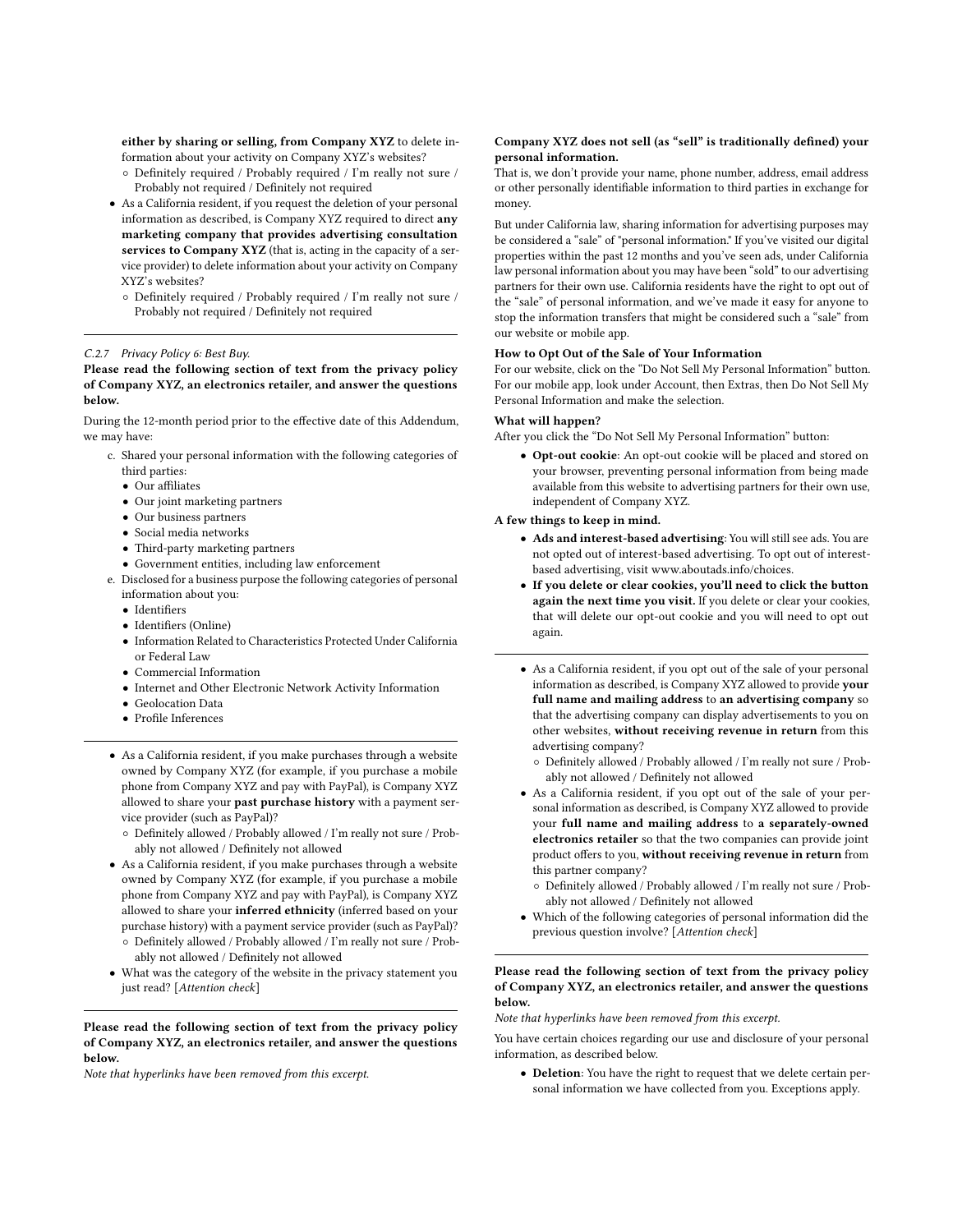#### How to Submit a Request

• Submit a deletion request, or call us at 1-555-STAN-XYZ.

#### Verifying Requests.

To help protect your privacy and maintain security, we will take steps to verify your identity before granting you access to your personal information or complying with your request. If you have an account with us, we may verify your identity by requiring you to sign in to your account. If you request access to or deletion of your personal information and do not sign in to an account with us, we require you to provide the following information: name, email address, phone number, and postal address. In addition, if you do not have an account and you ask us to provide you with specific pieces of personal information, we reserve the option to require you to sign a declaration under penalty of perjury that you are the consumer whose personal information is the subject of the request.

- As a California resident, if you request the deletion of your personal information as described, is Company XYZ required to direct any marketing company that has received your information, either by sharing or selling, from Company XYZ to delete information about your activity on Company XYZ's websites?
	- Definitely required / Probably required / I'm really not sure / Probably not required / Definitely not required
- As a California resident, if you request the deletion of your personal information as described, is Company XYZ required to direct any marketing company that provides advertising consultation services to Company XYZ (that is, acting in the capacity of a service provider) to delete information about your activity on Company XYZ's websites?
	- Definitely required / Probably required / I'm really not sure / Probably not required / Definitely not required

#### C.2.8 Privacy Policy 7: Google.

Please read the following section of text from the privacy policy of Company XYZ, a technology company that provides web search, web mail, cloud storage, video hosting, and other products and services, and answer the questions below.

Note that hyperlinks have been removed from this excerpt.

The CCPA requires a description of data practices using specific categories. This table uses these categories to organize the information in this Privacy Policy. [Table reproduced to the side]

- As a California resident, if you make purchases through a website owned by Company XYZ (for example, if you purchase apps on the XYZ App Store and pay with PayPal), is Company XYZ allowed to share your past purchase history with a payment service provider (such as PayPal)?
	- Definitely allowed / Probably allowed / I'm really not sure / Probably not allowed / Definitely not allowed
- As a California resident, if you make purchases through a website owned by Company XYZ (for example, if you purchase apps on the XYZ App Store and pay with PayPal), is Company XYZ allowed to share your inferred ethnicity (inferred based on your purchase history) with a payment service provider (such as PayPal)?
	- Definitely allowed / Probably allowed / I'm really not sure / Probably not allowed / Definitely not allowed
- What was the category of the website in the privacy statement you just read? [Attention check]

| <b>Categories of personal</b><br>information we collect                                                                                                                                                                                                                                                                                                                                                                                                                                                                                                                                                                                                                                                                                                                                                                                                                                                                                                                                                                                                                                                                                                                                                                                                                                                                                                                                                                                                                                                                                                                                 | Parties with whom                                                                                                                                                                                                                                                                                                                                                                                                                                                                                                                                                                                                                                                                                                                                                                                                 |
|-----------------------------------------------------------------------------------------------------------------------------------------------------------------------------------------------------------------------------------------------------------------------------------------------------------------------------------------------------------------------------------------------------------------------------------------------------------------------------------------------------------------------------------------------------------------------------------------------------------------------------------------------------------------------------------------------------------------------------------------------------------------------------------------------------------------------------------------------------------------------------------------------------------------------------------------------------------------------------------------------------------------------------------------------------------------------------------------------------------------------------------------------------------------------------------------------------------------------------------------------------------------------------------------------------------------------------------------------------------------------------------------------------------------------------------------------------------------------------------------------------------------------------------------------------------------------------------------|-------------------------------------------------------------------------------------------------------------------------------------------------------------------------------------------------------------------------------------------------------------------------------------------------------------------------------------------------------------------------------------------------------------------------------------------------------------------------------------------------------------------------------------------------------------------------------------------------------------------------------------------------------------------------------------------------------------------------------------------------------------------------------------------------------------------|
| $\bullet$ Identifiers such as your<br>name, phone number, and<br>address, as well as unique<br>identifiers tied to the browser,<br>application, or device you're<br>using.<br>• Demographic information,<br>such as your age, gender and<br>language.<br>• Commercial information<br>such as your payment<br>information and a history of<br>purchases you make on<br>Company XYZ's services.<br>· Internet, network, and<br>other activity information<br>such as your search terms;<br>views and interactions with<br>content and ads; XYZ Browser<br>browsing history you've<br>synced with your XYZ<br>Account; information about<br>the interaction of your apps,<br>browsers, and devices with<br>our services (like IP address,<br>crash reports, and system<br>activity); and activity on<br>third-party sites and apps that<br>use our services. You can<br>review and control activity<br>data stored in your XYZ<br>Account in My Activity.<br><b>Geolocation data, such as</b><br>may be determined by GPS, IP<br>address, and other data from<br>sensors on or around your<br>device, depending in part on<br>your device and account<br>settings. Learn more about<br>Company XYZ's use of<br>location information.<br>Other information you<br>create or provide, such as<br>the content you create,<br>upload, or receive (like photos<br>and videos or emails, docs and<br>spreadsheets). XYZ<br>Dashboard allows you to<br>manage information<br>associated with specific<br>products.<br>• Inferences drawn from the<br>above, like your ads interest<br>categories. | information may be shared<br>• Other people with whom<br>you choose to share your<br>information, like docs or<br>photos, and videos or<br>comments on XYZ Videos.<br>• Third parties to whom you<br>consent to sharing your<br>information, such as<br>services that integrate with<br>Company XYZ's services. You<br>can review and manage third<br>party apps and sites with<br>access to data in your XYZ<br>Account.<br>• Service providers, trusted<br>businesses or persons that<br>process information on<br>Company XYZ's behalf, based<br>on our instructions and in<br>compliance with our Privacy<br>Policy and any other<br>appropriate confidentiality<br>and security measures.<br>• Law enforcement or other<br>third parties, for the legal<br>reasons described in Sharing<br>your information. |
|                                                                                                                                                                                                                                                                                                                                                                                                                                                                                                                                                                                                                                                                                                                                                                                                                                                                                                                                                                                                                                                                                                                                                                                                                                                                                                                                                                                                                                                                                                                                                                                         |                                                                                                                                                                                                                                                                                                                                                                                                                                                                                                                                                                                                                                                                                                                                                                                                                   |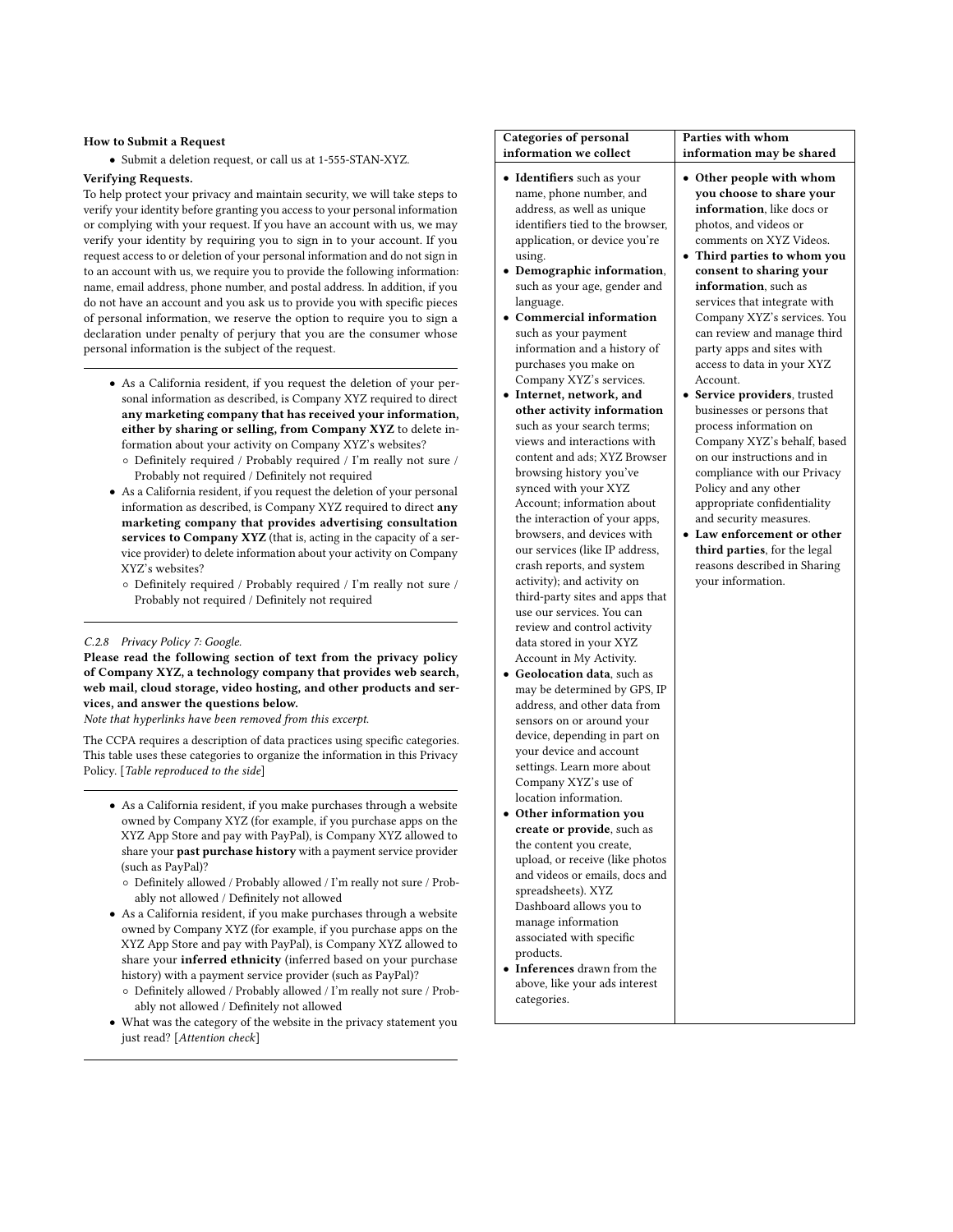#### Please read the following section of text from the privacy policy of Company XYZ, a technology company that provides web search, web mail, cloud storage, video hosting, and other products and services, and answer the questions below.

Note that hyperlinks have been removed from this excerpt.

This Privacy Policy is designed to help you understand how Company XYZ handles your information:

- We explain the categories of information Company XYZ collects and the sources of that information in Information Company XYZ collects.
- We explain how Company XYZ uses information in Why Company XYZ collects data.
- We explain when Company XYZ may share information in Sharing your information. Company XYZ does not sell your personal information.

We describe the choices you have to manage your privacy and data across Company XYZ's services in Your privacy controls. You can exercise your rights by using these controls, which allow you to access, review, update and delete your information, as well as export and download a copy of it. When you use them, we'll validate your request by verifying that you're signed in to your XYZ Account. If you have questions or requests related to your rights under the California Consumer Privacy Act (CCPA), you (or your authorized agent) can also contact Company XYZ.

- Given that you are a California resident, could Company XYZ be allowed to provide your full name and mailing address to an advertising company, without receiving revenue in return from this advertising company?
	- Definitely allowed / Probably allowed / I'm really not sure / Probably not allowed / Definitely not allowed
- Given that you are a California resident, if Company XYZ provides your full name and mailing address to an advertising company, without receiving revenue in return from this advertising company, would you have an option to opt-out of this sharing?
	- Definitely yes / Probably yes / I'm really not sure / Probably no / Definitely no
- Which of the following categories of personal information did the previous question involve? [Attention check]

Please read the following section of text from the privacy policy of Company XYZ, a technology company that provides web search, web mail, cloud storage, video hosting, and other products and services, and answer the questions below.

Note that hyperlinks have been removed from this excerpt.

To delete your information, you can:

- Delete your content from specific Company XYZ services
- Search for and then delete specific items from your account using My Activity
- Delete specific Company XYZ products, including your information associated with those products
- Delete your entire XYZ Account

We retain the data we collect for different periods of time depending on what it is, how we use it, and how you configure your settings:

- Some data you can delete whenever you like, such as the content you create or upload. You can also delete activity information saved in your account, or choose to have it deleted automatically after a set period of time.
- Other data is deleted or anonymized automatically after a set period of time, such as advertising data in server logs.
- We keep some data until you delete your XYZ Account, such as information about how often you use our services.
- And some data we retain for longer periods of time when necessary for legitimate business or legal purposes, such as security, fraud and abuse prevention, or financial record-keeping.

When you delete data, we follow a deletion process to make sure that your data is safely and completely removed from our servers or retained only in anonymized form. We try to ensure that our services protect information from accidental or malicious deletion. Because of this, there may be delays between when you delete something and when copies are deleted from our active and backup systems.

You can read more about Company XYZ's data retention periods, including how long it takes us to delete your information.

- As a California resident, if you request the deletion of your Company XYZ account, is Company XYZ required to direct any marketing company that has received your information, either by sharing or selling, from Company XYZ to delete information about your activity on Company XYZ's websites?
	- Definitely required / Probably required / I'm really not sure / Probably not required / Definitely not required
- As a California resident, if you request the deletion of your Company XYZ account, is Company XYZ required to direct any marketing company that provides advertising consultation services to Company XYZ (that is, acting in the capacity of a service provider) to delete information about your activity on Company XYZ's websites?
	- Definitely required / Probably required / I'm really not sure / Probably not required / Definitely not required

#### C.2.9 Privacy Policy 8: Microsoft.

Please read the following section of text from the privacy policy of Company XYZ, a technology company that provides software, web search, web mail, cloud storage, and other products and services, and answer the questions below.

Personal Information Processing. In the bulleted list below, we outline the categories of personal data we collect, the sources of the personal data, our purposes of processing, and the categories of third-party recipients with whom we share the personal data. For a description of the data included in each category, please see the Personal data we collect section.

Categories of Personal Data

- Demographic data
	- Sources of personal data: Interactions with users and purchases from data brokers
	- Purposes of Processing (Collection and Sharing with Third Parties): Provide and personalize our products; product development; help, secure, and troubleshoot; and marketing
	- Recipients: Service providers and user-directed entities
- Payment data
	- Sources of personal data: Interactions with users and financial institutions
	- Purposes of Processing (Collection and Sharing with Third Parties): Transact commerce; process transactions; fulfill orders; help, secure, and troubleshoot; and detect and prevent fraud
	- Recipients: Service providers and user-directed entities
- As a California resident, if you make purchases through a website owned by Company XYZ (for example, if you purchase a game through Company XYZ's Games Store and pay with PayPal), is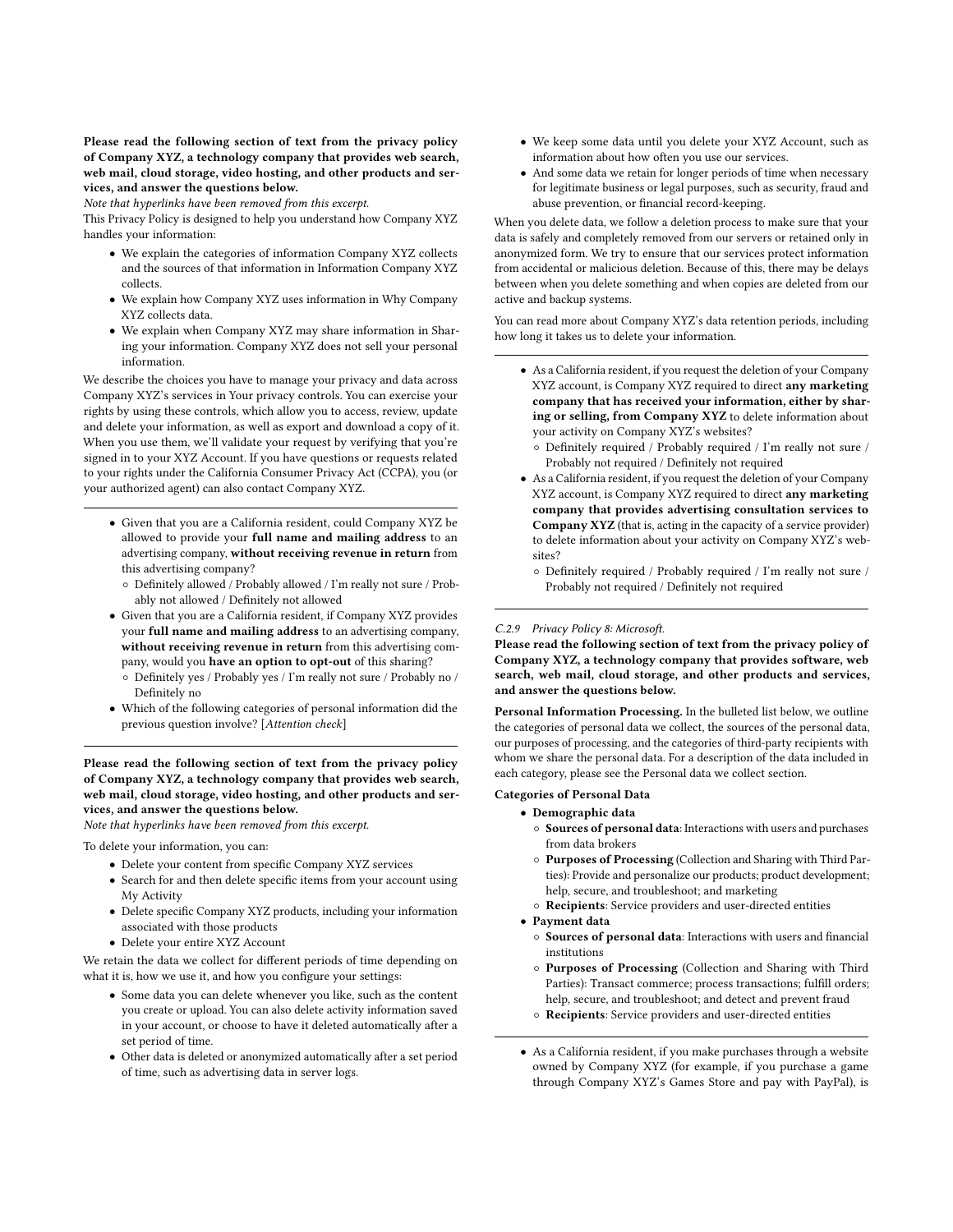Company XYZ allowed to share your past purchase history with a payment service provider (such as PayPal)?

- Definitely allowed / Probably allowed / I'm really not sure / Probably not allowed / Definitely not allowed
- As a California resident, if you make purchases through a website owned by Company XYZ (for example, if you purchase a game through Company XYZ's Games Store and pay with PayPal), is Company XYZ allowed to share your inferred ethnicity (inferred based on your purchase history) with a payment service provider (such as PayPal)?
	- Definitely allowed / Probably allowed / I'm really not sure / Probably not allowed / Definitely not allowed
- What was the category of the website in the privacy statement you just read? [Attention check]

Please read the following section of text from the privacy policy of Company XYZ, a technology company that provides software, web search, web mail, cloud storage, and other products and services, and answer the questions below.

Note that hyperlinks have been removed from this excerpt.

Sale. We do not sell your personal data. So, we do not offer an opt-out to the sale of personal data.

Rights. You have the right to request that we (i) disclose what personal data we collect, use, disclose, and sell and (ii) delete your personal data. You may make these requests yourself or through an authorized agent. If you use an authorized agent, we provide your agent with detailed guidance on how to exercise your California Consumer Privacy Act (CCPA) rights.

If you have a Company XYZ account, you must exercise your rights through the Company XYZ privacy dashboard, which requires you to log in to your Company XYZ account. If you have an additional request or questions after using the dashboard, you may contact Company XYZ at the address in the How to contact us section, use our web form, or call our US toll free number 1.555.273.7826. If you do not have an account, you may exercise your rights by contacting us as described above. We may ask for additional information, such as your country of residence, email address, and phone number, to validate your request before honoring the request.

You have a right not to receive discriminatory treatment if you exercise your CCPA rights. We will not discriminate against you if you exercise your CCPA rights.

- Given that you are a California resident, could Company XYZ be allowed to provide your full name and mailing address to an advertising company, without receiving revenue in return from this advertising company?
	- Definitely allowed / Probably allowed / I'm really not sure / Probably not allowed / Definitely not allowed
- Given that you are a California resident, if Company XYZ provides your full name and mailing address to an advertising company, without receiving revenue in return from this advertising company, would you have an option to opt-out of this sharing?
	- Definitely yes / Probably yes / I'm really not sure / Probably no / Definitely no
- Which of the following categories of personal information did the previous question involve? [Attention check]

Please read the following section of text from the privacy policy of Company XYZ, a technology company that provides software, web search, web mail, cloud storage, and other products and services, and answer the questions below.

Note that hyperlinks have been removed from this excerpt.

Rights. You have the right to request that we (i) disclose what personal data we collect, use, disclose, and sell and (ii) delete your personal data. You may make these requests yourself or through an authorized agent. If you use an authorized agent, we provide your agent with detailed guidance on how to exercise your California Consumer Privacy Act (CCPA) rights.

If you have a Company XYZ account, you must exercise your rights through the Company XYZ privacy dashboard, which requires you to log in to your Company XYZ account. If you have an additional request or questions after using the dashboard, you may contact Company XYZ at the address in the How to contact us section, use our web form, or call our US toll free number 1.555.273.7826. If you do not have an account, you may exercise your rights by contacting us as described above. We may ask for additional information, such as your country of residence, email address, and phone number, to validate your request before honoring the request.

You have a right not to receive discriminatory treatment if you exercise your CCPA rights. We will not discriminate against you if you exercise your CCPA rights.

- As a California resident, if you request the deletion of your Company XYZ account, is Company XYZ required to direct any marketing company that has received your information, either by sharing or selling, from Company XYZ to delete information about your activity on Company XYZ's websites?
	- Definitely required / Probably required / I'm really not sure / Probably not required / Definitely not required
- As a California resident, if you request the deletion of your Company XYZ account, is Company XYZ required to direct any marketing company that provides advertising consultation services to Company XYZ (that is, acting in the capacity of a service provider) to delete information about your activity on Company XYZ's websites?
	- Definitely required / Probably required / I'm really not sure / Probably not required / Definitely not required

#### C.2.10 Privacy Policy 9: Netflix.

Please read the following section of text from the privacy policy of Company XYZ, a streaming service, and answer the questions below.

Categories of CCPA personal information disclosed for a business purpose We disclose the categories of California Consumer Privacy Act (CCPA) personal information listed below for business purposes. (Please see the Disclosure of Information section of our Privacy Statement for additional details that may be of interest to you.)

- Identifiers: We may disclose identifiers for business purposes with the following categories of third parties: Service Providers, Partners, an entity engaged in a business transfer, law enforcement, courts, governments and regulatory agencies.
- Characteristics of protected classifications under California or federal law: We may disclose these types of characteristics for business purposes with the following categories of third parties: Service Providers, an entity engaged in a business transfer/merger, law enforcement, courts, governments and regulatory agencies.
- Commercial information: We may disclose commercial information for business purposes with the following categories of third parties: Service Providers, Partners, an entity engaged in a business transfer/merger, law enforcement, courts, governments and regulatory agencies.
- Internet or other electronic network activity information: We may disclose these types of information for business purposes with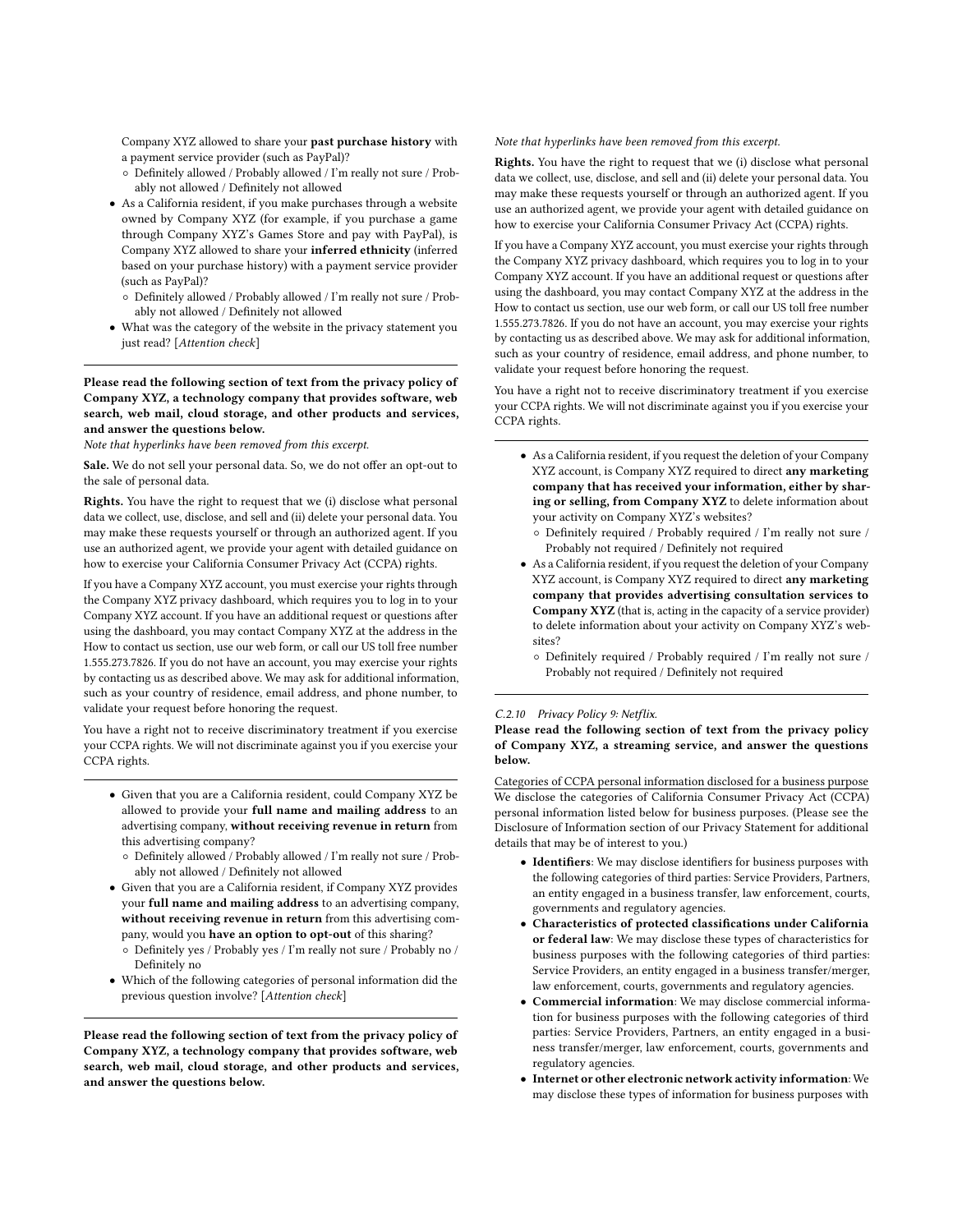the following categories of third parties: Service Providers, Partners, an entity engaged in a business transfer/merger, law enforcement, courts, governments and regulatory agencies.

- Geolocation data: We may disclose geolocation data for business purposes with the following categories of third parties: Service Providers, Partners, an entity engaged in a business transfer/merger, law enforcement, courts, governments and regulatory agencies.
- Inferences: We may disclose these types of data for business purposes with the following categories of third parties: an entity engaged in a business transfer/merger.
- As a California resident, if you make purchases through a website owned by Company XYZ (for example, if you make a monthly payment for your XYZ Streaming Service subscription with PayPal), is Company XYZ allowed to share your past purchase history with a payment service provider (such as PayPal)?
	- Definitely allowed / Probably allowed / I'm really not sure / Probably not allowed / Definitely not allowed
- As a California resident, if you make purchases through a website owned by Company XYZ (for example, if you make a monthly payment for your XYZ Streaming Service subscription with PayPal), is Company XYZ allowed to share your inferred ethnicity (inferred based on your purchase history) with a payment service provider (such as PayPal)?
	- Definitely allowed / Probably allowed / I'm really not sure / Probably not allowed / Definitely not allowed
- What was the category of the website in the privacy statement you just read? [Attention check]

#### Please read the following section of text from the privacy policy of Company XYZ, a streaming service, and answer the questions below.

Your rights under the California Consumer Privacy Act (CCPA)

- You have the right to request that we disclose: what categories and specific pieces of CCPA personal information have been collected about you; the categories of sources from which CCPA personal information are collected; our business or commercial purpose for collecting, using, or disclosing CCPA personal information; the categories of third parties with whom we share CCPA personal information; the categories of CCPA personal information we have disclosed about you for a business purpose. We do not sell personal information.
- You have a right to receive a copy of the specific CCPA personal information we have collected about you.
- You have a right to deletion of your CCPA personal information, subject to exceptions under the CCPA.
- You have a right not to receive discriminatory treatment for exercising any of your CCPA rights. We will not discriminate against you based on your exercise of any of your CCPA rights.

You can assert these rights only where we receive a verified request from you.

- Given that you are a California resident, could Company XYZ be allowed to provide your full name and mailing address to an advertising company, without receiving revenue in return from this advertising company?
	- Definitely allowed / Probably allowed / I'm really not sure / Probably not allowed / Definitely not allowed
- Given that you are a California resident, if Company XYZ provides your full name and mailing address to an advertising company,

without receiving revenue in return from this advertising company, would you have an option to opt-out of this sharing?

- Definitely yes / Probably yes / I'm really not sure / Probably no / Definitely no
- Which of the following categories of personal information did the previous question involve? [Attention check]

#### Please read the following section of text from the privacy policy of Company XYZ, a streaming service, and answer the questions below.

Note that hyperlinks have been removed from this excerpt.

#### Your Information and Rights

You can request access to your personal information, or correct or update out-of-date or inaccurate personal information we hold about you. You may also request that we delete personal information that we hold about you.

If you are the account owner, to download a copy of your personal information go to:<www.xyzstreaming.com/account/getmyinfo> (you must be signed in to access the "Account" section), and follow the instructions.

For other requests, or if you have any other question regarding our privacy practices, please contact our Data Protection Officer/Privacy Office at privacy@xyzstreaming.com. For information about deletion, removal and retention of information, please reference this help article:

help.xyzstreaming.com/node/100625. We respond to all requests we receive from individuals wishing to exercise their data protection rights in accordance with applicable data protection laws.

We may reject requests that are unreasonable or not required by law, including those that would be extremely impractical, could require disproportionate technical effort, or could expose us to operational risks such as free trial fraud. We may retain information as required or permitted by applicable laws and regulations, including to honor your choices, for our billing or records purposes and to fulfill the purposes described in this Privacy Statement. We take reasonable measures to destroy or de-identify personal information in a secure manner when it is no longer required.

- As a California resident, if you request the deletion of your Company XYZ account, is Company XYZ required to direct any marketing company that has received your information, either by sharing or selling, from Company XYZ to delete information about your activity on Company XYZ's websites?
	- Definitely required / Probably required / I'm really not sure / Probably not required / Definitely not required
- As a California resident, if you request the deletion of your Company XYZ account, is Company XYZ required to direct any marketing company that provides advertising consultation services to Company XYZ (that is, acting in the capacity of a service provider) to delete information about your activity on Company XYZ's websites?
	- Definitely required / Probably required / I'm really not sure / Probably not required / Definitely not required

## C.3 Post-survey questions

C.3.1 Demographic questions.

- How did you find the surveys related to privacy or security that you completed in the past year? [Attention check; respondents indicate whether they had completed any such surveys in the past year in the screener]
- Please select the category which best describes your age range.
- What is your gender identity?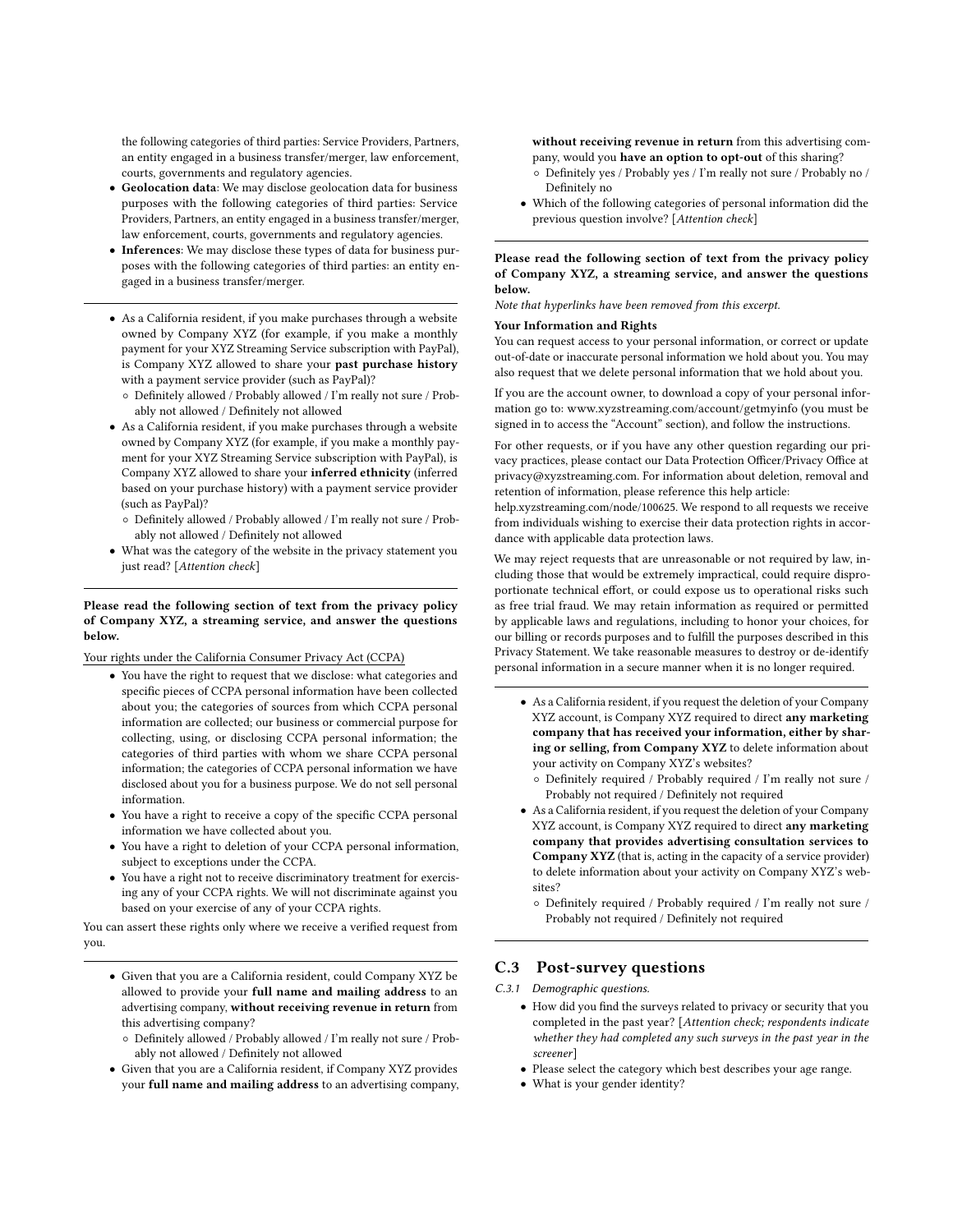- Please select the category which best describes your marital status.
- What is the highest level of school you have completed or the highest degree you have received?
- Which of the following best describes your employment status?
- Please select the category which best describes your field of study or employment.

C.3.2 Privacy and security questions. Each statement in the following section describes how a person might feel about the privacy policy you just read, as well as the use of security measures. Examples of security measures include laptop or tablet passwords, spam email reporting tools, software updates, secure web browsers, fingerprint IDs, and anti-virus software. Please indicate the degree to which you agree or disagree with each statement in the following section. For each statement, make your choice in terms of how you feel right now, not what you have felt in the past or how you would like to feel. There are no wrong answers.

- The privacy policy excerpts I read contained provisions for unexpected uses of my personal information.
- I would be more likely to read or skim the privacy policies on websites that I visit in the future.
- I believe that the potential risks in the privacy policy excerpts I read would be adequately mitigated by privacy regulations in my jurisdiction, such as the California Consumer Privacy Act (CCPA).

[The ensuing questions are derived from the SA-6 self-report measure of security attitudes [\[17\]](#page-12-43).]

- I always pay attention to expert advice about the steps that I need to take to keep my personal information, including online data and accounts, safe.
- Generally speaking, I follow a routine of security practices diligently.
- I seek out opportunities to learn about security measures that are relevant to me.
- I am extremely motivated to take all the steps needed to keep my personal information, including online data and accounts, safe.
- I often am interested in articles about security threats.
- I am extremely knowledgeable about all the steps needed to keep my personal information, including online data and accounts, safe.

## <span id="page-29-0"></span>D POWER ANALYSIS DETAILS

In a pilot of 15 respondents, we saw that 40% of questions were answered correctly and 60% of questions were answered incorrectly. Under the null hypothesis, we treated these as the true answer correctness proportions for each question-policy combination. For Q1, Q2, Q5, and Q6, under the alternate hypothesis, we expected a significant deviation in these proportions — the equivalent of deviating to 55% correct and 45% incorrect for at least six out of nine policies, corresponding to the less ambiguous policies in our survey (Section [4.1\)](#page-7-1). This yielded an effect size of 0.25. With  $(2-1)(9-1)$  = 8 degrees of freedom, we needed 364 respondents to achieve a significance level of  $\alpha = 0.05$  and a power of  $1 - \beta = 0.95$ .

For Q3 and Q4, for which respondents were divided approximately evenly between policies, there are  $(2-1)(3-1) = 2$  degrees of freedom. A third of the overall sample size ( $\approx$  121) can detect an effect size of 0.357 for the same  $\alpha$  and  $1 - \beta$  (corresponding to slightly larger deviations to 61.5% and 38.5% for two out of three policies). While our sample size does not allow us to detect smaller effects, we believe that it provides a reasonable trade-off between statistical significance and practical feasibility.